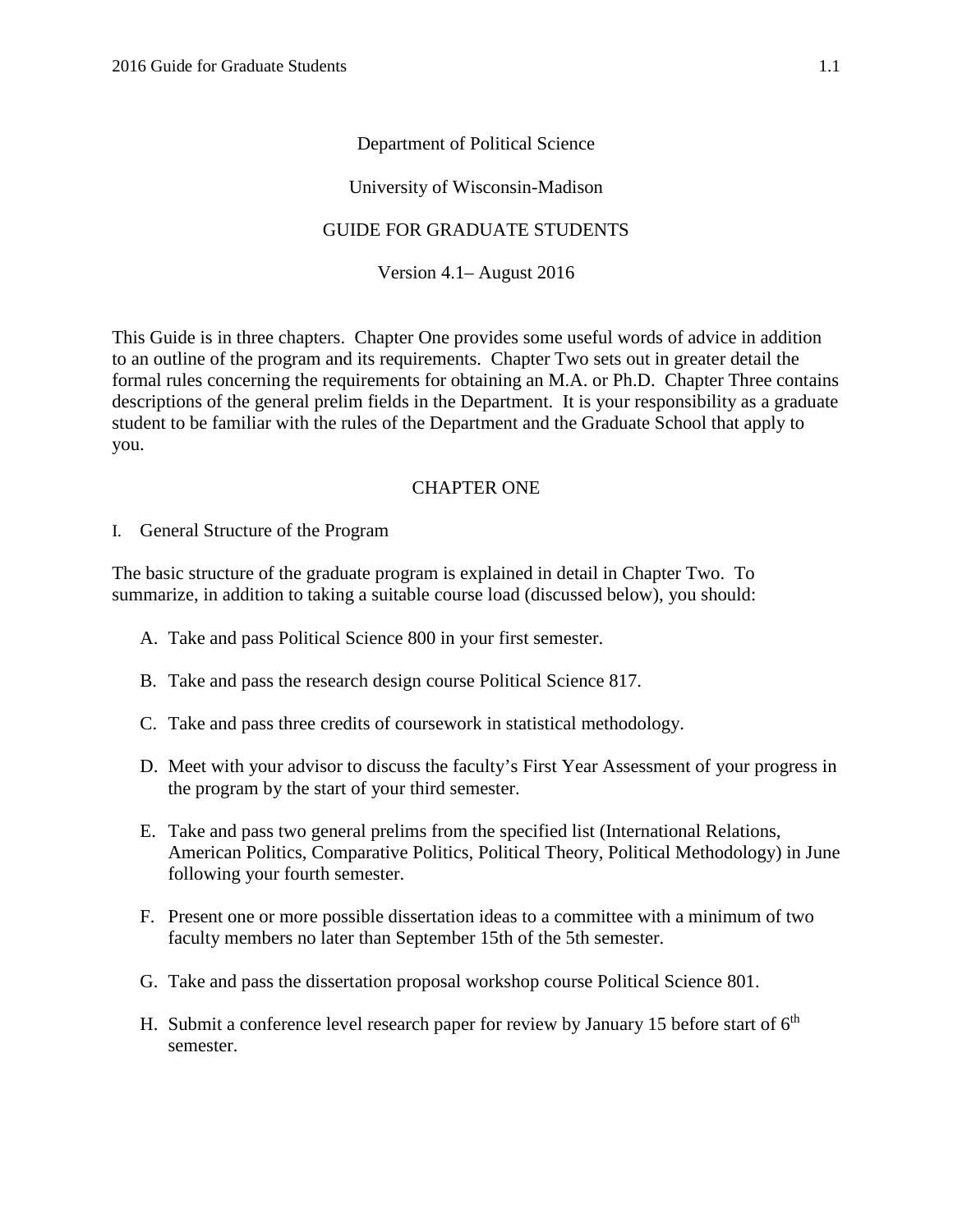- I. Complete the Graduate School Minor requirement (9 credits) and meet the minimum graduate credit requirement (51 credits).
- J. Fulfill any requirements specified by the student's primary subfield, such as presenting at a workshop.
- K. Maintain minimum of B average in coursework.
- L. Remove all Incompletes before defending the dissertation proposal.
- M. Produce an approved dissertation proposal before the start of the seventh semester.
- N. Write, defend and deposit a thesis of an acceptable standard that makes an original contribution to knowledge.

# II. Getting Advice

- A. One of the first people you will meet is the Graduate Program Coordinator. The Graduate Program Coordinator can give invaluable information on many of the questions you will have. If you have a question about specific procedures, deadlines, forms, and so on, you should always check with the Graduate Program Coordinator even if you have received advice from other individuals.
- B. During your first week in the department you will have an appointment with the Associate Chair, who is also the director of graduate studies for the department. The Associate Chair will help you find an advisor whose interests you share. The Associate Chair will also be happy to give advice throughout your career here in discussing department policies and requirements and defining your academic goals and program.
- C. Your advisor will be your first source of advice on questions concerning your work here. You should meet with this person at least once each semester. It is not uncommon for graduate students to change their advisor as their own interests change. All that needs to be done to change advisors is to obtain the consent of your new advisor and to notify both faculty members involved, the Associate Chair, and the Graduate Program Coordinator. Students should also feel free to bring their questions to other faculty members. It is never too early to be thinking about the composition of your committee.
- D. Each spring at the end of the semester, the faculty will meet to discuss the progress and performance of each of the first year students. Following this meeting, the Associate Chair will provide each student with a First Year Assessment. Students are then required to meet with their advisors to discuss the faculty's evaluation of their performance.
- E. Students will also receive evaluations of their performance as teaching assistants for each semester in which they TA. As teaching assistants, students should seek the advice from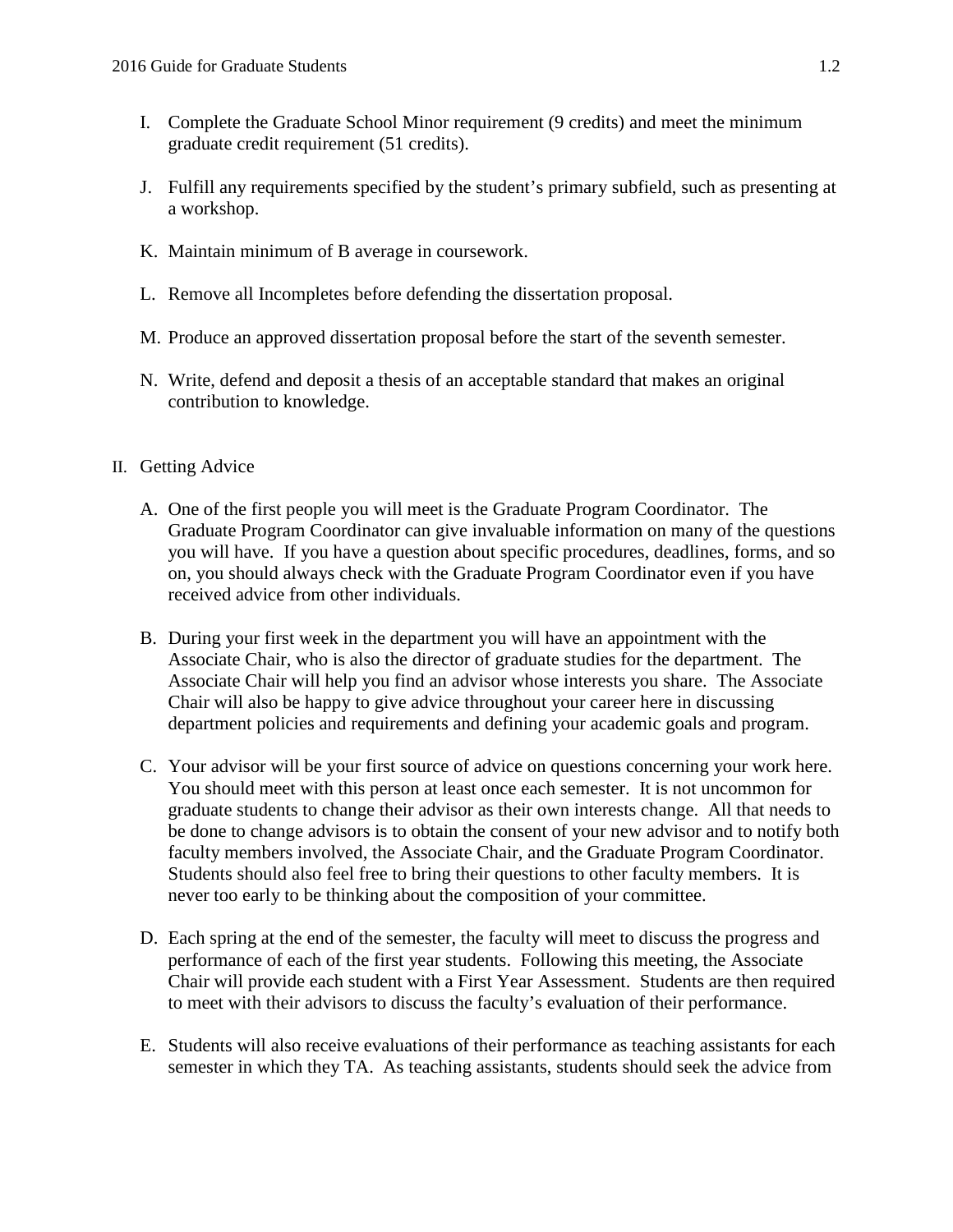the instructor of the course, the Teaching Assistant Mentor, Director of Undergraduate, or more experienced teaching assistants.

#### III. Selecting Courses

The courses you select should be chosen around a variety of objectives. Obviously, you want to select them so as to get as good a graduate education as possible. In addition to acquainting yourself with a field that will become your own area of specialization, courses will also introduce you to different approaches to research and orient you toward the fields beyond your own specialties.

- A. In selecting your initial courses, you will need to balance three considerations. First, you should take courses that build your portfolio of research techniques and methods. Second, you should take courses in areas that introduce you to approaches, material, and ideas with which you are unfamiliar. We recognize that many of you will not have had the opportunity as undergraduates to become familiar with all the approaches and areas covered in this department. Third, you should take courses that help you develop a mastery in two subfields so that you may pass prelim exams in those fields. Your advisor will help you strike the right balance between expanding your intellectual horizons, building your analytical tool kit, and preparing effectively for prelims. Try not to view every course you take as something that must lead directly to preparing for prelims; you will miss some excellent opportunities if you pursue course selection with only that objective in mind.
- B. As you will see from the rules in Chapter Two, there are a small number of courses that we require you to take: PS 800 (Political Science as a Discipline and Profession), PS 817 (Empirical Methods of Political Inquiry), and PS 801 (Dissertation Proposal Workshop). We also require you to take three credits of statistical methods instruction; these credits can be taken in this department or another department. While PS 812 (Introduction to Statistical Methods in Political Science) is the course most frequently used to satisfy this requirement, these credits may be taken in another department. If you are unsure whether a particular course in department would be considered acceptable, you should check with the chair of the Methods field and with the Associate Chair. The desirability of obtaining a thorough training in methods cannot be overemphasized. Quantitative skills open up new research possibilities for you in your thesis and, in the short term, improve your chances for obtaining a post as a project assistant dramatically. Building your skills in qualitative methods is also vital. Certainly there is excellent work done that uses one of these approaches to the exclusion of the other, but much of the most exciting research being done today blends both types of methods. Having this broad base of training makes you a more appealing candidate on the job market.
- C. You are strongly encouraged to find a workshop or two in which to participate on a regular basis. Workshops are one of the most important intellectual spaces in the department, providing an opportunity to become exposed to cutting-edge research and a chance to meet with scholars from other universities. Workshops are more than courses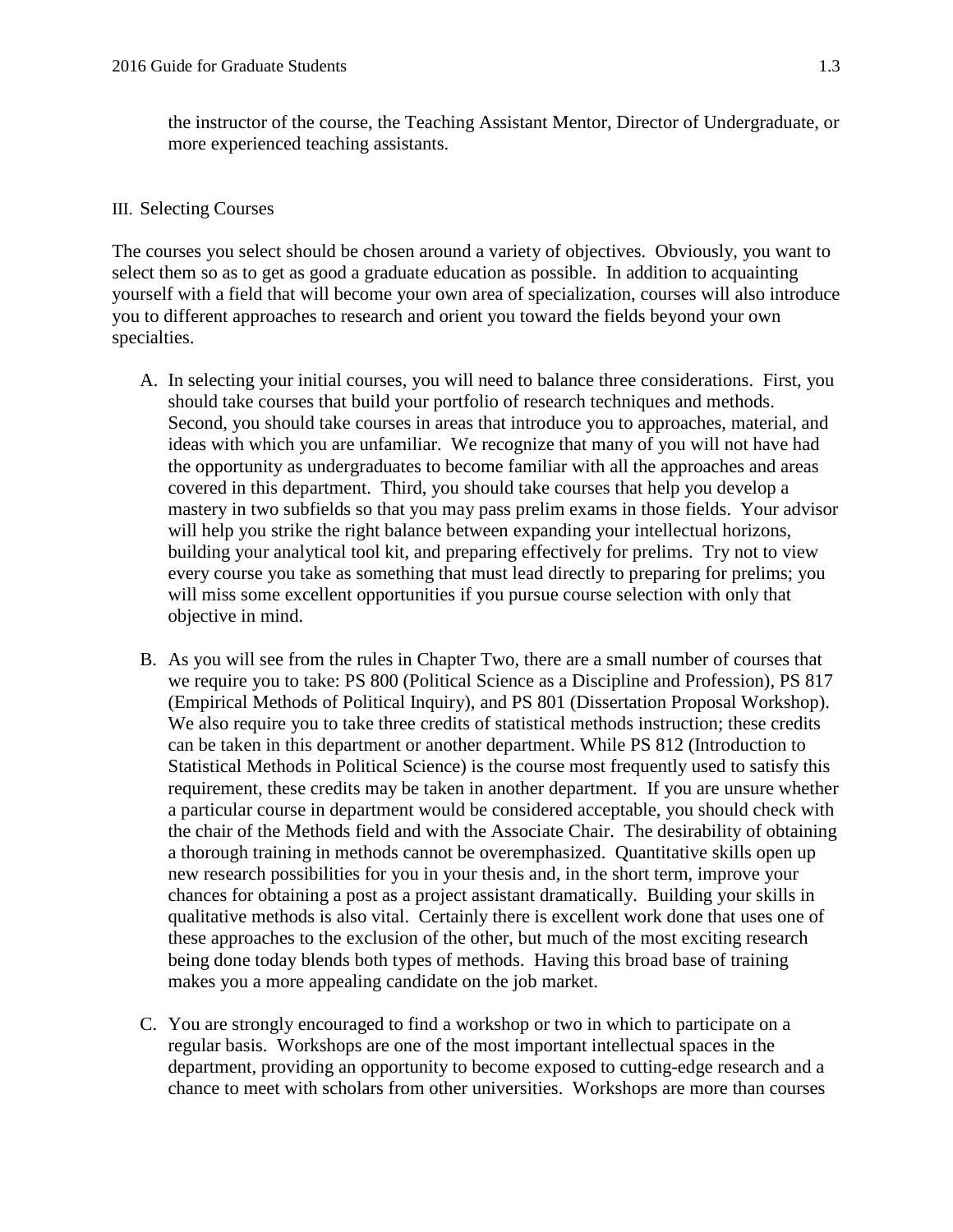to take. With most fields requiring a presentation during the second or third year in the program, they provide a place to learn the rules of the game in terms of how to present, comment on, and discuss research. The number of credits for which you enroll, 1-3, varies based on your level of involvement in the workshop.

- D. Each course has its own requirements. However, all courses are designed so that the work required can be completed during the semester. We advise strongly against taking an incomplete for courses. Incompletes tend to accumulate, progressively reducing your ability to focus on work required for new courses you have started. Moreover, incompletes on your record are usually a disadvantage in competitions for financial aid (see below). Ultimately, if incompletes are not cleared, the Graduate School may deny you permission to register. If you have an incomplete after a semester, clear it as soon as possible. No student can receive a degree or defend the dissertation proposal with outstanding incompletes.
- E. Because the department offers a large variety of courses, it is rarely necessary for students to register for Political Science 999 (Independent Work). A 999 should not simply duplicate the reading list from a regularly offered course, and some faculty might refuse a request to do such a 999. If you do take a 999 you will need the consent of the professor. Be sure you agree clearly with the professor (preferably in writing) at the outset on the type of work and assignments required and the number of credits (2 or 3) you can earn. Forms for stating such agreements are available from the Graduate Program Coordinator. Only three credits of 999 coursework can be counted toward an M.A. or Minor requirement.
- F. Your courses are only one element in your education. Be sure to use other resources available to you, including seminars and special lectures given by visitors, attending talks by job candidates, and participating in conferences. Make contact with faculty in the department whose work interests you even if you are not taking a course with them. You aren't an undergraduate any longer; don't be just another face in a seminar or lecture! As a scholar in training, take the opportunities offered to you to enhance your professional development.

#### IV. The Dissertation

The writing of a good dissertation is the most important aspect of your career as a graduate student. It is your dissertation, more than your prelim performance or even your seminar grades, which will be crucial in getting you your first job. It is your dissertation that you will mine for publications as an assistant professor as you build a tenurable record. You will live with your thesis and subsequent publications for many years and it will have a major impact in defining your academic career. It follows that you should select a thesis topic with great care, consulting widely with faculty on your ideas for a thesis. It is your job, not the faculty's, to identify a research topic, but faculty are certainly ready, willing, and able to help you sort through the possibilities you have identified.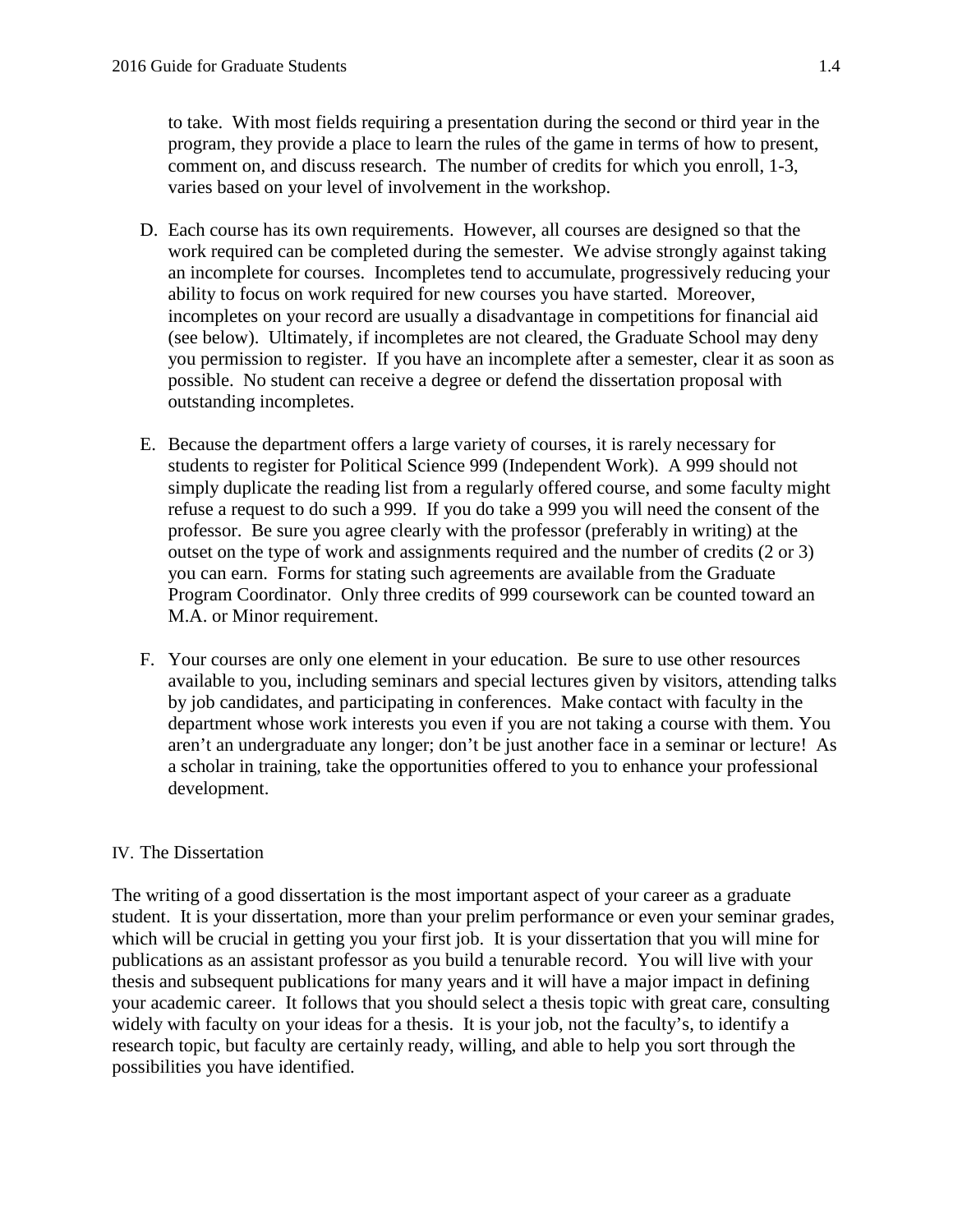- A. From your very first semester, you should thinking about what interests you most.
- B. In selecting a topic for your dissertation, you will additionally have to make a trade-off between defining a topic that is "do-able" with the resources and time available, and defining a topic of potential intellectual significance. Your task is to identify a question that is likely to be of theoretical interest to a range of scholars in your field. A wellchosen question is critically important. The sign of a good question is that virtually any answer to the question will interest other scholars. If you start the other way—what would be an interesting answer for me to find—you may find yourself quite worried if your research doesn't support that answer and trying hard to salvage the answer. You have to avoid both the grand but unmanageable thesis topic and the insignificant topic. You should think carefully about the "so what" question—that is, why should anyone care what the answer to the question is? Make sure you consult with your committee as you are developing your question. Departmental workshops are also useful for getting feedback on dissertation ideas.
- C. These questions should be in the back of your mind as you take courses. You should also be thinking about who you would like to be on your dissertation proposal and final committees.
- D. In your third year, you should be starting to transition to the dissertation and your research as your primary focus. The department's third year requirements are designed with that in mind.
	- 1. At the start of the fifth semester, you must meet with at least two faculty members to discuss one or more dissertation ideas. The meeting is an excellent opportunity to get concrete about a topic and to receive initial feedback. You are not locked into the topic or topics you present. You are also not required to include the faculty with whom you meet on your eventual dissertation proposal committee.
	- 2. The dissertation proposal class in your fifth semester is also a crucial place in which to learn how to structure a proposal, read examples of other proposals, and to otherwise prepare you to defend your proposal by the end of the sixth semester.
	- 3. In addition, while the research paper you hand in at the end of the fifth semester may be independent of your dissertation, that paper is also an opportunity to develop ideas and to work with ideas that are potential dissertation topics.
- E. You are expected to defend a dissertation proposal before start of the seventh semester. Writing the proposal is an essential process to go through, for it will force you to confront difficulties such as the ambiguity or confusion in your concepts, areas in which you need to read more deeply, gaps between your arguments and the evidence you plan to gather to sustain them, and the significance (or insignificance) of your work for political scientists who happen not to share your fascination with your thesis topic.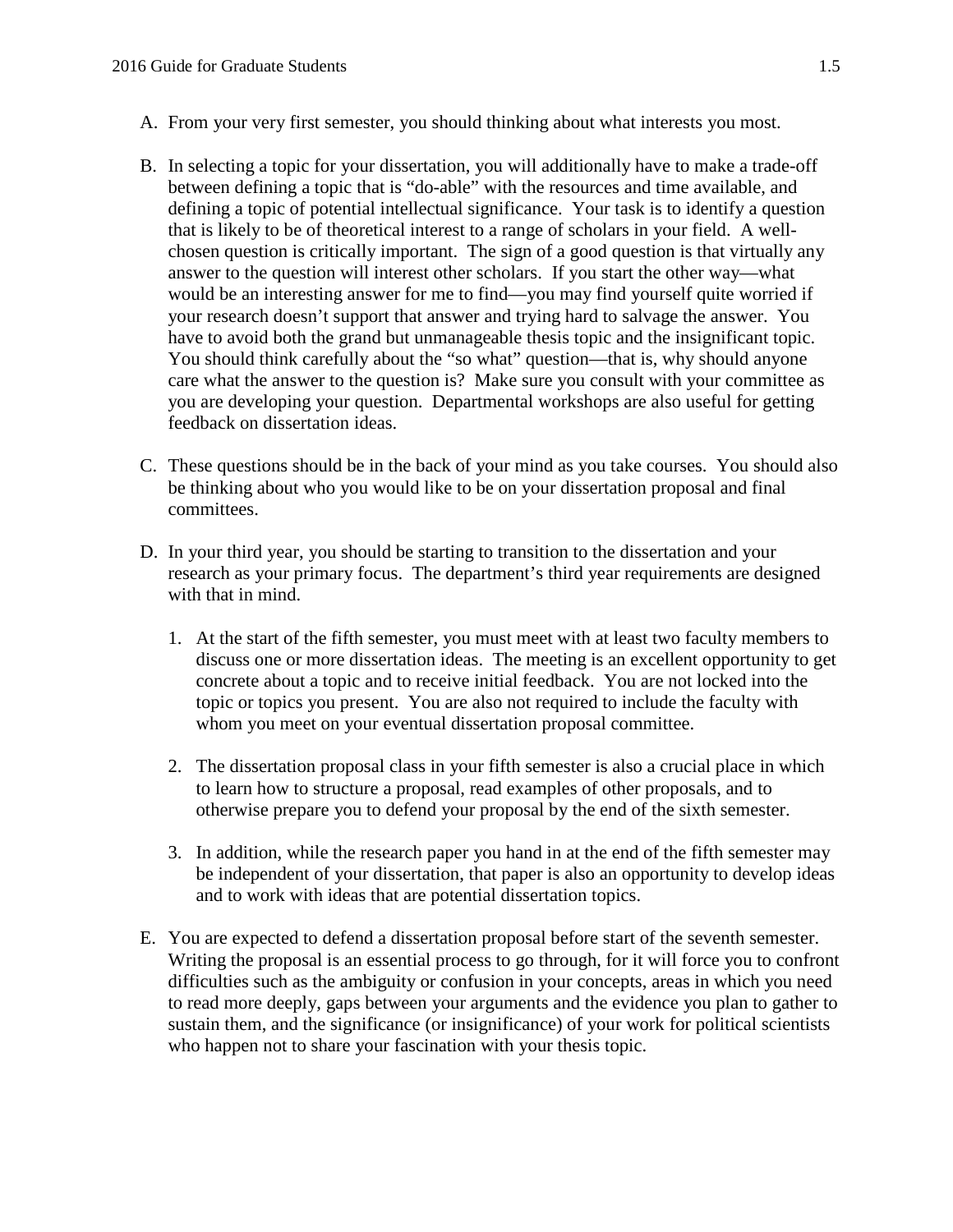F. It is your responsibility to arrange to meet frequently and regularly with your advisor and supervising committee to discuss progress and problems in your work.

## V. Normal Progress

You will hear a great deal about "making normal progress" during your time here. It is the expectation of the department that you will move through the program following the timeline that has been presented to you. A student not making normal progress may lose his or her guarantee of financial aid or be dropped from the program. Our program is designed so that completing your Ph.D. in five years, and certainly six, is a feasible goal.

- A. What is required to make normal progress? In general, to make normal progress through the program:
	- 1. Meet with your advisor to discuss your First Year Assessment and submit the First Year Assessment form prior to the start of your third semester.
	- 2. Take an appropriate course load and achieve satisfactory average grades (B or better). If you have not yet achieved dissertator status and are not a TA or PA, the expectation is that you take a minimum of three courses (nine credits) plus enroll in a workshop each semester; most students in this situation take four courses (12 credits). If you have not yet achieved dissertator status and have a TA or PA appointment, the expected course load is at least two courses (six credits) plus enrollment in a workshop; most students in this situation take three courses (nine credits). You should take as many as courses as possible at the 800 level and above.
	- 3. Take and pass the two general prelims in June following the fourth semester, except for students requiring extensive language or methodological training, who may be granted one extra semester, as determined by the Associate Chair in consultation with the student's advisor. Three or more courses in foreign language or methods (not including the required research design course or the required statistics credits) constitute extensive training and qualify a student for this extension of normal progress. If a student takes the Methods prelim, methods courses are considered part of general prelim preparation and do not qualify him/her for an extra semester. Students should discuss their prelim timing with their advisor.
	- 4. Present one or more possible dissertation ideas to a committee with a minimum of two faculty members no later than September 15th of the 5th semester.
	- 5. Submit a conference level paper on a topic in your first field to the Associate Chair for review by January  $15<sup>th</sup>$ , before the start of the sixth semester.
	- 6. Submit an acceptable dissertation proposal before the start of the seventh semester.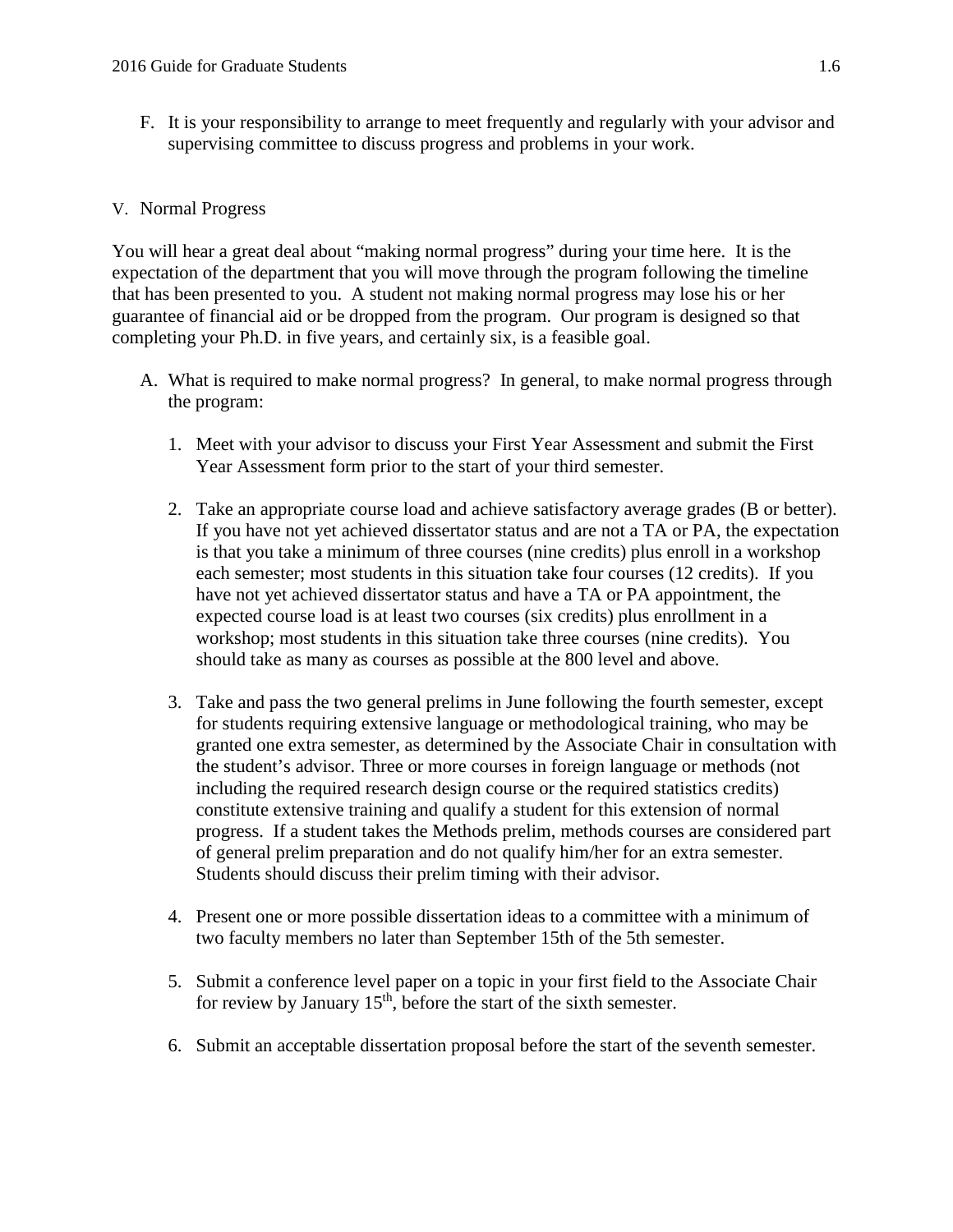- 7. Complete the dissertation in a reasonable time after passing the prelims and the proposal defense.
- B. Deviations from normal progress are highly discouraged, but the department recognizes that there are in some cases extenuating academic and personal circumstances. Specific provisions for granting extensions for completion of the prelims are outlined above, and those for dissertation proposals are outlined below. Beyond this, the Associate Chair, in consultation with the student's advisor, may grant extensions to normal progress requirements for students who face circumstances similar to those that permit assistant professors to obtain extensions on their tenure clocks: as noted in university regulations, this includes childbirth, adoption, significant responsibilities with respect to elder or dependent care obligations, disability or chronic illness, or circumstances beyond one's personal control. The typical extension for such purposes will be one semester; anything beyond this will be granted only in the event of highly extraordinary circumstances.

Extensions will be granted formally with a note of explanation to be placed in the student's file.

- C. Taking account of any extensions, as discussed in the previous point, students who fail to pass the requirements by September  $15<sup>th</sup>$  of their seventh semester will have an enrollment Hold placed on their record and receive a letter stating that if they fail to attain dissertator status by the first day of instruction of their eighth semester they will be dropped from the program.
- VI. Graduate School Rules: Credits and Minors

You also need to comply with Graduate School rules involving the minimum credit requirements and completing a Minor.

- A. The Graduate School establishes the minimum number of UW-Madison credits that you must have to receive a graduate degree. A Ph.D. requires 51 credits, at least half of which should be at the 700 or above. The Graduate School will not transfer any work done at another institution toward fulfillment of the minimum UW-Madison credit requirement. Students must have at least a 3.0 GPA in these courses to receive their degrees. All credits taken at UW-Madison, including those taken during the summer and at a distance, count toward this requirement so long as the course is considered a UW-Madison course.
- B. As you plan out your courses, you will need to be thinking about when to take courses to satisfy your Minor requirement. Many students focus on the Minor in the fall of their third year. You should think of the Minor as a chance to add some additional research skills, concentrate in an area in which you'd like some teaching competency, or focus on an area that you believe might be beneficial for your dissertation research. The Minor requirement can be met in two ways, Option A or Option B.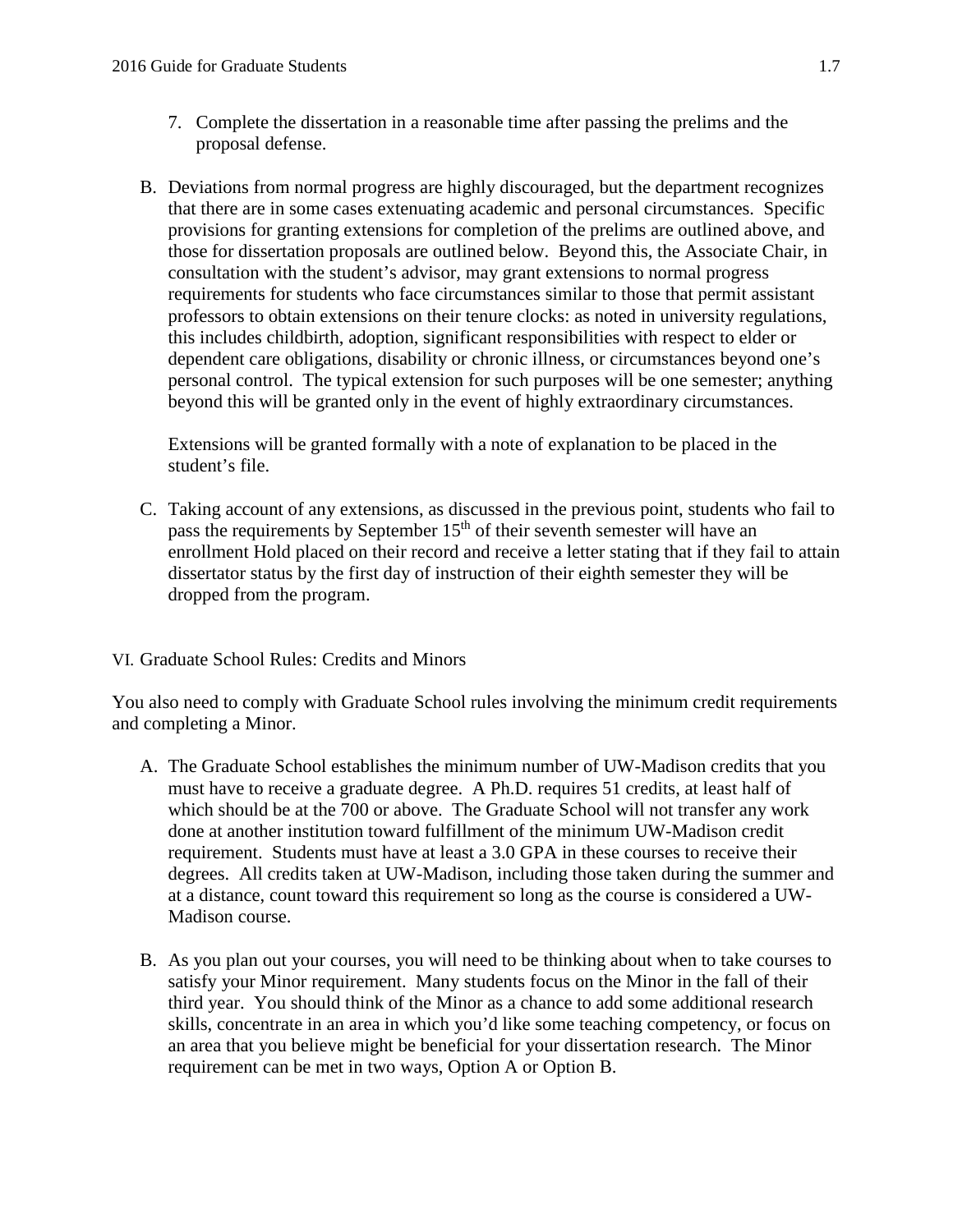- 1. Option A, "External Minor," requires a minimum of at least nine credits in a single department other than the Political Science department. This option requires the approval of the department in which the Minor is done, and that department might add specific criteria to meet. Your advisor also needs to give his/her approval.
- 2. Option B, "Distributed Minor," requires a minimum of nine credits that can be taken in multiple outside departments or across subfields within the Political Science department. These credits should provide an intellectually coherent theme within an area of study.

One possible path for the Distributed Minor is an "Internal Minor" in which all nine credits are taken in the Political Science department. The purpose of the Internal Minor is to broaden a student's perspective beyond the specific fields which constitute the student's preliminary examination fields. However, if a student can demonstrate to the Associate Chair and his or her advisor that a course within a tested field but outside a tested subfield fits within an intellectually coherent theme that complements and broadens a student's perspective and would constitute a legitimate Distributed Minor or Internal Minor, the student may petition to count that course toward the requirement. In all cases, such an exception will be limited to one course only. A student will not be allowed to count required courses (e.g., PS 800 or PS 817 and required coursework in statistical methods) toward a Minor. Up to three credits earned in departmental research workshops may be applied toward Internal Minors.

All Option B Minors require the approval of the student's advisor and the Associate Chair.

#### VII. Financial Support

- A. Financial support in the department consists mainly of teaching assistantships and project assistantships. The department also makes nominations for a number of fellowships and hires advanced graduate students to design and teach courses as lecturers. The department ensures five years (ten consecutive semesters) of funding for students who are making normal progress. If you receive outside funding during those five years, the department's guarantee is not extended to additional years, but you will have high priority for funding beyond the fifth year. The guarantee of support assumes that you remain a graduate student in good standing with the department and that your teaching or other responsibilities are performed well. If either of these conditions are not met, your financial guarantee may be terminated.
- B. How are these positions allocated? The Associate Chair allocates a small number of project assistantships to incoming students; there is no application process for these positions. Otherwise, PA positions are posted by the faculty member who supervises the position. He or she evaluates applicants and then decides whom to hire.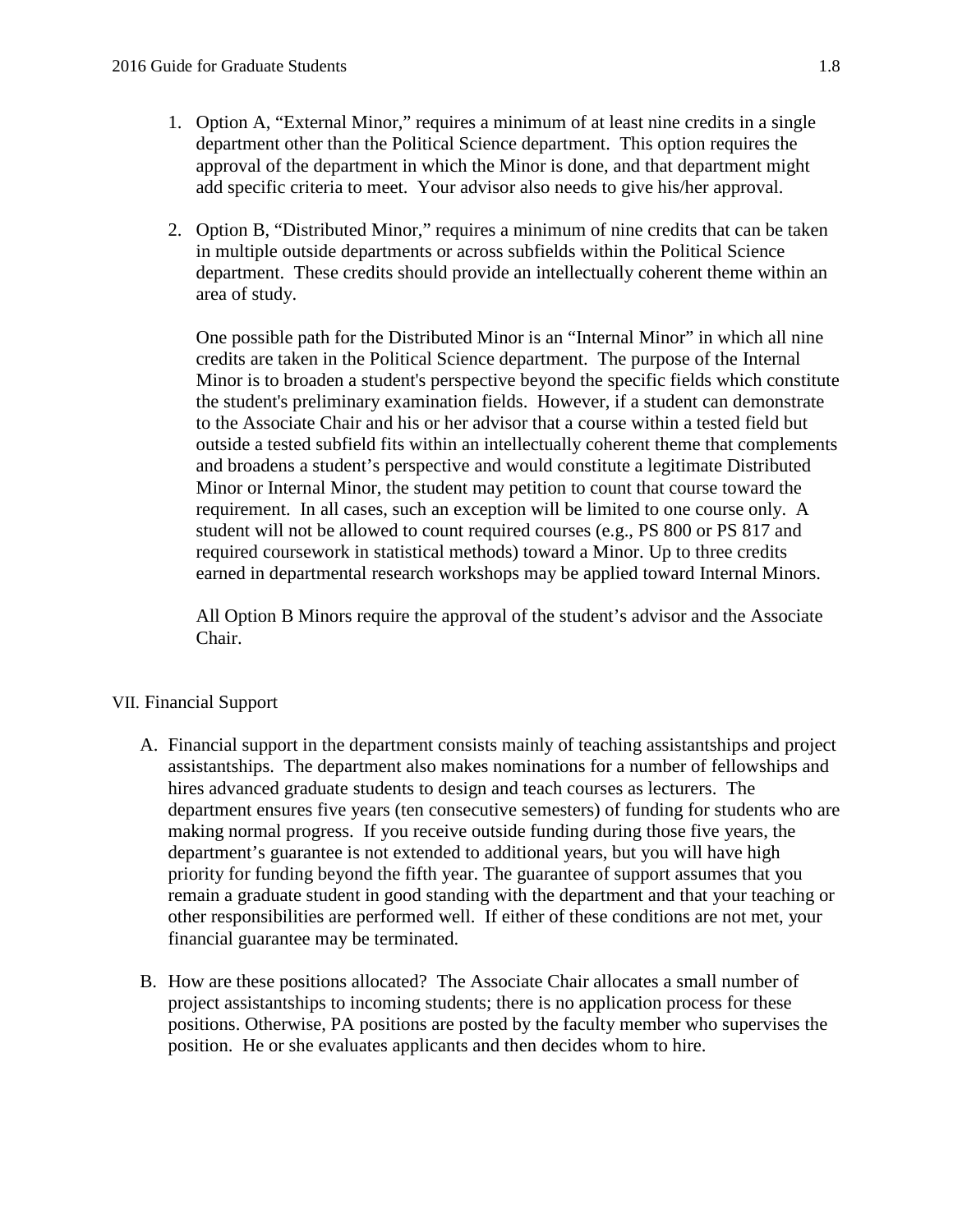Graduate-student lecturer (Lecturer SA) appointments typically have ABD status and are at an advanced stage of their graduate careers.

Teaching Assistant appointments are made by the Graduate Program Coordinator after soliciting course preferences from graduate students. In addition to student preferences, the following factors are taken into account when making TA appointments:

- 1. Normal progress. Students off normal progress receive lower priority for financial aid and may lose their guarantee of financial aid. If a student falls off normal progress after department TA appointments have been made, the student may continue in the position for the remainder of the appointed semester. A student may receive lower priority for TA positions in subsequent semesters, until he or she is back on normal progress.
- 2. Seniority in the program. Generally speaking, students who are further along in their program are more likely to get one of their top preferences, but this is by no means guaranteed. Other factors mentioned in this section, as well as department needs to staff particular courses are also considered.
- 3. Qualifications. Students are given priority for courses in which they have expertise or prior teaching experience.
- 4. Instructional needs of the department. This includes the balancing of junior and senior TAs in a course.
- 5. A student who does not provide their TA preferences prior to the stated deadline may not be able to be accommodated with a TA appointment. Failure to comply with deadlines removes the department's obligation to find financial support for the student.
- 6. Number of semesters a student has supported themselves with funding outside the department. Students who have supported themselves for one or more semesters through positions outside the department but are beyond their five years of guaranteed funding in the program will have top priority for funding in the sixth year and beyond. Those who have received ten semesters of funding from within the department will have lowest priority.
- 7. Availability of funds.
- C. Except in exceptional circumstances, teaching-assistant, project-assistant, and lecturer (LSA) appointments will not be provided to students with fellowship funding.
- D. Every student is on probation for their first appointment as a teaching assistant or project assistant in the Political Science Department. Probation may be extended to a second semester.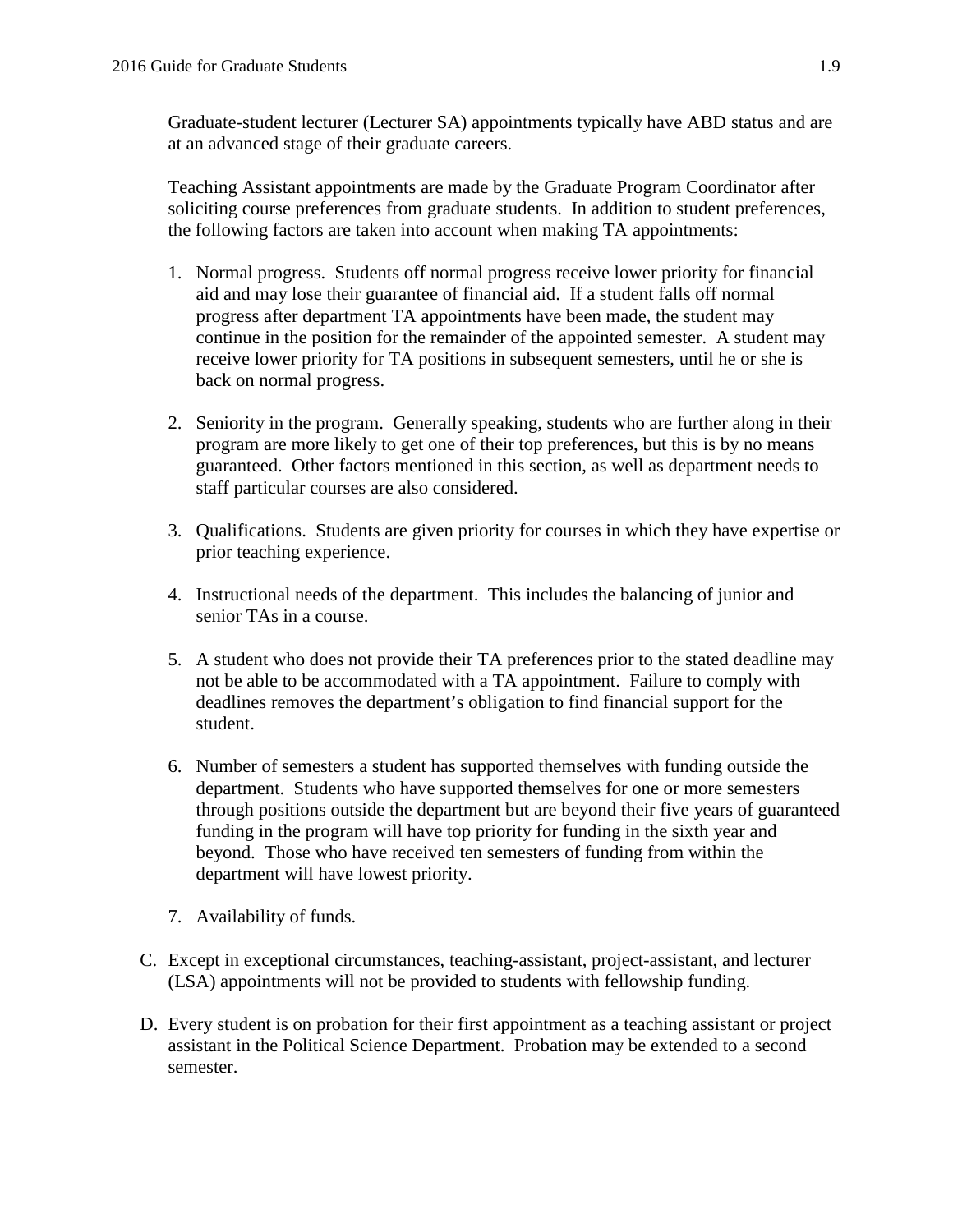E. Each graduate student lecturer will be assigned a faculty mentor.

#### VIII. Placement

Most people who finish the program look for academic jobs. Our graduate students work in all varieties of universities and colleges ranging from the most famous to the obscure. The job prospects of our graduate students are determined both by their ability and by the market conditions in their field. In some years, many quality jobs are advertised, in other years, relatively few. We can give you two assurances. First, Wisconsin's standing is such that you will be considered seriously at whatever level of institution to which you are individually qualified to apply. Second, the department will give you all possible help in finding a suitable job.

- A. Your advisor and the Associate Chair will help you decide when you are ready to go on placement. The season usually begins in August with online job listings at the American Political Science Association website (www.apsanet.org). However, some listings are posted even earlier than this. It is your job to check the site frequently to read new listings and identify jobs that interest you.
- B. Neither the Associate Chair nor your advisor can answer questions about the type of institution (e.g., Liberal Arts College or Research University) or geographical region of the country in which you should work. You need to consider, therefore, what type of institution and what parts of the country you would like to work in. Be aware that the more flexible you are about regions and institutions in which you could work, the easier it will be to find a job.
- C. In general, you should not consider going on placement until you are sufficiently advanced with your thesis to have a minimum of two revised chapters that you feel are of the highest standard you can produce, and be sure that you will finish your dissertation within the academic year. Most quality departments are unwilling to accept on face value vague assurances that you will "defend some time next summer"; you will have to be able to convince them that you really are close to finishing a good dissertation. The more you have finished, the better, as you will be competing against students who have completed their dissertations as well as assistant professors looking to move to a new department.
- D. You need to arrange with at least three faculty members who know you well to place letters in the file. Give faculty plenty of time and adequate application material so that they can write strong letters.
- E. A meeting is held annually in May for people going on the job market. At this meeting, the Associate Chair will give you further information on placement. It is a good idea to attend this meeting the year before you plan to enter the job market to gain a sense of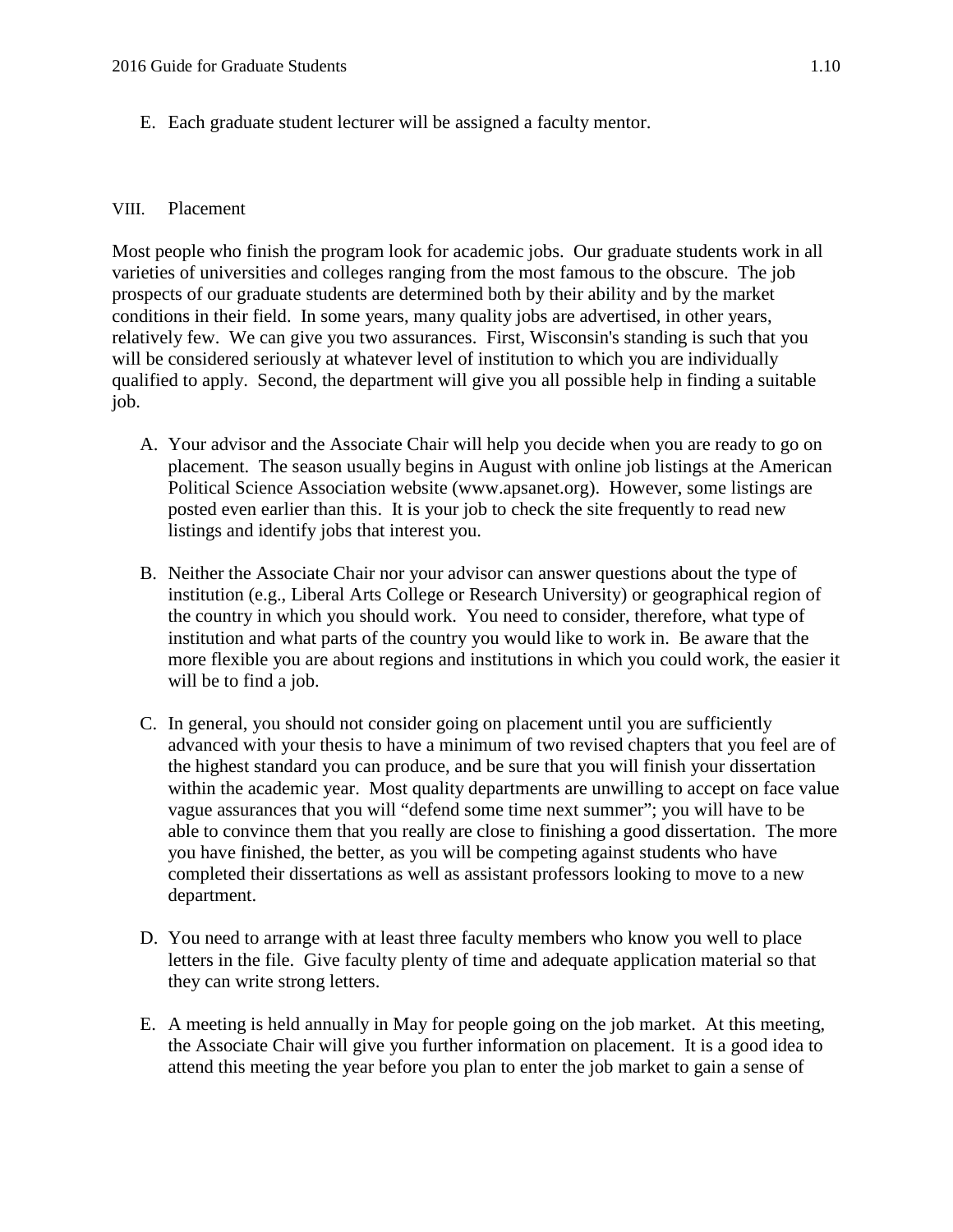what lies ahead. The Associate Chair also examines all placement files and makes suggestions to you about how your file might be improved.

#### IX. Professional Conduct

The Department of Political Science abides by the university's code of academic conduct. Information about the university's definitions, policies, and disciplinary sanctions are available at <https://grad.wisc.edu/acadpolicy/#misconductacademic.>When an instructor suspects a student has committed academic misconduct in a non-course setting (conference papers, project assistantship, project data, etc.), he or she should notify the Associate Chair. The Associate Chair will consult with other faculty when appropriate and decide on a disciplinary sanction. Sanctions range from a written reprimand that may be placed in the student's department file for removal from the program. If a student is removed from the program, he or she is not removed from the university. The decision to remove the student from the university is part of the university's official misconduct review process. When an instructor suspects a student has committed academic misconduct in a course, he or she will be guided by the university's academic misconduct process. The instructor also has the option of recommending to the Associate Chair that the student be removed from the department's graduate program. The Associate Chair, after consultation with faculty, will decide whether this disciplinary action is appropriate.

Department faculty may ask applicants for project assistant positions whether they have been found to be in violation of academic conduct standards, either at this university or elsewhere.

The department faculty reminds students that they need to let faculty know if they are planning to submit a paper that is a revised version of a paper they have already written, or are submitting the same or a similar paper for more than one course. These plans must be cleared with faculty well ahead of time before submitting the paper: students should seek permission from the faculty member prior to beginning the revising or writing of the paper. The faculty considers the submission of "recycled" papers without prior faculty approval to be a breach of both the university's standards for academic conduct and our department's standards of academic integrity.

The Department of Political Science is committed to a professional and welcoming workplace environment for students of every background. Students are expected to abide by the department's "Statement on a Professional Workplace Environment" posted in the Graduate Student Lounge.

The department adheres to the university's policies on sexual and other forms of harassment. For further information on sexual harassment and the procedures for filing a complaint, consult the university's [Dean of Students Office](hhttps://www.students.wisc.edu/doso/) at [https://www.students.wisc.edu/doso/reporting](https://www.students.wisc.edu/doso/reporting-allegations-of-sexual-assault-datingdomestic-violence-and-stalking/)[allegations-of-sexual-assault-datingdomestic-violence-and-stalking/](https://www.students.wisc.edu/doso/reporting-allegations-of-sexual-assault-datingdomestic-violence-and-stalking/) or contact the Chair or Associate Chair.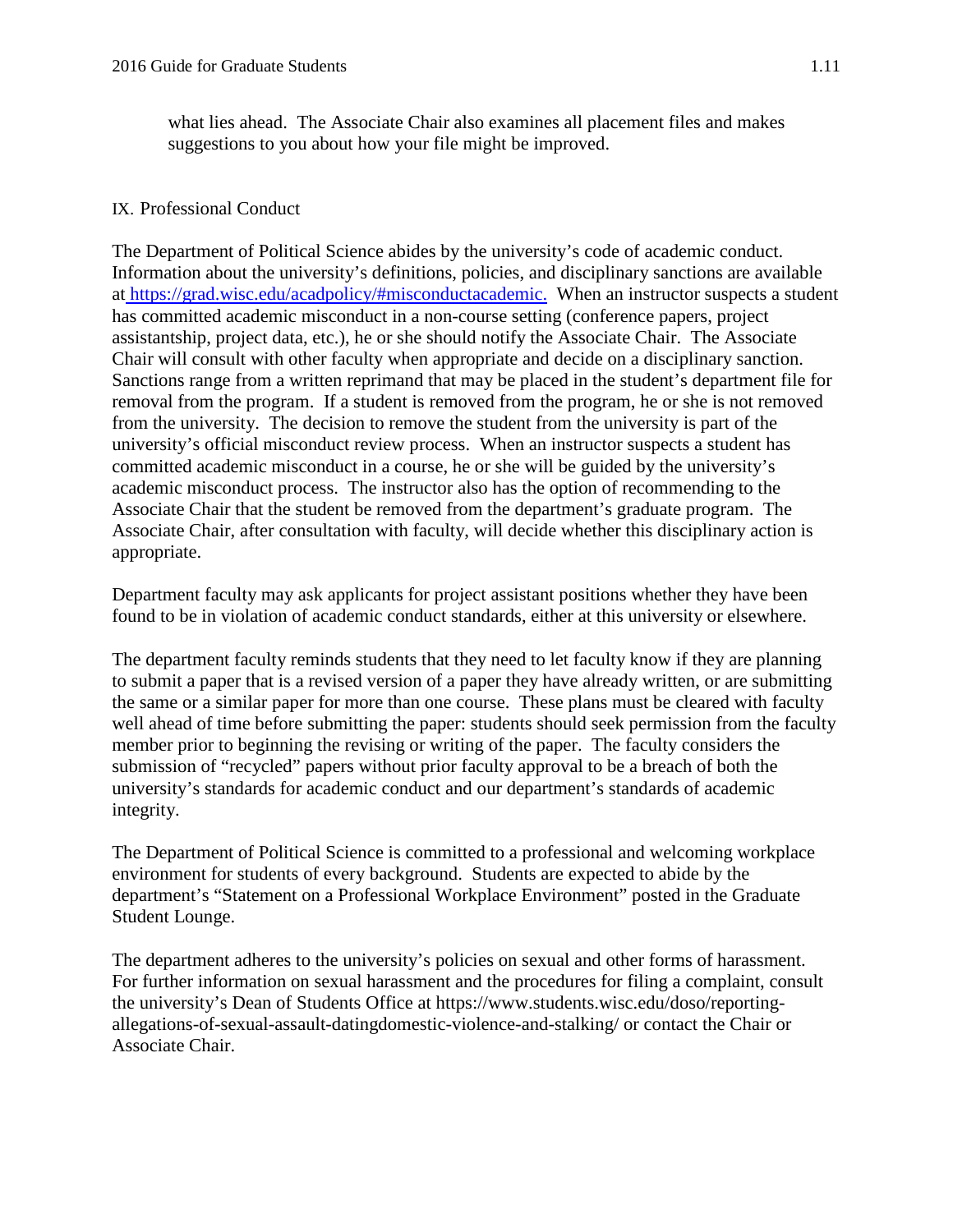# Department of Political Science University of Wisconsin-Madison

## GUIDE FOR GRADUATE STUDENTS

# Version 4.1 – August 2016

## CHAPTER TWO

This chapter provides additional details on the departmental rules for the graduate program. Students should also be aware of the need to comply with the rules established by the Graduate School.

- I. The Masters of Arts
	- A. To obtain an M.A., students must complete 30 credits of coursework with at least a 3.00 average. Grades below a C may not be counted for credit under any circumstances.
	- B. At least 18 of the 30 credits must be in Political Science. No more than 3 credits of PS 999 can count toward the 18 credits.
	- C. At least 15 of the 30 credits must be earned in graduate courses in Political Science at the 800 level or above.
	- D. Courses taken outside the department must be chosen in consultation with a student's advisor and must be at a level (300 or above) for which graduate credit is available.
- II. The Ph.D.
	- A. To achieve dissertator status and become ABD ("all but the dissertation") status, a student must:
		- 1. Meet with their advisor to discuss their First Year Assessment.
		- 2. Pass general preliminary exams from two of the following fields:
			- a. American Politics
			- b. Comparative Politics
			- c. International Relations
			- d. Political Methodology
			- e. Political Theory
		- 3. Take and pass Political Science as a Discipline and Profession (PS 800), Empirical Methods of Political Inquiry (PS 817), a Dissertation Workshop (PS 801), and three credits of statistical methods instruction.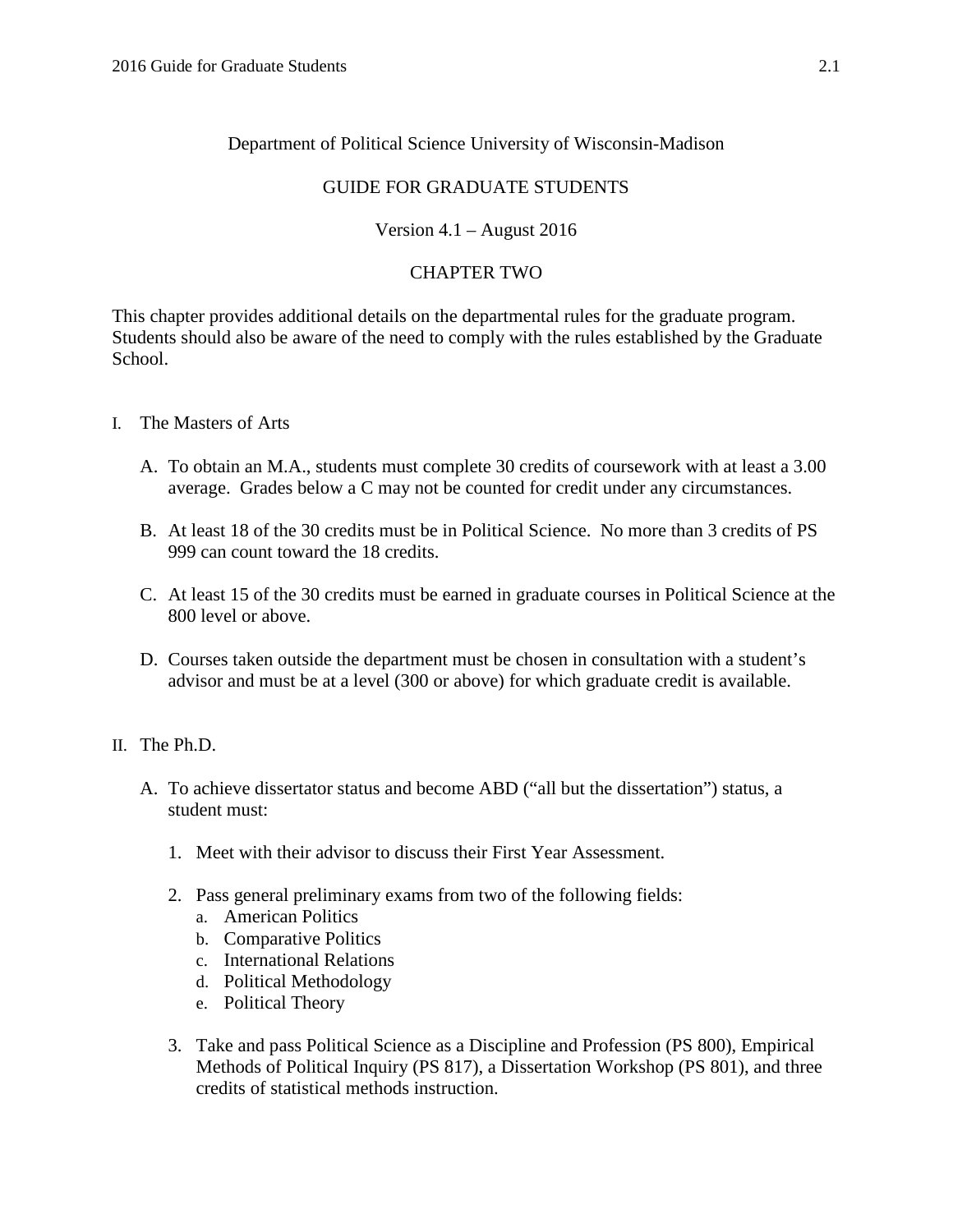- 4. Submit a conference level research paper for review by January 15, before the start of the sixth semester.
- 5. Complete the Graduate School minimum credit requirement of 32 credits and the Minor requirement.
- 6. Earn a minimum 3.0 grade point average.
- 7. Have no Incompletes.
- 8. Successfully defend a dissertation proposal before a committee of four faculty members
- B. To receive the Ph.D., a student must also:
	- 1. Have completed 51 credits of course work. This includes credits from PS 990: Research and Thesis.
	- 2. Produce a dissertation of an acceptable standard that makes an original contribution to knowledge.
	- 3. Pass a two-hour oral dissertation defense before a committee of at least five current graduate faculty members, of whom at least three must be Political Science faculty. At least one of the five faculty members must represent a graduate field outside your major. Four positive votes are required to pass the defense.
	- 4. Deposit an approved copy of the dissertation with the Graduate School.

## III. Ph.D. Requirements

#### A. Preliminary Exams

Each student will select a First Field and a Second Field. The First Field is the field within which the student expects to write a doctoral dissertation. The Second Field complements and supports the First Field and the student's intellectual and research interests. Students will indicate which fields they intend to test through submission of the Preliminary Exam Signup form. Each exam will be graded by or on behalf of field committees. Students are encouraged to work with other students in preparing for prelims, but the taking of prelims is an independent exercise.

- 1. Scheduling of Exams
	- a. All preliminary exams will be administered during the first two weeks of June following the student's fourth semester. The schedule of exams will vary each year, depending on how many students sign up for each exam and in what combination. Both the First Field and Second Field written exams for each subfield will be distributed simultaneously.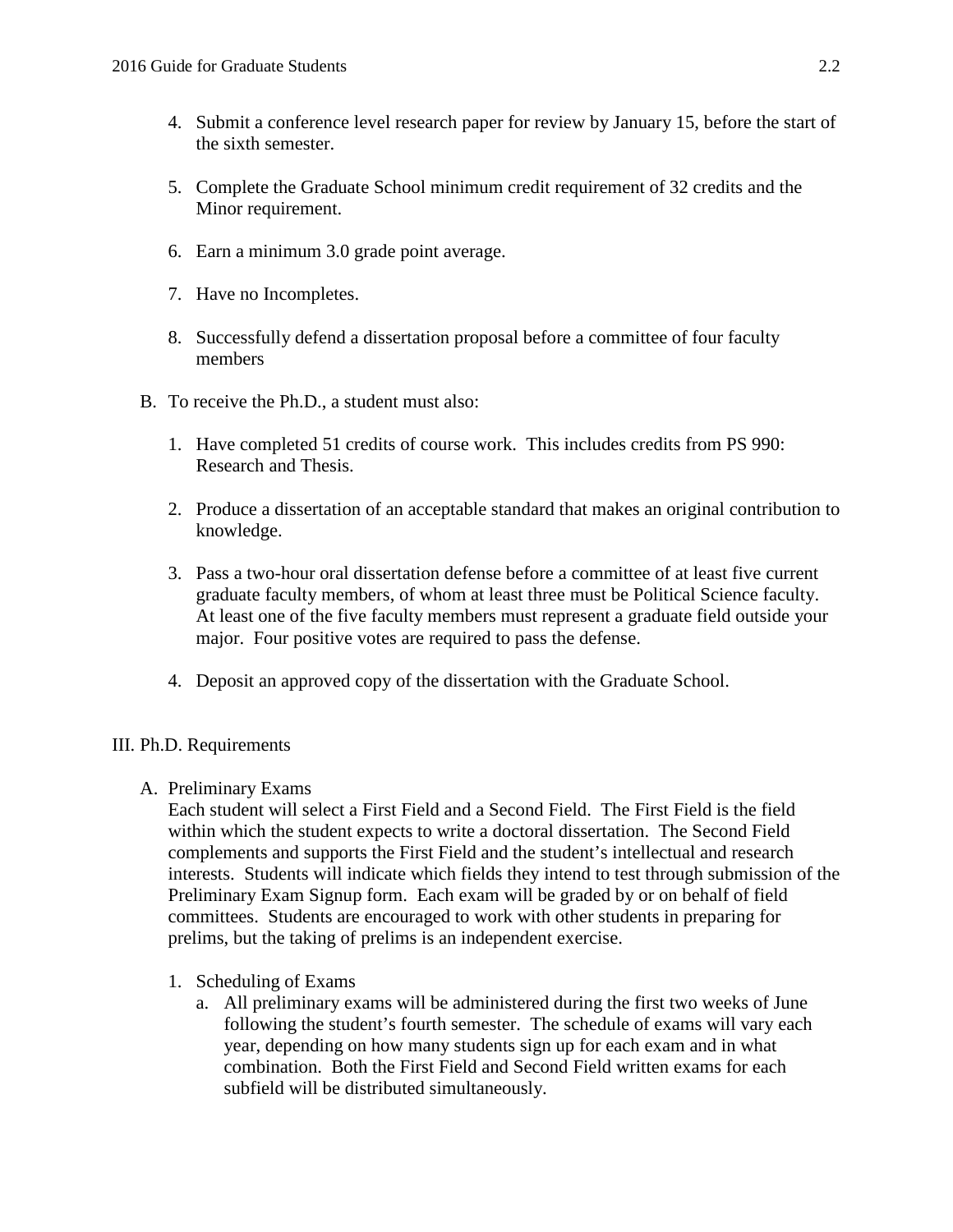- i. For example, in a given year, it might be that the American Politics and Comparative Politics exams are distributed the first week, while in the second week the International Relations and Political Theory exams are distributed.
- ii. The second-field methods review essay, which is not in an exam format, is due on the last day of the exam window.
- b. With the exception of retakes, discussed below, only one sitting will be provided in any year.
- c. In extraordinary circumstances, as noted elsewhere in the Graduate Guide, the Associate Chair may permit students to proceed outside the above schedule of exams.
- 2. Exam Procedures
	- a. The department's prelim exams are designed for students to display breadth and depth of knowledge and their ability to identify and discuss important research questions and directions in the field. Thus, based on the field's approach to assessing this, the exam format varies by field.
	- b. The first and second field American and Comparative exams and the second field Theory are exams with written responses taken during a 56-hour sitting.
		- i. Students will be given the list of questions for the entire exam at the start of the exam.
		- ii. Students taking the First Field exam in American must answer four of six questions. Students taking the First Field exam in Comparative Politics must answer three out of four questions. Answers for the first field American and Comparative exams are limited to 8,000 words for all questions combined or approximately 25 pages.
		- iii. Students taking the Second Field exam in American must answer two of six questions. Answers for the second field exams in American Politics exams are limited to 4,000 words for all questions combined or about 13 pages.
		- iv. Students taking the Second Field exam in Comparative Politics must answer two out of four questions. Answers for the second field exams in Comparative Politics exams are limited to 5,000 words for all questions combined, or about 15 pages.
		- v. For the Political Theory second field exam, students must answer three questions from three separate subfields. Answers for the exam are limited to 6,000 words for all questions combined or about 20 pages.
		- vi. Upon receipt of the preliminary exam questions, students may not discuss the exam questions or answers. Violations of this policy, as determined by the Associate Chair, will be grounds for a grade of "Deficient" on the exam.
		- vii. Students are allowed access to notes and other written materials while writing their exams. Inappropriate use of published or online materials that constitute academic misconduct as defined by the university, and as determined by the Associate Chair, will lead to a grade of Deficient on the exam. It is each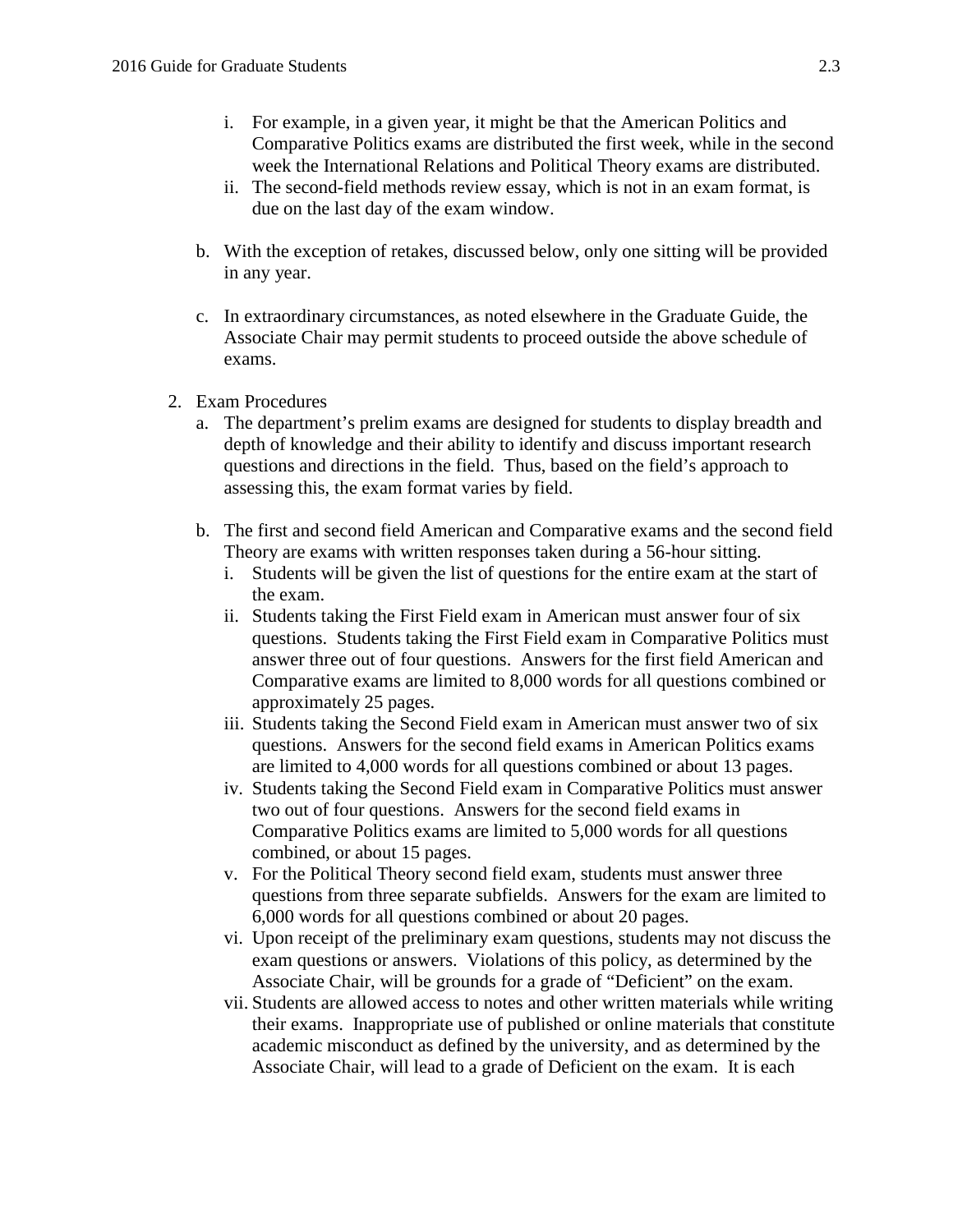student's responsibility to be aware of the university's policy on academic misconduct.

- c. First and second field preliminary examinations in International Relations will be oral exams.
	- i. Exams will be scheduled in conjunction with the written exam cycle.
	- ii. The first field will be scheduled for 1.5 hours with an examining committee comprised of three faculty.
	- iii. The second field exam will scheduled for one hour with an examining committee comprised of two faculty.
	- iv. Seminar papers from substantive IR courses must be uploaded for review by faculty no later than May 15th. This should include any ungraded papers for courses taken in the fourth semester.
- d. The first field exam in Methods will consist of an oral exam and a review essay submitted no later than one week prior to the oral. The second field exam will require the student to submit a sophisticated review essay no later than the last day of the 2nd week of the exam window. If the paper is not submitted by this time, the student shall receive a Deficient for the exam.
- e. The first field exam for Political Theory requires the student to complete a research paper according to the following sequence.
	- i. Submission of a seminar paper selected in consultation with their advisor. This paper must be substantially different from the paper required by the Department.
	- ii. Revise the paper based on feedback from the seminar instructor.
	- iii. Present the revised paper at the Political Theory Workshop during the fourth semester
	- iv. Prepare a memo outlining proposed revisions within one week of the presentation. The memo will be reviewed by a committee of three faculty.
	- v. Submit a revised paper, along with memo, by the end of the first week of June.
	- vi. The paper will be reviewed by a committee of three faculty and assessed a Pass or a Revise and Resubmit no later than July 1<sup>st</sup>. If awarded a Revise and Resubmit, the revised paper must be completed and passed before the start of the fifth semester.
- 3. Grading of Exams
	- a. Students will be notified of the results of their exam by the Graduate Program Coordinator as soon as they are known but no later than July 1st, or the first business day thereafter, with the exception of the Political Theory first field exam.
	- b. The department will also place in each student's department mailbox a letter indicating his or her grade on the exam. Grades will consist of Distinction, High Pass, Pass, and Deficient. A student receiving a grade of Deficient must retake the exam at the next sitting.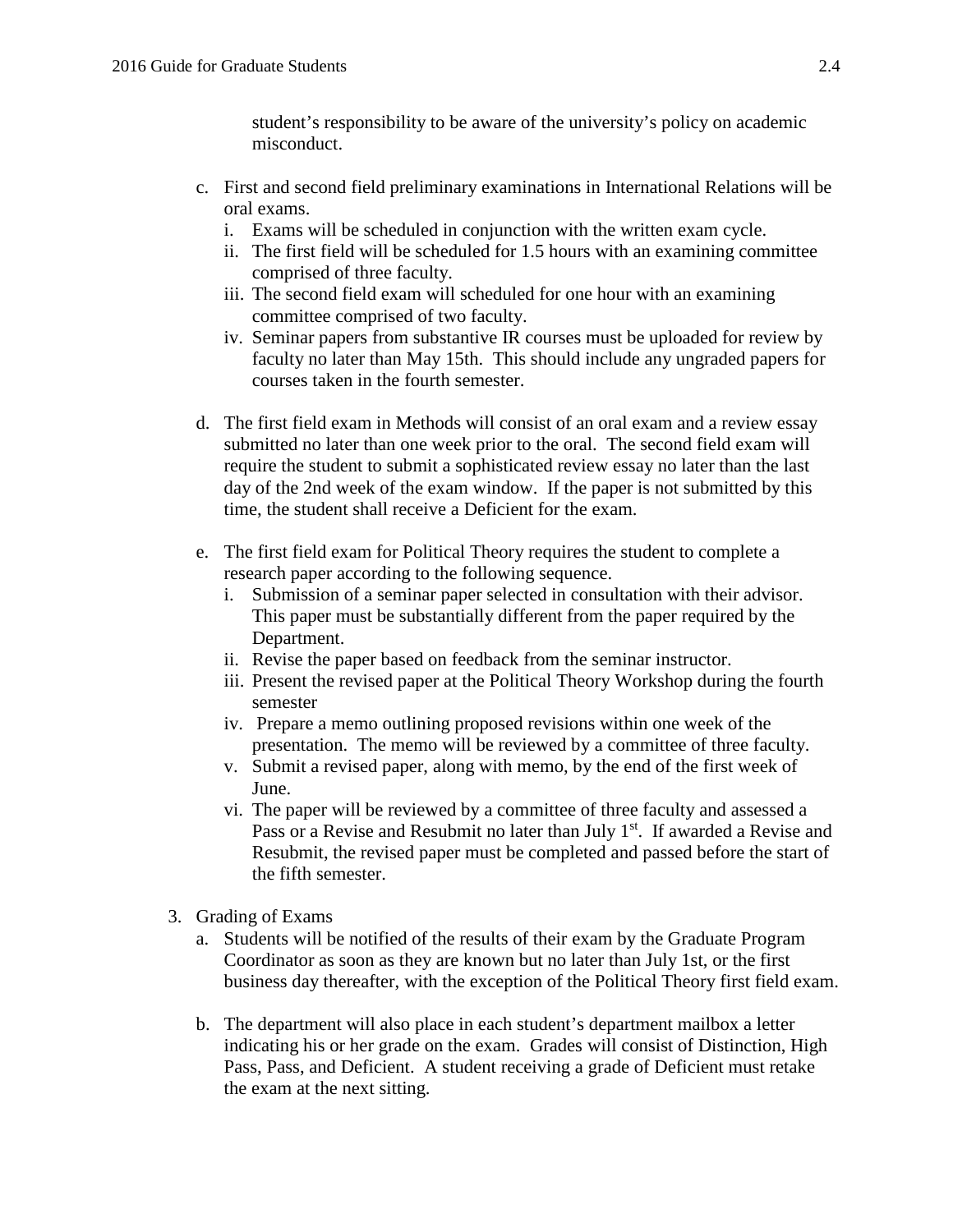- c. If a student receives a grade of deficient on either examination on the first try, s/he would be required to retake the exam(s) mid-August of the same summer.
- d. No exam may be taken more than two times. Failure of any exam twice is cause for removal from the program. Exceptions to this rule will be considered by the Appeal Committee, which shall grant exceptions in only the most extraordinary circumstances. The decision of the Appeal Committee is final.
- e. The Appeal Committee will not consider appeals of prelim grades based on content.
- 4. Any field committee that wishes to change its exam policies from those set out in Chapter 2 will present the proposed changes to the Associate Chair who will forward them to the Graduate Program Committee and the department for comment and approval.
- B. Proposed Dissertation Ideas Consultation By September 15th of the 5th semester the student will meet with a minimum of two faculty to discuss at least two possible dissertation ideas. The student, in consultation with their advisor, will choose which faculty will be a part of the meeting.

#### C. Dissertation Workshop

All students are required to take and pass PS 801: Dissertation Workshop during the 5th semester.

#### D. Research Paper Requirement

A conference-level research paper written on topic in the student's first field must be submitted to the Associate Chair no later than "Last Day Grades In" set by the Academic Calendar for the 5th semester. In consultation with the respective field chairs, the Associate Chair will select two faculty to review the paper. The reviewers will assess the paper as a Pass or Revise and Resubmit by the Spring Semester Instruction Begins set by the Academic Calendar for the 6<sup>th</sup> semester. If the author receives an assessment of Revise and Resubmit, the student has until the "Last Day Grades In" for the 6th semester to submit a satisfactory paper.

Unless there are exceptional circumstances approved by the Associate Chair, a student who fails to submit an acceptable conference-level paper by the end of the sixth semester will have a Hold placed on their records, blocking enrollment for the eighth semester.

- E. Dissertation Proposal Defense
	- 1. Before the start of the seventh semester, each student will defend a dissertation proposal at a conference with his or her dissertation proposal committee. The proposal should clearly identify the research question or topic, establish the theoretical framework for the proposed topic, reference the relevant literature, and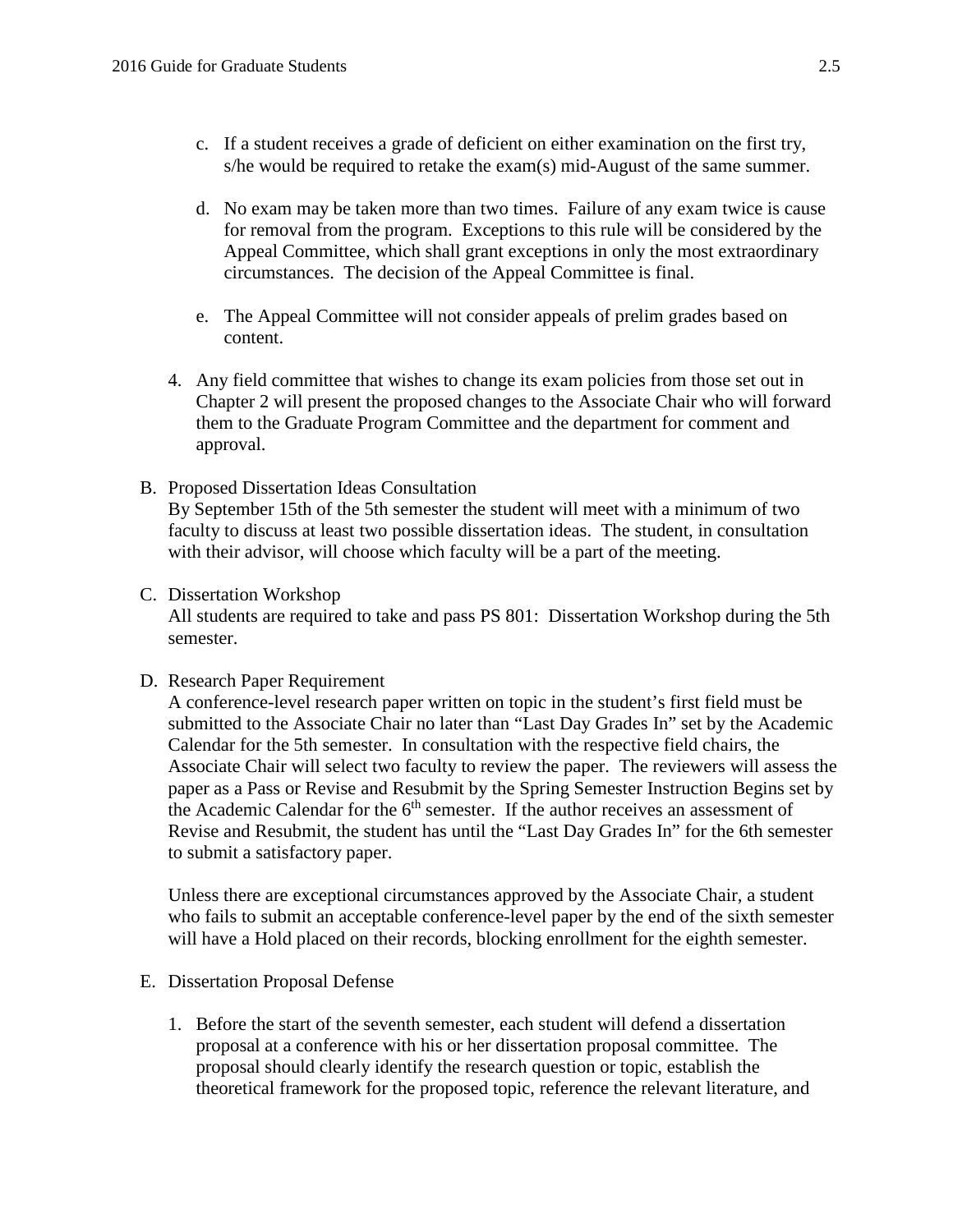describe in detail the proposed research design and methods. A proposal will typically be 20 to 30 pages in length.

- 2. The dissertation proposal committee will consist of a chair and at least three additional members. The chair of the committee will also be considered the student's advisor. One of these three additional members may be from a department outside Political Science.
- 3. One month before the scheduled defense date, the student will notify the Graduate Program Coordinator when the defense will take place. Students will need to be certain that they consult with their committee so that this deadline can be met. The student should circulate drafts of the proposal to committee members for comments in the months leading up to the one-month proposal preclearance. The version of the proposal to be discussed at the conference should be received by committee members two weeks prior to the conference.
- 4. It is the student's responsibility to schedule the defense so that a result can be communicated to the Graduate Program Coordinator before the start of the seventh semester. The Associate Chair, in consultation with the student's advisor, may grant extensions for those needing to take extensive language or methodological training, electing to pursue an M.A. degree or significant coursework in another department, etc. personal circumstances, as explained in Chapter One, can also be a valid reason for giving students more time to defend their dissertation proposals. The normal extension will be one semester for personal reasons or one to two semesters for academic reasons; anything beyond this will be granted only in the event of highly extraordinary circumstances.
- 5. The proposal defense will consist of two portions, the first of which encourages the participation of faculty and graduate students in Political Science and the second of which will be a workshop format involving only the student and the faculty committee members.

Both portions will be chaired by the student's advisor. For a defense to go forward, the student must announce the proposal title, a one-page abstract, and time and venue of the defense. At least one week before the defense, this information should be distributed via e-mail to department faculty and graduate students.

In the first portion of the defense, the student will make a brief presentation and there will be ample time for the student to field questions from the attendees. When the committee chair judges it appropriate, the defense will go into a closed session consisting only of the student and the faculty committee members.

This second portion of the defense will be a workshop format, the purpose of which is to provide the student and committee members with the opportunity to discuss the suggestions already provided as well as solicit further suggestions on specific issues from committee members. It would be appropriate for faculty to ask questions that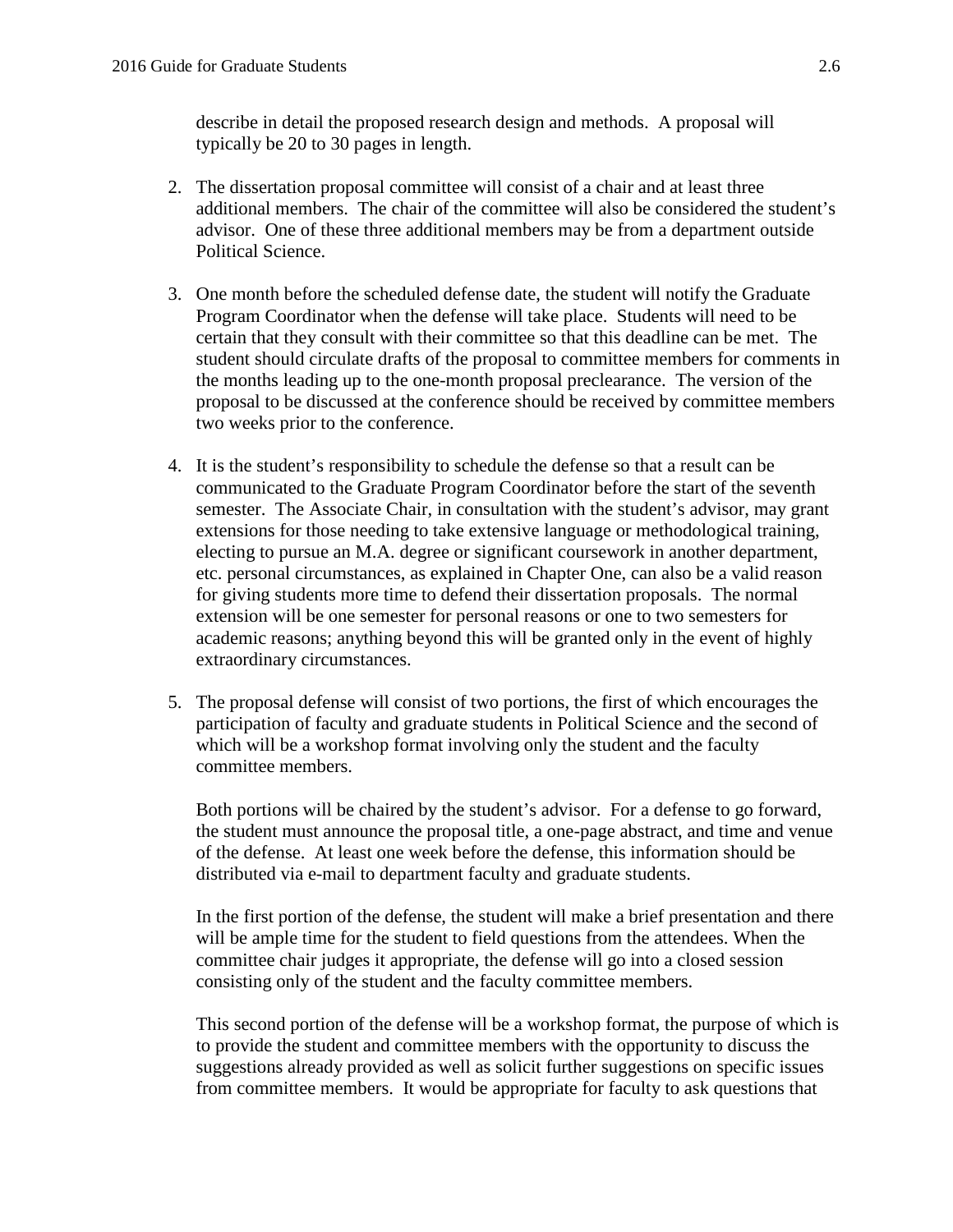require students to display mastery of the theoretical and empirical literature relevant to the dissertation topic.

- 6. The dissertation proposal committee will indicate approval of the proposal by submitting to the Associate Chair a form with the signatures of each committee member. The committee may approve the proposal pending minor revisions. The revised proposal will be due within one month following the defense. If more substantial revisions are necessary, the committee should withhold approval until the student has revised the proposal. Students should not assume that the proposal will be approved without a request for revisions.
- 6. Following committee approval of the proposal, the student will provide a copy of the proposal to the Graduate Program Coordinator. The Associate Chair will approve the proposal on behalf of the department. The student will also supply the Graduate Program Coordinator with a copy of the one-page abstract of the proposal.
- 7. No student can defend the proposal with outstanding Incompletes. Incompletes must be resolved at least one week before the scheduled proposal defense. It is the student's responsibility to make sure that the grade change has gone through.
- 8. Unless there are exceptional circumstances approved by the Associate Chair, a student who fails to defend a proposal to the satisfaction of his/her committee by September 15th of their seventh semester will have a Hold placed on their records, blocking them from enrolling.

# F. Dissertation

- 1. A dissertation (thesis) that is an original contribution to knowledge must be completed within five years following the attainment of ABD status. Graduate School rules provide that if the dissertation is not completed within five years of defending the dissertation proposal, the prelims may need to be retaken.
- 2. Students must comply with the university's rules on the format of the final version of Ph.D. theses; guidance on these rules is available from the Graduate School.
- 3. Students intending to submit a thesis for defense must contact the Graduate Program Coordinator in a timely manner (at least three weeks prior to defense date) to obtain necessary documents and allow the arrangements to be made for the defense.
- 4. Students are responsible for creating a dissertation committee. The committee members may be, but are not required to be, the same as those on the dissertation proposal committee. The final oral defense committee will consist of at least five members. The chair must be from the Political Science Department. At least three members must be political scientists. One or two members must be from outside the discipline, and one member may be from outside the UW-Madison campus. The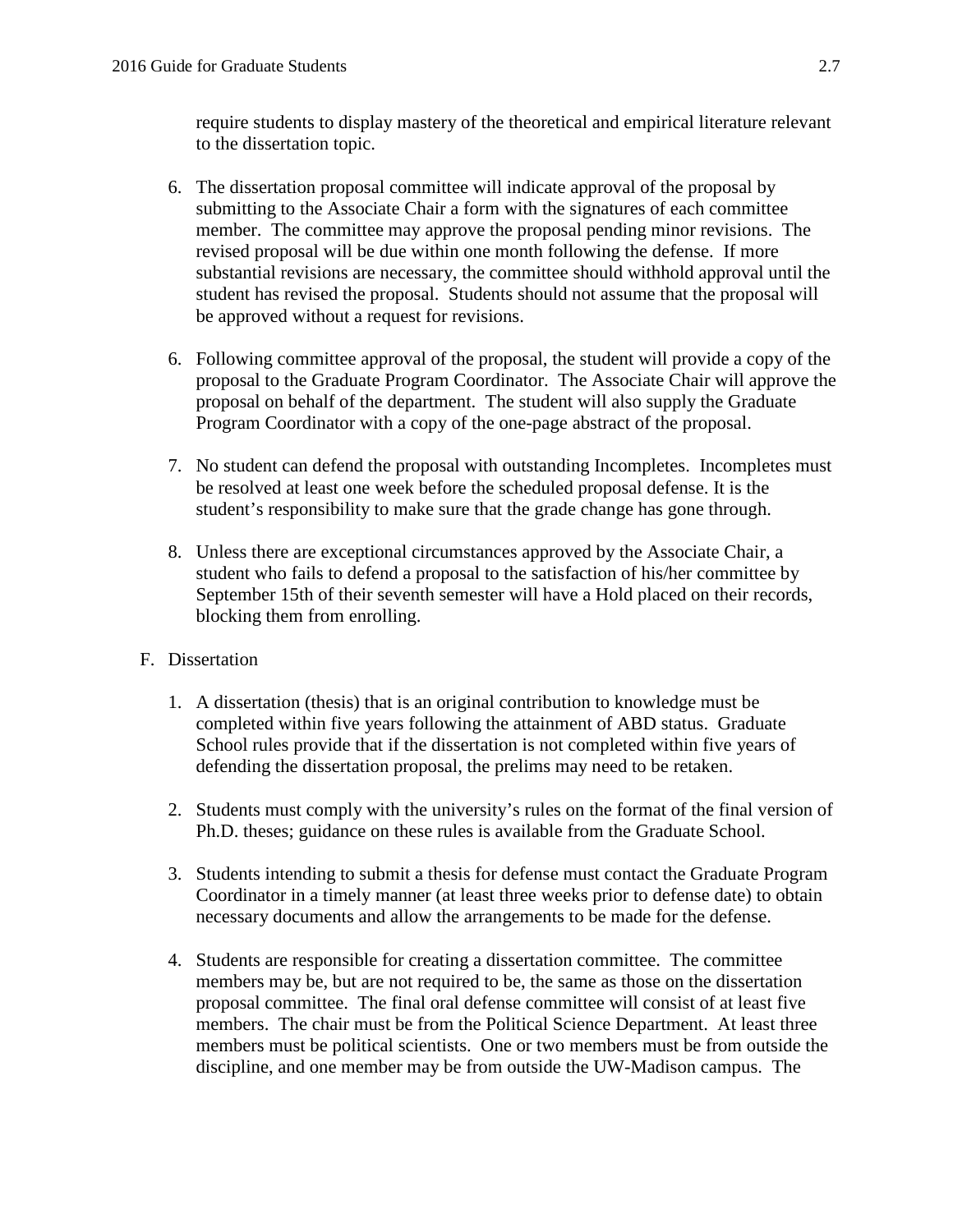department encourages students to select the full set of committee members early in the dissertation research process.

- 5. The dissertation shall be defended at a two-hour oral exam before the dissertation committee. As with the proposal defense, this shall consist of an open session followed by a closed session.
- 6. Copies of the dissertation shall be made available to members of the committee no later than two weeks before the oral defense.
- 7. To successfully defend the dissertation, the committee must be satisfied that the dissertation is an original and significant contribution to knowledge, that the arguments of the thesis are presented coherently, and that the arguments of the thesis are supported adequately by evidence and documentation. The committee must also be satisfied that the student has a broad and intensive knowledge of the major field in which the thesis is written. At least four positive votes are required to pass the defense.
- 8. An approved copy of the dissertation must be deposited with the Graduate School.

# IV. Field Committee Policies

A. American Politics

The American Politics field covers all aspects of and approaches to American politics. Topics covered include but are not limited to political behavior, all institutions of government (Congress, the presidency, courts, and the bureaucracy), state and local government, parties and public policy, American political economy, interest groups, and social movements. Methodologies used by faculty in the field are wide-ranging including archival research, statistical analysis, and cultural analysis. The courses faculty offer and their own research cover both the workings of American political institutions and political behavior today on the one hand, and the broad sweep of American political development on the other.

- 1. The American politics field consists of the following subfields:
	- a. National Institutions
		- i. Presidency
		- ii. Congress
		- iii. Supreme Court
		- iv. Bureaucracy
	- b. Federalism and subnational politics
		- i. Federal system
		- ii. State politics (including state and local institutions such as the judiciary, legislatures, and governors)
		- iii. Urban politics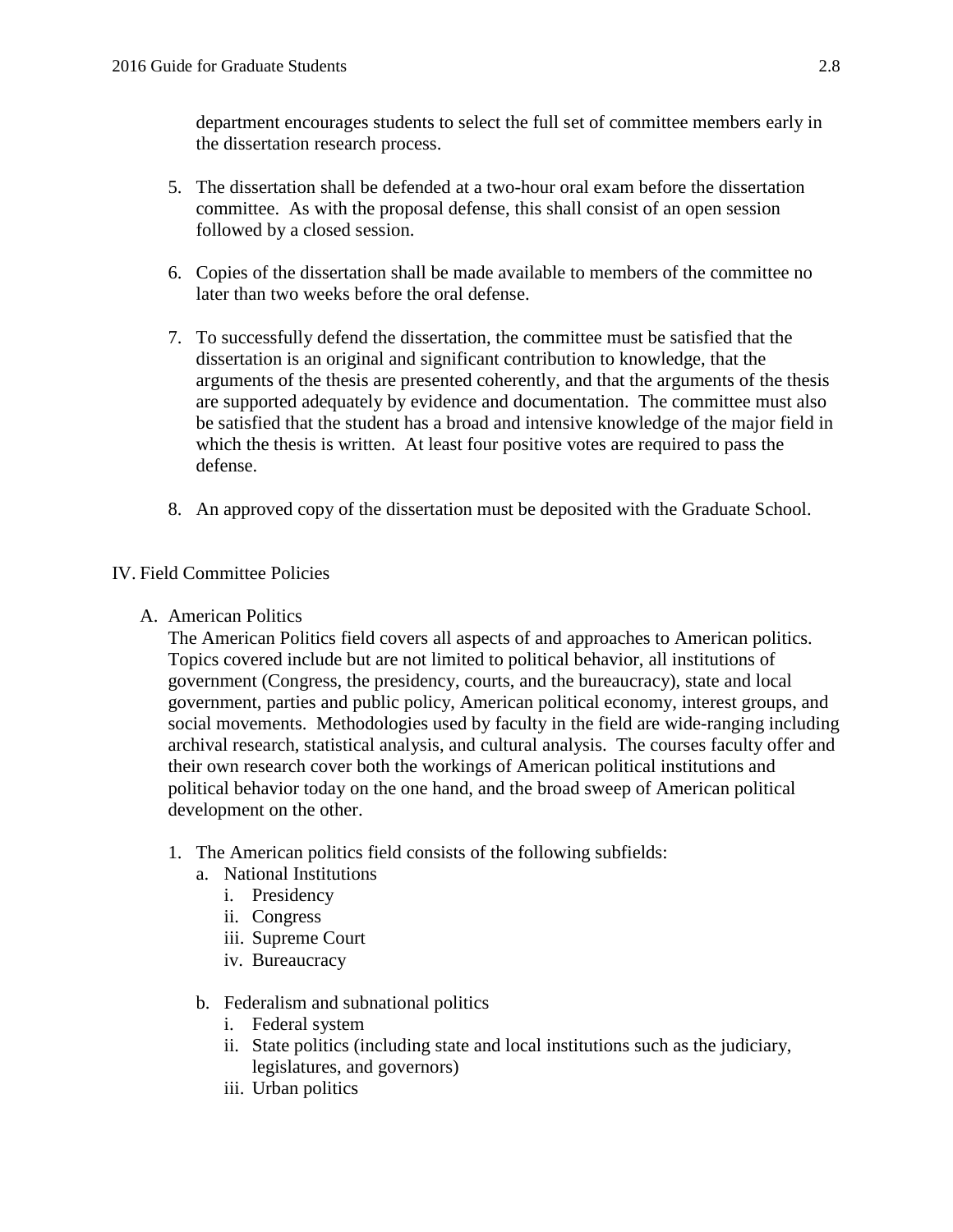- c. Political behavior
	- i. Mass and elite behavior (including political culture and political communication)
	- ii. Public opinion
	- iii. Socialization
	- iv. Elections
- d. Policy, Political Economy, and Public Administration
- e. Extragovernmental Organizations
	- i. Parties
	- ii. Interest groups
	- iii. Social movements
- f. Constitutional Law and Administrative Law
- 2. Requirements
	- a. Required Courses.
		- i. First Field: Quantitative techniques are so common in the literatures covered in the American Politics field that we require students whose First Field is American Politics to take PS 812 and PS 813 before taking the American Politics prelim. This requirement is intended to help students gain the ability to read critically books and articles using quantitative techniques; it does not imply that students are expected necessarily to use quantitative techniques in their own research.
		- ii. Second Field: The requirement to take PS 812 and PS 813 does not apply to students whose Second Field is American politics. Students declaring American politics as their Second Field are required to take a minimum of three graded graduate courses in American politics. This requirement should be viewed as a minimum number of courses and students are strongly encouraged to take additional courses to prepare for their prelims.
- 3. Preliminary Exams
	- a. A committee of three American Politics faculty will be responsible for writing prelim questions and grading the essays. The committee may consult other faculty for guidance on the content of questions and essays. The committee's evaluation will reflect the degree to which the essays display knowledge of scholarship in American Politics as well as the ability to make high-level analytical arguments. All questions will be weighted equally, and the field committee strongly suggests that students apportion their time and total word count to reflect this.
	- b. A High Pass signifies that the essays accurately describe key works in American Politics and demonstrate a high level of analysis and synthesis of the material. A Pass signifies that the essays accurately describe key works in American Politics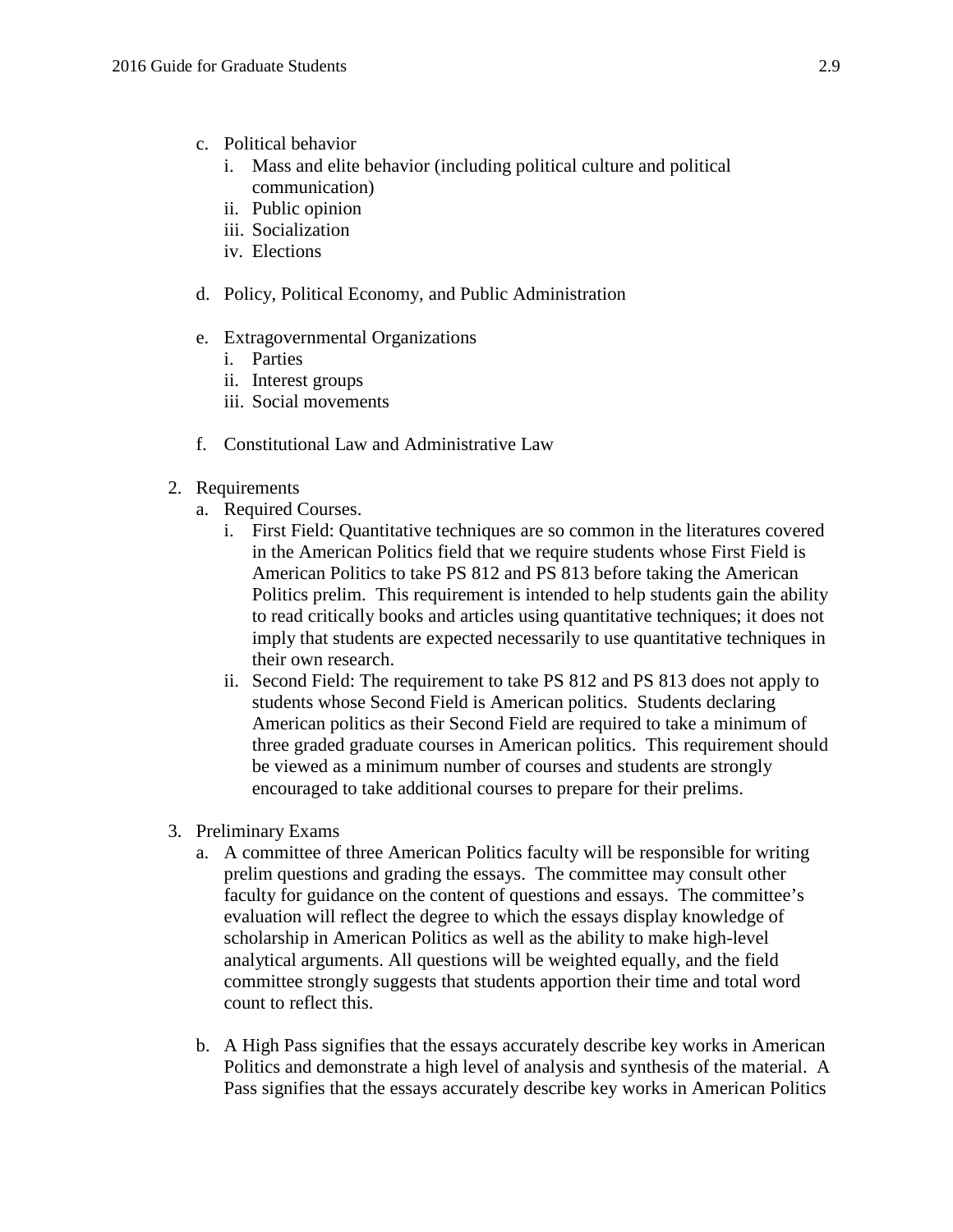and analyze the material at a satisfactory level. A Deficient grade signifies that the essays fail to demonstrate this knowledge and ability. Distinction is rarely awarded; it signifies exceptional knowledge, analysis, and synthesis.

- i. **First Field:** Students will answer four questions of six questions. The questions will be drawn from across American Politics towards classes offered in the student's first two years of study. Students need not to declare subfields prior to the exam.
- ii. **Second Field:** Students will answer two questions of six questions. The questions will be drawn from across American Politics with towards classes offered in the student's first two years of study.
- 4. Presentation requirements
	- a. Students are required to present a paper at the American Politics workshop at some point during their third year.
	- b. Students are required to present their job talk at the American Politics Workshop in the fall of any year that they are on the market.
- 5. Internal Minor: No special course requirements for an Internal Minor (Option B) in American **Politics**
- B. Comparative Politics
	- 1. Requirements
		- a. Foreign languages: All students studying Comparative Politics as a First Field are expected to achieve reasonable proficiency in the foreign language or languages most relevant to their dissertation research. The specific language or languages, as well as the necessary degree of proficiency, will vary from region to region and theme to theme, and is thus left to the discretion of the major advisor. There is no foreign language requirement for students doing Comparative Politics as a Second Field.
		- b. Required courses: All students doing Comparative Politics as either a First or a Second Field must take PS 856, the Comparative Field Seminar. This seminar introduces students to the primary works in the field. The syllabus for PS856, which will be regularly updated, will be the starting basis for the preliminary examination in Comparative Politics.
		- c. Presentation Requirements: Students are required to present and defend a twopage single-spaced proposal for pre-dissertation field research at the beginning of their third semester. This takes place at dissertation workshops in specially convened sessions of the Comparative Politics Colloquium. Students should consider this the beginning of focused consultation with faculty about dissertation research. By August 1 of the summer preceding the third semester, students must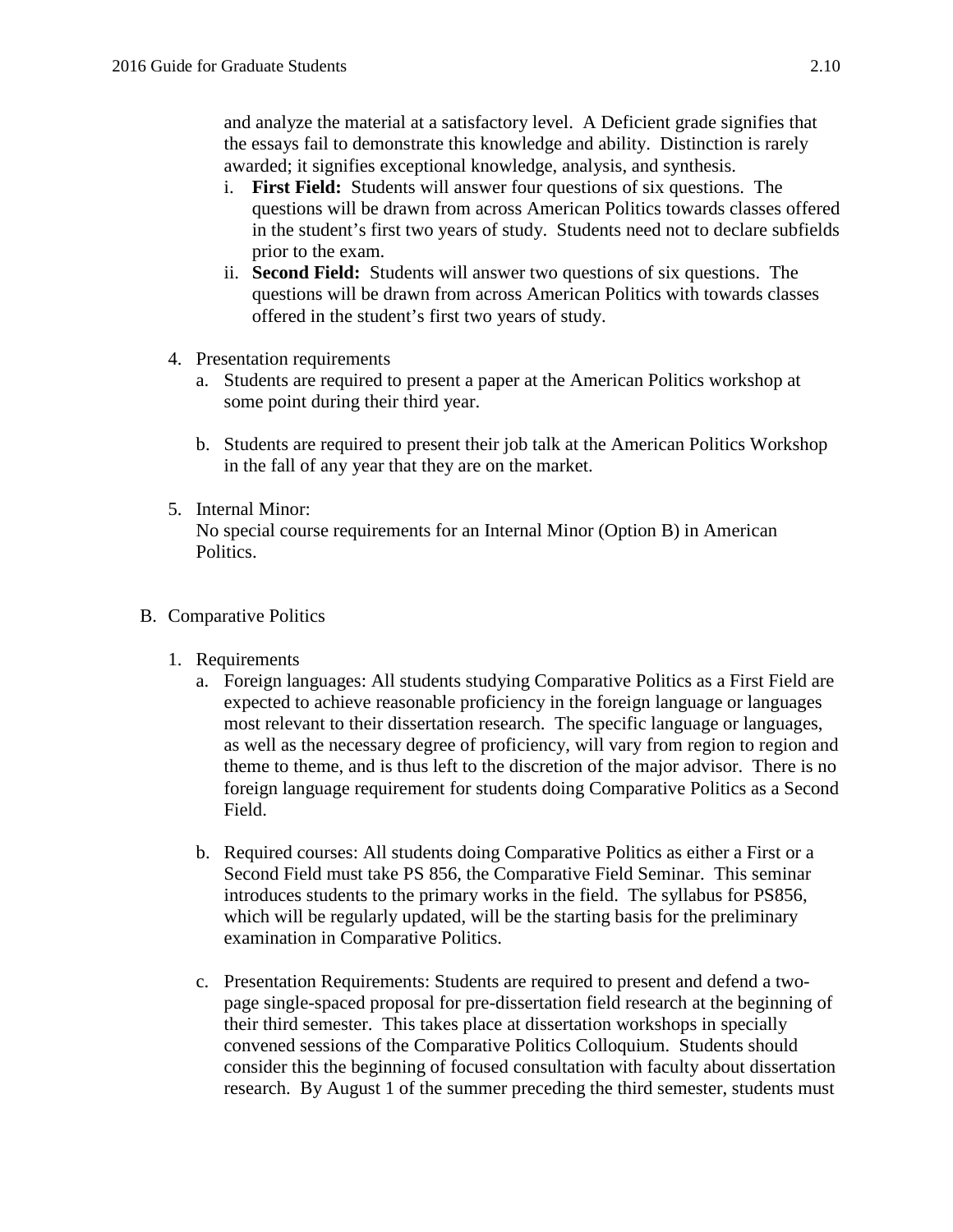obtain preliminary approval of the proposal by two Comparative Politics faculty members selected by the student in consultation with his or her advisor, who may be one of the two faculty members. The proposal should outline the dissertation project proposed methods of research, explain the disciplinary contributions and intellectual merits of the research, justify the necessity of field research, and highlight the student's abilities to carry out the proposed research. These are also the guidelines for the university's Institute for Regional and International Studies Fieldwork Award, for which students may wish to apply. Within a month of the presentation, the student must revise the proposal to reflect advice offered at the presentation as well as further consultation with faculty after the presentation. The same two faculty members who approved the preliminary proposal must approve the revised version.

- d. Methodology: All students of Comparative Politics are governed by the department's methodology requirements.
- 2. Preliminary Exams
	- a. For the purposes of the preliminary examination, the field of Comparative Politics consists of eight regions: Africa, East Asia, Eurasia, Europe, Latin America, Middle East, South Asia, and Southeast Asia.
	- b. A committee of three Comparative Politics faculty will be responsible for writing prelim questions and grading the essays. The committee may consult other faculty for guidance on the content of questions and essays. The committee's evaluation will reflect the degree to which the essays display knowledge of scholarship in Comparative Politics and, as applicable, the politics of a region, as well as the ability to make high-level analytical arguments. A Deficient grade signifies that the essays fail to demonstrate this knowledge and ability. A Pass signifies that the essays accurately describe key works in Comparative Politics and analyze the material at a satisfactory level. A High Pass signifies that the essays accurately describe key works in Comparative Politics and demonstrate a high level of analysis and synthesis of the material. Distinction is rarely awarded; it signifies exceptional knowledge, analysis, and synthesis. All questions will be weighted equally, and the field committee strongly suggests that students apportion their time and total word count to reflect this.
		- i. **First Field:** All students studying Comparative Politics as a First Field will answer three questions from two options. Students should declare in advance of the exam which of the two options they have chosen.
			- (a) Option 1: Students choose a region from the above list and answer one question from a choice of two questions on that region. In addition, students answer two questions from a choice of four questions on Comparative Politics generally.
			- (b) Option 2: Students do not choose a region and answer three questions from a choice of four questions on Comparative Politics generally.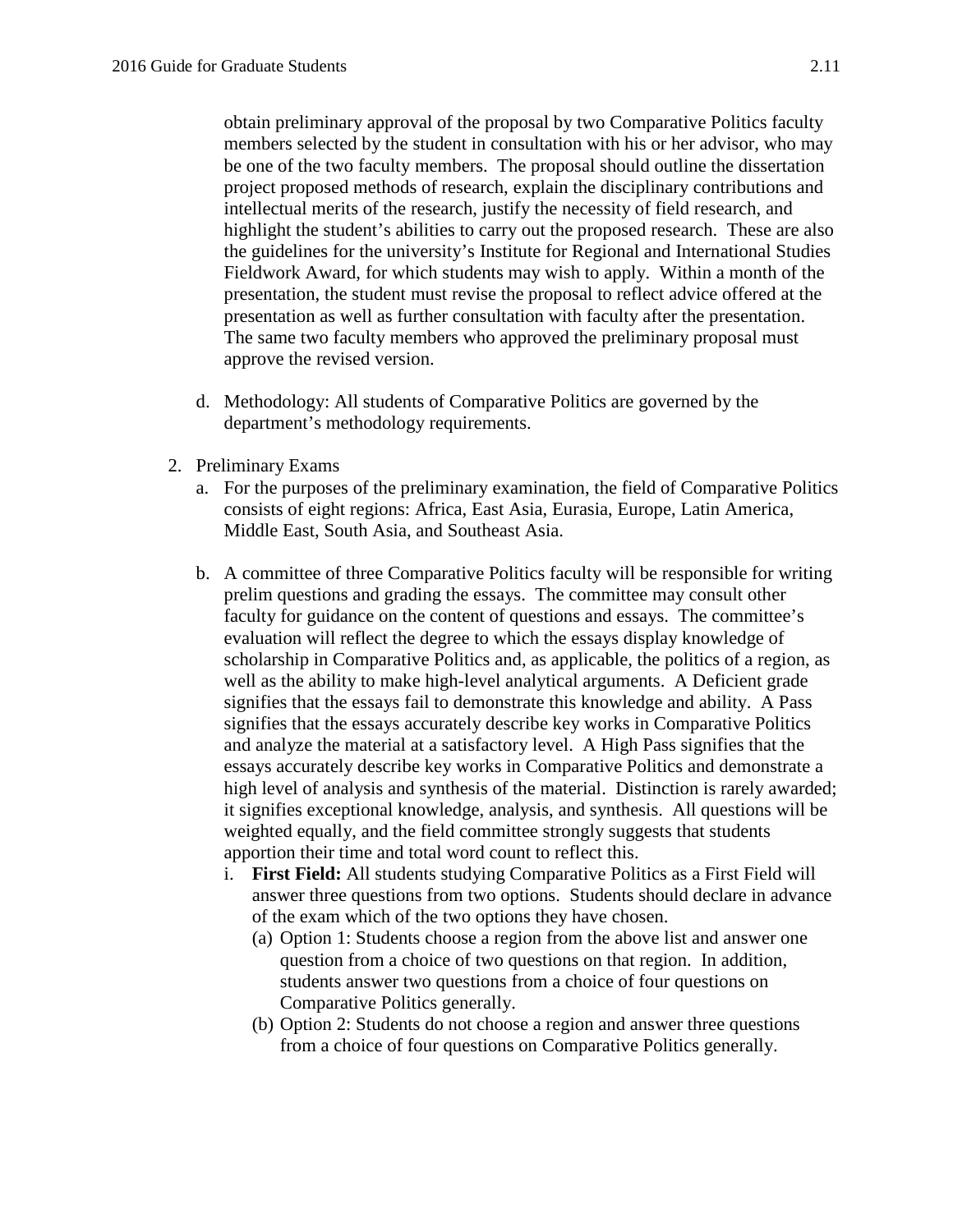- ii. **Second Field:** Students taking Comparative Politics as a Second Field will answer two questions from a choice of three questions on Comparative Politics generally.
- 3. Internal Minor: Requirements for an Internal Minor (Option B) are PS 856 and two additional courses at the 800-900 level.
- 4. Exceptions to these requirements can be requested by petition to the Associate Chair, who will make a determination after consultation with the major advisor and the field committee.
- C. International Relations
	- 1. The International Relations field is divided into five principal subfields listed below. Prelim exam questions may come from any of the five subfields. Listed under each subfield are some of the important topics studied in that subfield.
		- a. Theories of International Relations
			- i. Bargaining
			- ii. Cooperation
			- iii. Socialization
		- b. International Security
			- i. War and terrorism
			- ii. Arms proliferation and arms control
			- iii. Alliances
		- c. International Political Economy
			- i. Trade
			- ii. Finance
		- d. Global Social Issues
			- i. The environment
			- ii. Human rights
			- iii. Migration
		- e. International Institutions
			- i. International organizations
			- ii. International law
	- 2. Requirements
		- a. Students choosing International Relations as a First Field must take PS 857: International Relations Theories, and at least three additional courses in the field. Within the elective courses, students must complete one course each in two of the five subfields listed above.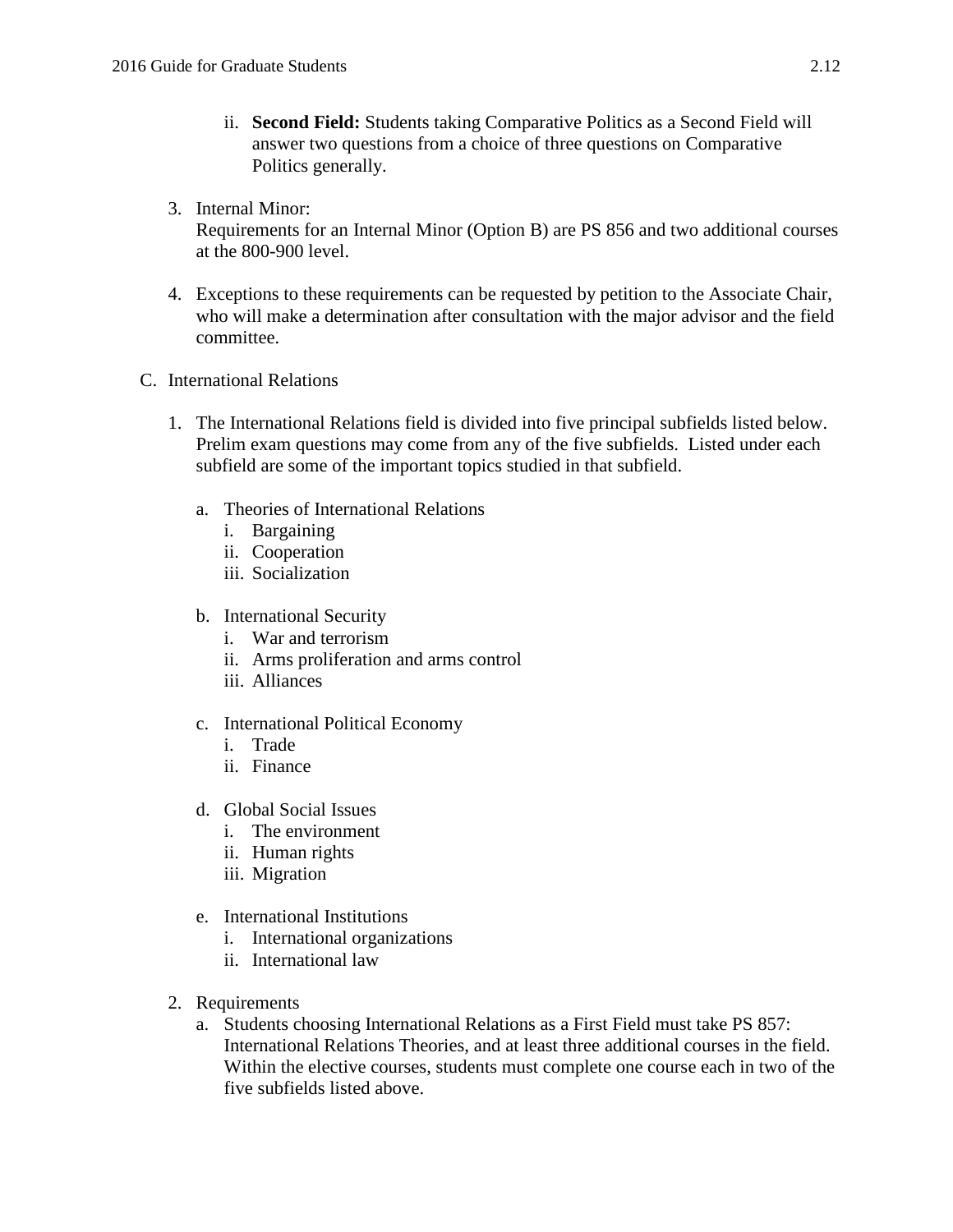- b. Students choosing International Relations as a Second Field must take PS 857: International Relations Theories, and at least two additional courses in the field.
- 3. Preliminary exams
	- a. The IR field chair will announce the composition of the exam committees no later than May 1st.

## b. **First Field**

- i. The oral exam will be 1.5 hours with a committee of three faculty members.
- ii. The exam would cover IR theory and two subfields of five in IR selected by the student as s/he completes the distributional requirements
- iii. At least one week prior to the date of the oral exams, students will provide the faculty members on the oral exam committee copies of all the major written assignments completed in IR courses during their first 2 years. This would include ungraded 4th semester work. The department will establish a secure online portal where students may upload their work.

## c. **Second field**

- i. The oral exam will be one hour with a committee of two faculty members.
- ii. The exam would cover IR theory and at least one of the five IR selected by the student.
- iii. At least one week prior to the date of the oral exams, students will provide the faculty members on the oral exam committee copies of all the major written assignments completed in IR courses during their first 2 years. This would include ungraded 4th semester work. A UW-Box account will be created to allow the students to upload their work.

## 4. Internal Minor:

There are no special course requirements for an Internal Minor (Option B) in International Relations.

## D. Political Methodology

- 1. The Political Methodology field consists of three subfields:
	- a. Research Design and Data Collection
	- b. Statistical Methods
	- c. Computation Formal Theory
- 2. Requirements:

Completion of a program of study approved by the methods chair. The program should involve course work in the three sub-fields (research design and data collection, statistical methods and computation, and formal theory) to ensure breadth. This breadth requirement will normally be satisfied by one course in Research Design and Data Collection, one course in Formal Theory, and three courses in Statistics and Computation (normally PS 812, PS 813, and an elective).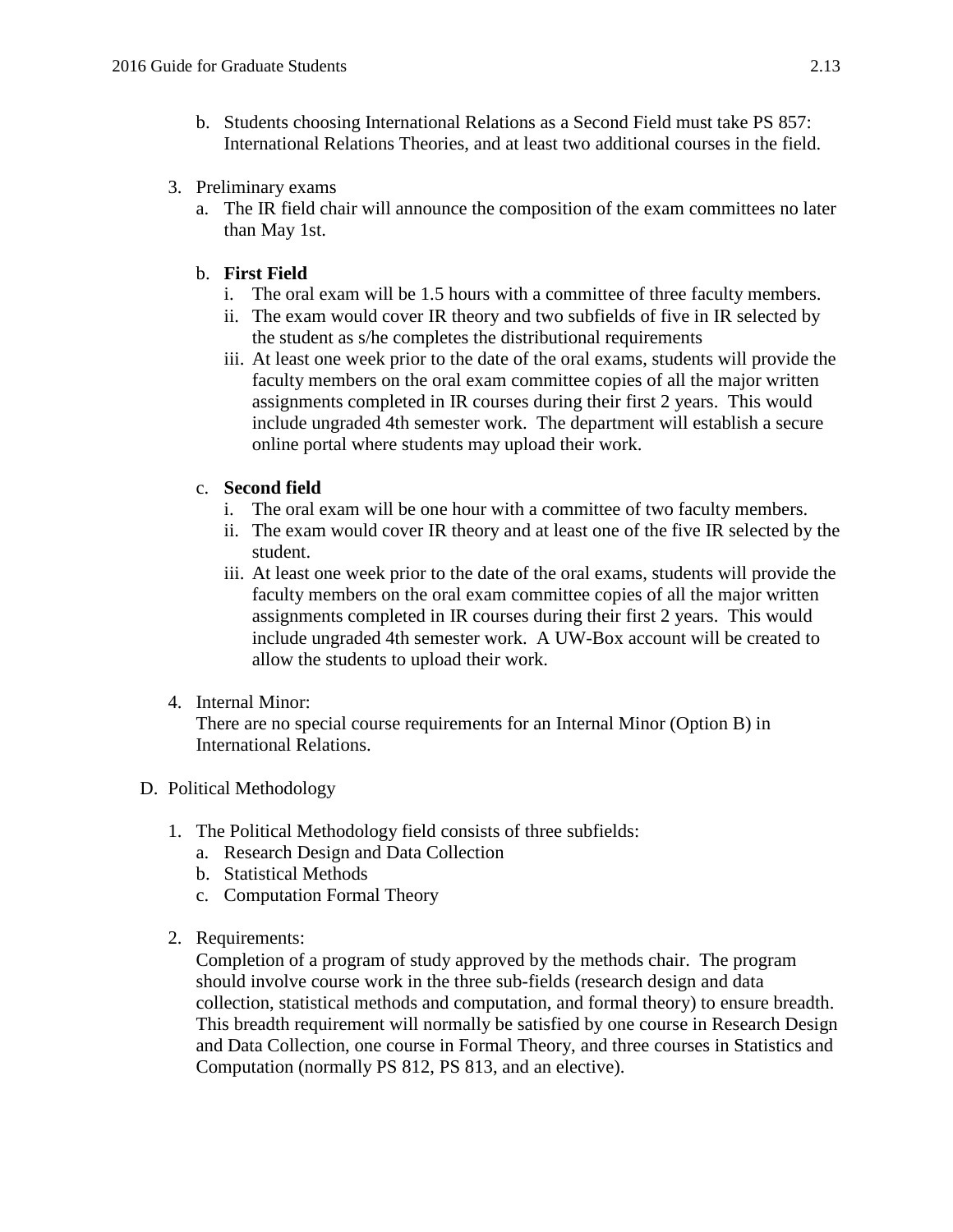## 3. Preliminary Exams

## a. **First Field**

- i. Students testing in Methods as a First Field will generally complete at least eight methods courses.
- ii. Students testing in Methods as a First Field must complete an essay that reviews some methodological issue in a sophisticated way. The essay should be focused, provide a synthesis of the relevant literature, and be presented at a level appropriate for a general political science audience. It may include formal analysis, simulations, or other devices as appropriate for completing an effective review. The essay would be assessed as either satisfying the requirement or not satisfying it by two members of the faculty designated by the methods chair. Papers assessed as not satisfying the requirement may be revised and resubmitted once based on the written feedback of faculty readers. These same two faculty members will read the revised version. Students should consult with the field chair about their selection of topics.
- iii. All those taking methods as a First Field must pass an oral examination of questions based on the three main subfields of Political Methodology.

# b. **Second Field**

- i. Students testing in Methods as a Second Field will complete at least six methods courses.
- ii. Students testing in Methods as a Second Field must complete an essay that reviews some methodological issue in a sophisticated way. The essay should be focused, provide a synthesis of the relevant literature, and be presented at a level appropriate for a general political science audience. It may include formal analysis, simulations, or other devices as appropriate for completing an effective review. The essay would be assessed as either satisfying the requirement or not satisfying it by two members of the faculty designated by the methods chair. Papers assessed as not satisfying the requirement may be revised and resubmitted once based on the written feedback of faculty readers. These same two faculty members will read the revised version. Students should consult with the field chair about their selection of topics.
- 4. There are no special course requirements for an Internal Minor (Option B) in Political Methodology. The required statistical methodology course may not count for any of the nine credits.

## E. Political Theory

Students who take Political Theory as a First Field or Second Field are expected to have a strong grasp of modern and contemporary political philosophy, and a basic understanding of ancient and medieval political thought. Furthermore, students are expected to be familiar and conversant with the central issues and debates that have animated thought within these two broad domains of Political Theory. Beyond these basics, students are encouraged to focus on areas of greatest interest to them.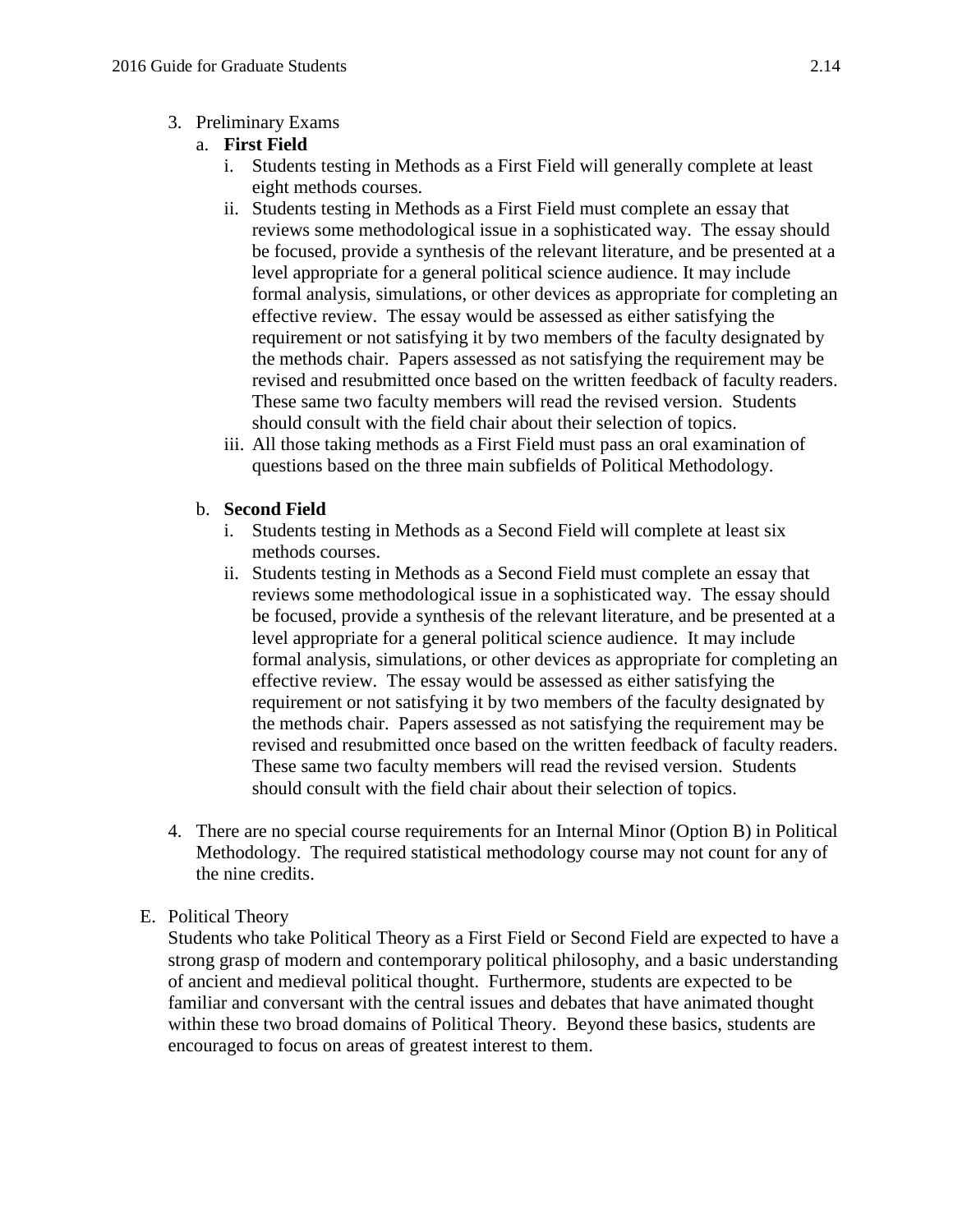- 1. Political Theory consists of six major subfields:
	- a. Ancient and Medieval Political Philosophy
	- b. Early Modern Political Philosophy
	- c. Modern Political Philosophy
	- d. Contemporary Political Theory
	- e. Continental Political Theory
	- f. Law and Legal Theory
- 2. Requirements
	- a. Students need to master political theory as a vocation. To this end, all theory students must take PS 839: Methods of Political Theory.
	- b. All students must take at least one course or its equivalent in areas of modern and contemporary political philosophy and ancient and medieval political thought.
- 3. Preliminary Exams

# a. **First Field**

- i. Students testing in Political Theory as a First Field are required to take a minimum of four graduate courses in a minimum of three areas distributed as follows:
	- (a) One course in Ancient and Medieval Political Philosophy,
	- (b) One course in either Early Modern or Modern Political Theory,
	- (c) One course in Continental Political Theory, Contemporary Political Theory or Law and Legal Theory.
- ii. In addition, Students testing in Political Theory as a First Field must:
	- (a) Select a seminar paper in consultation with the student's advisor.
	- (b) Revise the seminar paper based on feedback from the seminar instructor.
	- (c) Present the revised seminar paper at Political Theory Workshop prior to March 15th of the fourth semester.
	- (d) Write up a memo outlining proposed revisions, to be approved by a committee of three theory faculty appointed by the field chair within one week of the paper being presented at the workshop.
	- (e) Submit a revised paper, along with memo, to the committee of three by the end of the first week of June.
	- (f) Within two weeks, the committee will provide written feedback and either pass the paper or ask for a revised and resubmitted version. If the latter, the revised paper must be completed and passed before the start of the fifth semester.
	- (g) The Theory preliminary paper must be substantially different from any department-level research paper requirement, even if there is overlap in topic between the papers.

## b. **Second Field**

i. Students testing in Political Theory as a second field most complete at least one course in Ancient and Medieval Political Philosophy and one course in either Early Modern or Modern Political Philosophy.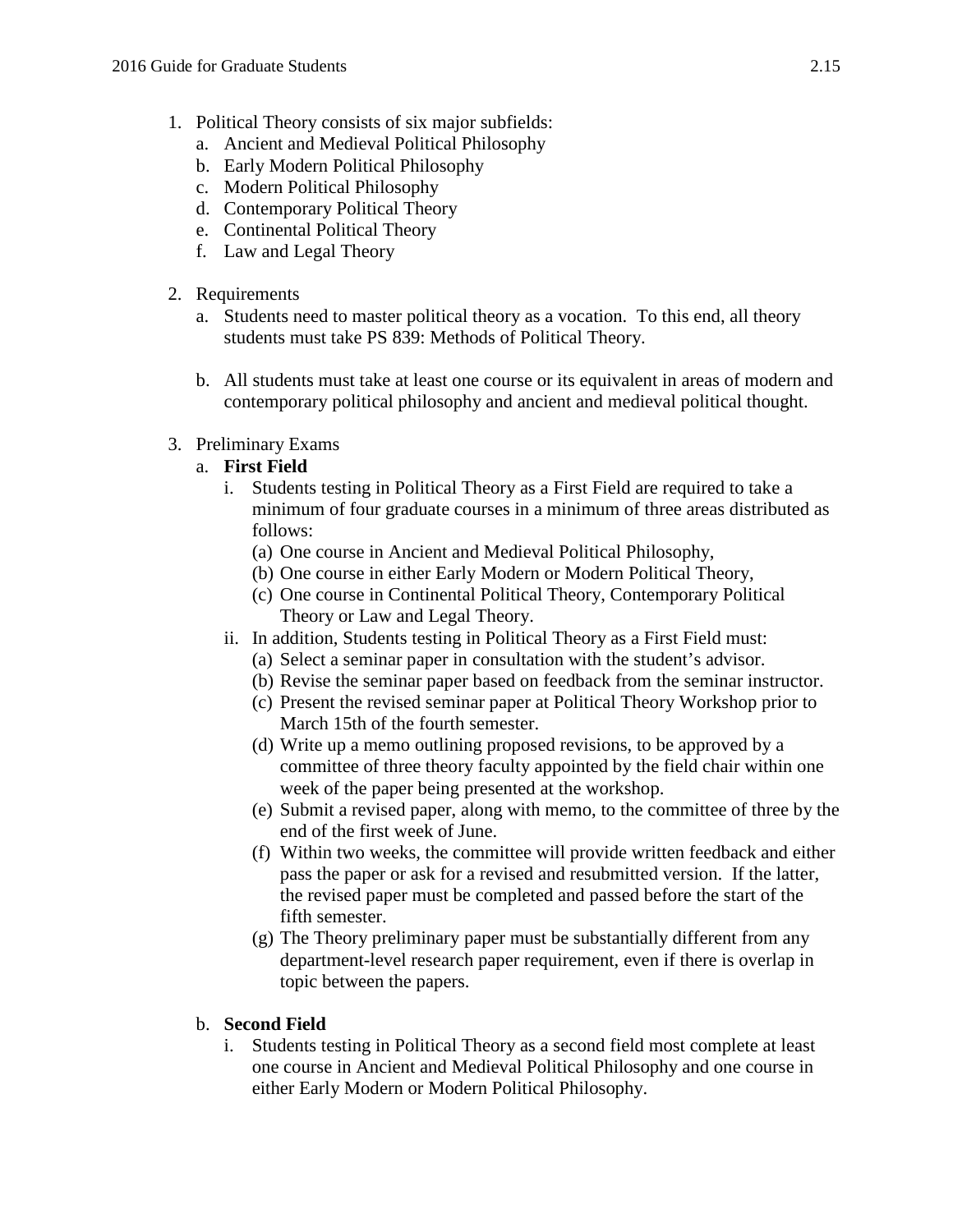- ii. Students testing in Political Theory as a second field must take a written exam during the exam window.
- iii. Students will answer three questions from three separate subfields of Political Theory.
- c. Internal Minor No special course requirements for an Internal Minor (Option B) in Political Theory.
- V. Political Science/Law Dual Degree (PhD/JD) Program

The Political Science Department and Law School at the University of Wisconsin-Madison invite students to enroll in a Dual-Degree Program ("the Program") whereby students can earn both a Ph.D. and a J.D. with a course of study and writing requiring approximately seven years to complete.

The Program involves meeting the individual requirements for each of the two degrees, but also allows work taken in Political Science to count toward the J.D. program and the J.D. program to fulfill some requirements of the Ph.D. program.

A. Admission

Students in the Program must be admitted independently by the Political Science Department and the Law School, each of which will use their normal admissions criteria and procedures. Students need not be admitted to the Law School and Political Science Department simultaneously, although concurrent admission will be the normal procedure. Students interested in joining the Program are strongly encouraged to discuss their individual plans and goals with a member of the Advisory Committee before applying and to maintain contact during the application process.

- B. Administrative Provisions
	- 1. Each student must have a faculty advisor in the Law School and the Political Science Department. A single member of the faculty who has a dual tenure or tenure-track appointment in the Law School and Political Science Department may serve both functions. If the student has separate advisors, the advisors shall coordinate their advice.
	- 2. Although a student may take courses exclusively in the Law School or the Political Science Department in any given semester, the student shall be considered a "continuing student" in both programs. Hence, it is not necessary for the student to take a leave of absence or make a request for re-entry, as long as he or she is enrolled in courses in one of the two units.
	- 3. The Law School and the Political Science Department will work together to develop a method of identifying dual-degree candidates, coordinating information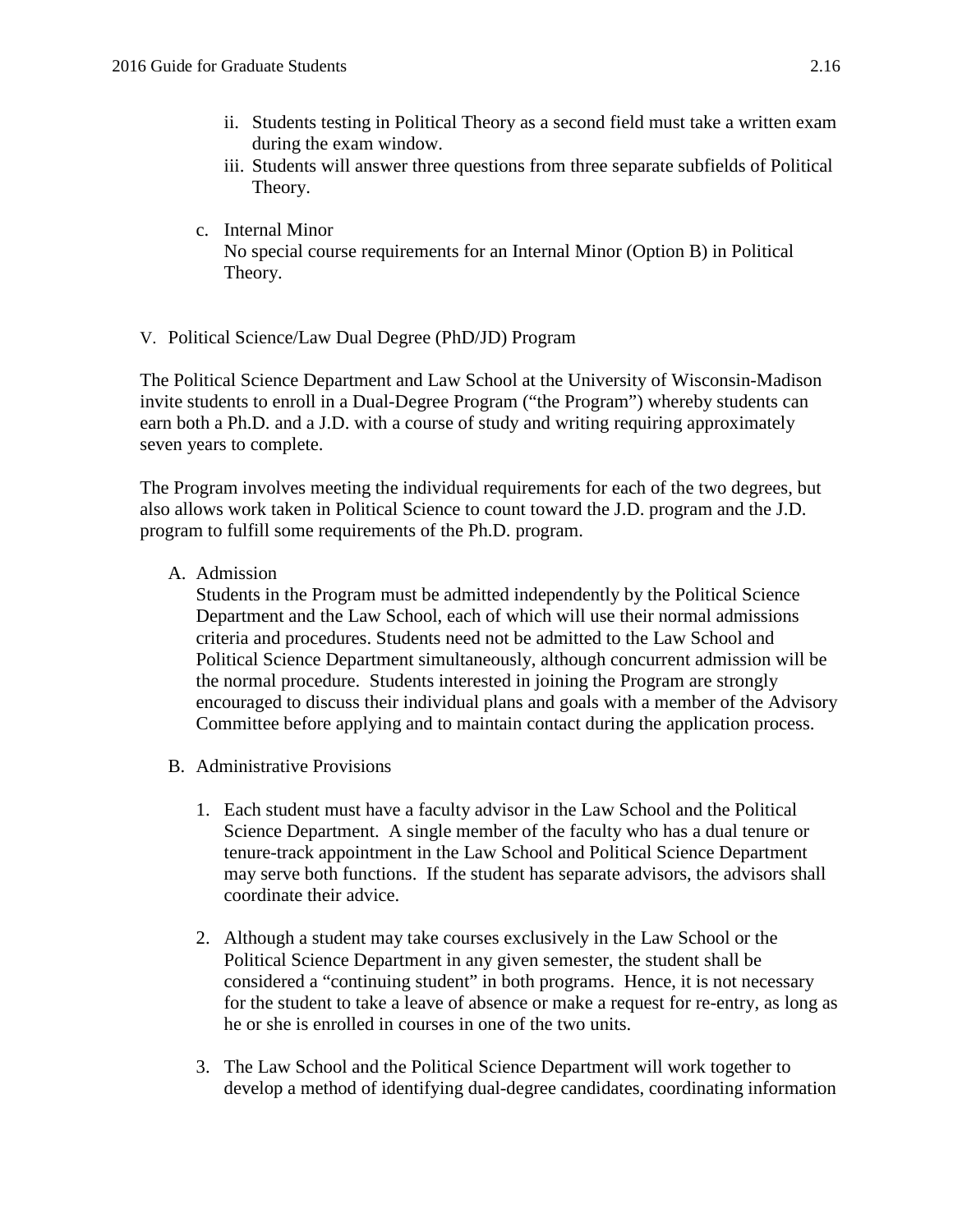about admission to the programs, etc. When it is determined that a student is admitted to both programs and that matriculation in one will be deferred, the Admissions Committee of the deferred program will be notified. However, the affected student is strongly encouraged to check with a member of the Advisory Committee to confirm that all necessary procedures have been completed.

- 4. The Advisory Committee shall take responsibility for seeing that the student's program is well integrated and pedagogically sound.
- 5. A student shall be graded under the respective grading systems and criteria for permitting students to continue in the degree programs that the Law School and Political Science Department normally use.
- 6. Tuition and fees for most semesters will be billed according to a combined fee schedule set by the UW Registrar's Office.
- C. Course of Study

This course of study is flexible, permitting a student, in consultation with his or her faculty advisors, to develop a personalized program meeting the student's individual educational needs. Under this course, a student is encouraged or expected to undertake specified actions but may decline to do so if the student's advisors approve of the decision. Program rules are stated in the absolute. Students may seek waiver of these rules as well as the general rules of the Law School or Political Science Department by following the normal procedures for those entities. All law students may petition the faculty Petitions Committee from relief from Law School rules. When students plan their 75 law credits, they must keep in mind that the course requirements for students seeking only the J.D. degree are different from the course requirements for those seeking the J.D. degree with "diploma privilege" (admission to the State Bar of Wisconsin without taking the state bar examination).

- D. General Rules
	- 1. All students in the Program must participate in activities of the Institute of Legal Studies at the Law School, including scheduled lectures, seminars, and fellows' workshops throughout their residency in Madison.
	- 2. During the first three years, students must complete one full academic year of study in the Law School and two full academic years of study in the Political Science Department. The normal sequence is described below.
- E. Year 1 –First year of Political Science

A student's first year program must be approved by his or her advisors. During the first year in the Political Science Department, a student is expected to take courses only in the Political Science Department, including Political Science 800. During the second semester of the first year in the Political Science Department, a student may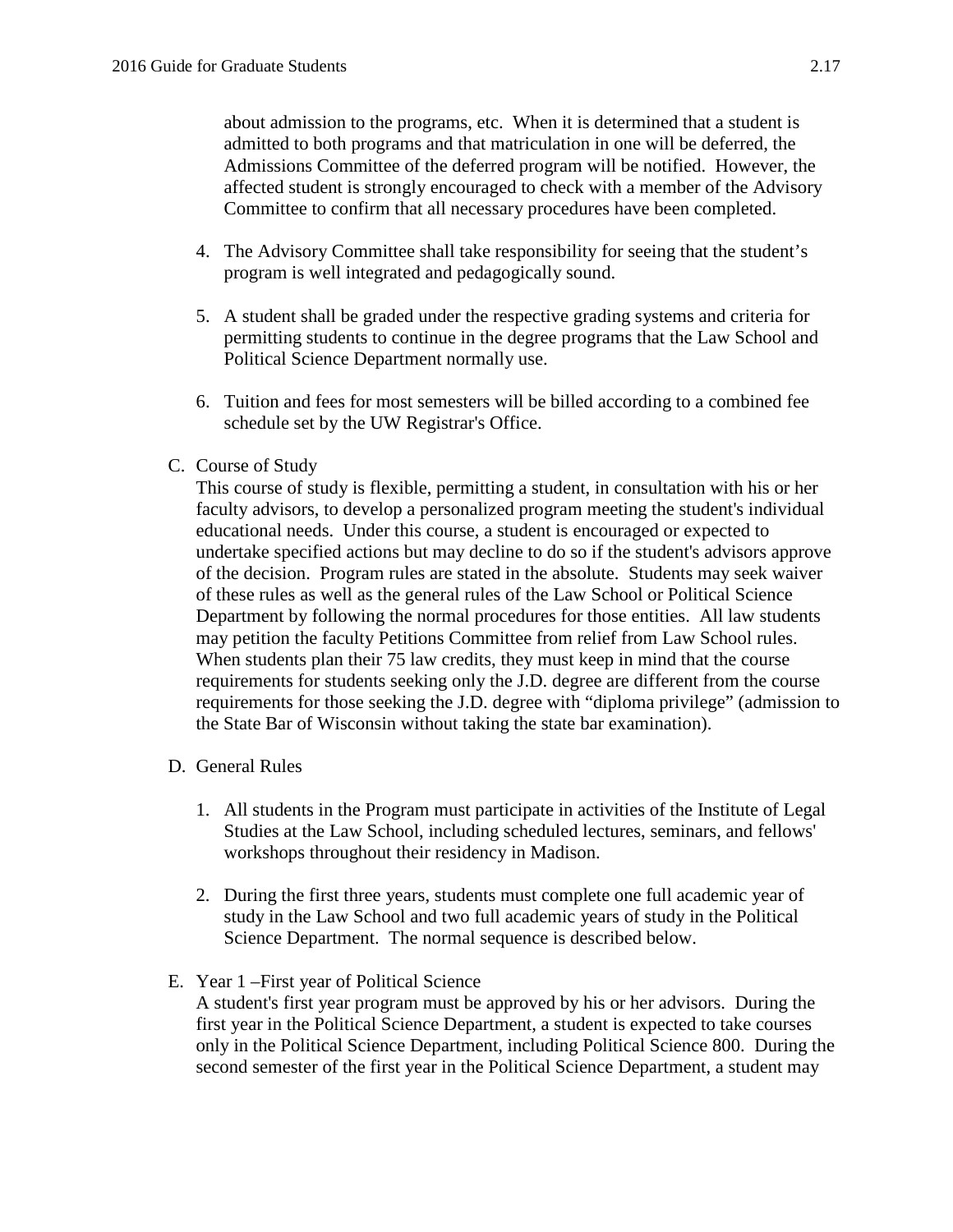take law-related course outside the Law School (including courses cross-listed with the Law School).

F. Year 2 –First year of Law School

The first year of the Law School's curriculum has little flexibility. During the second semester, students may choose from a designated set of electives, and students in the dual-degree program should, if possible, choose an elective that maximizes the students' educational progress in both programs. For example, a dual degree student might take a Political Science course during the second semester in place of one of the designated set of electives. Students who opt to substitute a Political Science course for a second semester elective may need to take the missed elective in their third year to conform with the Law School's requirement that the first year curriculum be completed within two years from matriculation in law school.

- G. Year 3 Second Year in Political Science Department
	- 1. Year 3 will focus on the course work necessary to complete preparation for the preliminary examinations in Political Science. Students in the Program will normally complete these examinations during the summer and/or winter after the third year.
	- 2. In August and/or January after Year 3, students must complete the standard Political Science Department preliminary examinations in a First Field and Second Field (drawn from among American politics, comparative politics, international relations, political theory, and methodology). Students must meet the requirements of any of these fields they choose, including methods requirements. Dual degree students will normally have American politics as one of their fields, and include within that area one subfield that is law-related (most often, law and judicial process, but also possibly subfields such as policy or national institutions).
	- 3. Students who have another field as their primary field should have one subfield within that field be law-related. This deadline may be extended according to standard Political Science Department policies for students who undertake extensive foreign language or political methodology study (when methods is not one of the student's fields).
- H. Year 4 and thereafter

After the successful completion of the preliminary examinations, the student will complete additional coursework in political science in preparation for the dissertation research, and complete the law school curriculum for the J.D. The student's advisors will work with the student and the Law School administration to ensure as much of the Political Science course work as possible counts toward the Law degree; final determination of what does count will be decided by the Law School. The coursework in the Law School will fulfill the Graduate School's Minor requirement.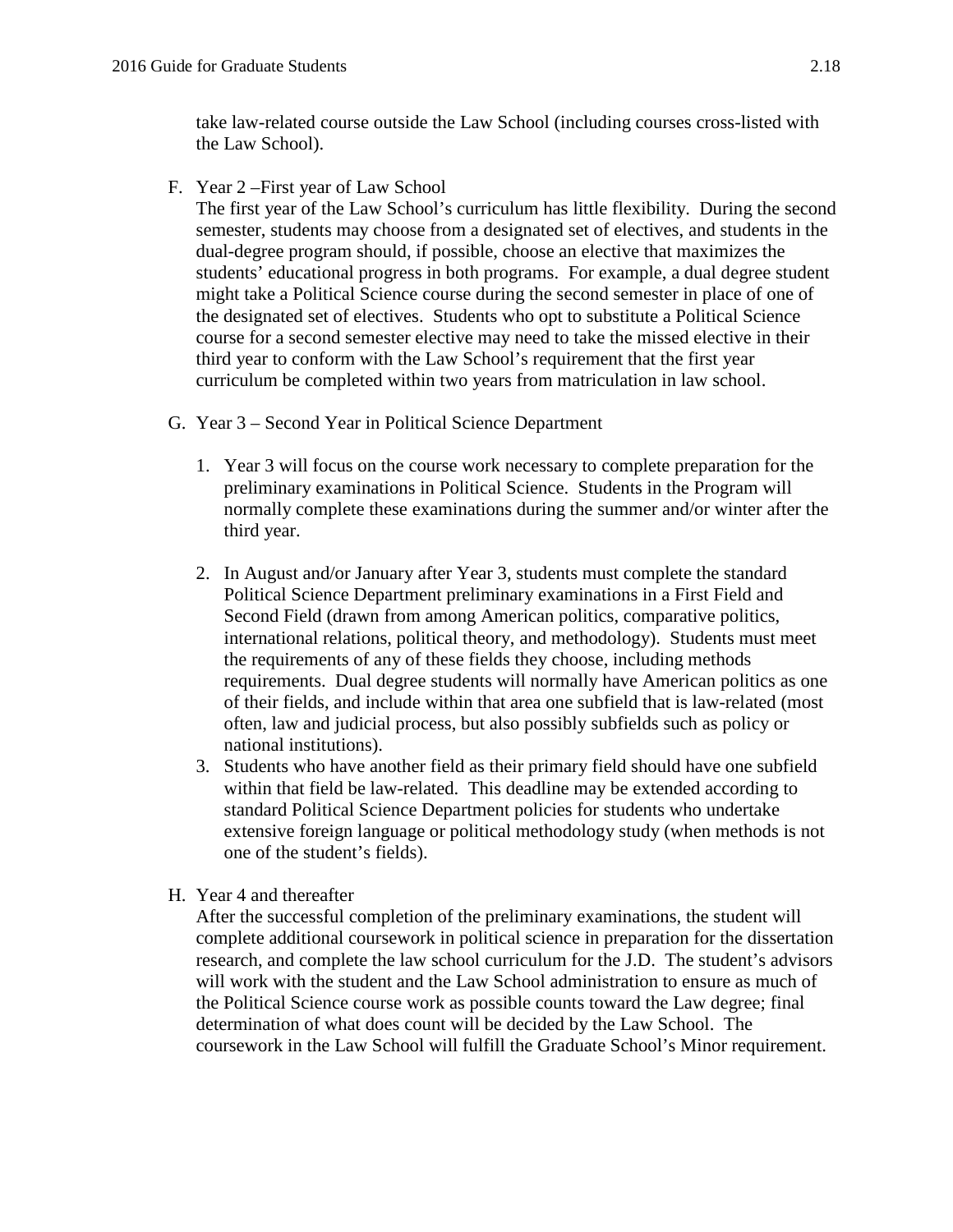I. A graduate student may receive up to 15, but not more than 15, advanced standing credits for courses in the Political Science Department and other University of Wisconsin departments to apply toward the J.D. degree under Law School Rule 3.16 or its successor. These credits will not be credited toward the J.D. until the student has successfully completed the prelims. As provided by this Rule, a student may receive advanced standing credits for courses taken before or after the student completed the master's degree. Courses offered for advanced standing must be relevant to interdisciplinary legal studies but need not specifically have a law or Political Science content. Reading, research, or dissertation credits are eligible for advanced standing.

Note: Law School Rule 3.16 permits a student in a dual program in law and other graduate fields to receive up to 15 advanced standing credits under certain conditions. These conditions include that the courses be of substantial relevance to the legal aspects of the student's dual program and taken under a plan approved by the student's law school faculty advisor. The credits will not be accepted by the Law School until the students has been formally admitted to the Ph.D. program.

- J. A student may participate in all activities available to law students following the normal rules. These activities include, but are not limited to, participation in a law journal, moot court, clinical programs, study abroad, and directed reading, or research. However, because students in the Program already have 15 credits of electives waived under paragraph (5), if they wish to take advantage of the "diploma privilege," their ability to pursue the electives just mentioned will be limited.
- K. "Normal Progress" Requirements in Political Science

In general, to make normal progress through the dual degree program you need to meet the criteria listed elsewhere in the Grad Guide with the exception that you must take and pass two general prelims before the start of the eighth semester rather than before the start of the sixth semester. Students requiring extensive language or methodological training may be granted one extra semester, as determined by the Associate Chair. Three or more courses in foreign language or methods (not including the required research design course or the required statistics credits) constitute extensive training and qualify a student for this extension of normal progress. If a student takes the Methods prelim, methods courses are considered part of general preliminary exam preparation and do not qualify for an extra semester.

L. Financial Support

Students admitted to the program will be guaranteed five years of financial support from the Political Science department; however, Political Science Department funding may not be used during the first year of Law School study. Outstanding students admitted to the dual degree program will be eligible for possible scholarship funding for one year from the Law School, as part of the Law School's normal meritbased financial aid program, to assist during year 2 of the overall program. While neither Law nor Political Science is able to guarantee funding beyond year 6, the high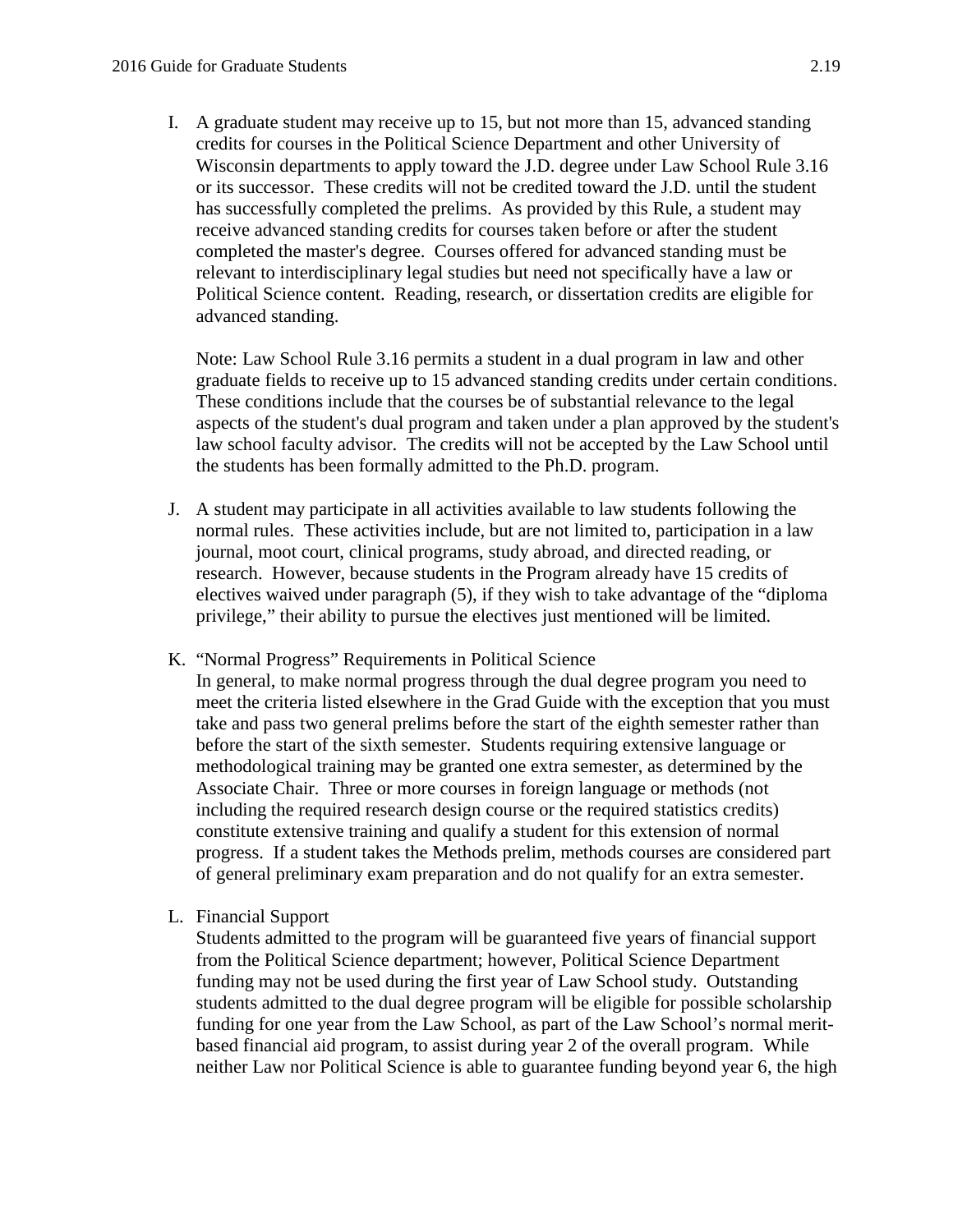demand for teaching assistantships and empirical research skills related to law make it highly likely that funding will be possible for these years.

- VI. Students Entering the Law School and Political Science Department at Different Times
	- A. A student entering the Law School and Political Science Department at different times must comply with and may take advantage of the general rules described above except as otherwise provided in this section.
	- B. The Advisory Committee may approve waivers of the rules regarding the first two years of the program.
	- C. Law School Rule  $3.16(7)(a)(2)$  authorizes advance standing credits for graduate work done prior to students becoming dual degree candidates. Under Rule 3.16(7)(a), a student may receive advanced standing credit when he or she has successfully completed the first year of Law School, has been formally admitted to the Ph.D. portion of a graduate program, has a Law School faculty advisor, and if the course work was of substantial relevance to the legal aspects of the student's dual program and has been approved as such by the student's law school faculty advisor. As noted in A.4 above, a maximum of 15 advanced standing credits will be granted for graduate work taken at the University of Wisconsin. The student may not receive advanced standing credits for course work taken at institutions other than the University of Wisconsin-Madison. Credits are granted upon approval of a petition to the Law School's Petition Committee with the written support of the Dean or the Dean's designee and the student's law school faculty advisor.

Note: While students in dual J.D.-Masters programs may not use masters credits for advanced standing if the masters has been completed before entering law school, that rule does not apply to J.D.-Ph.D. students.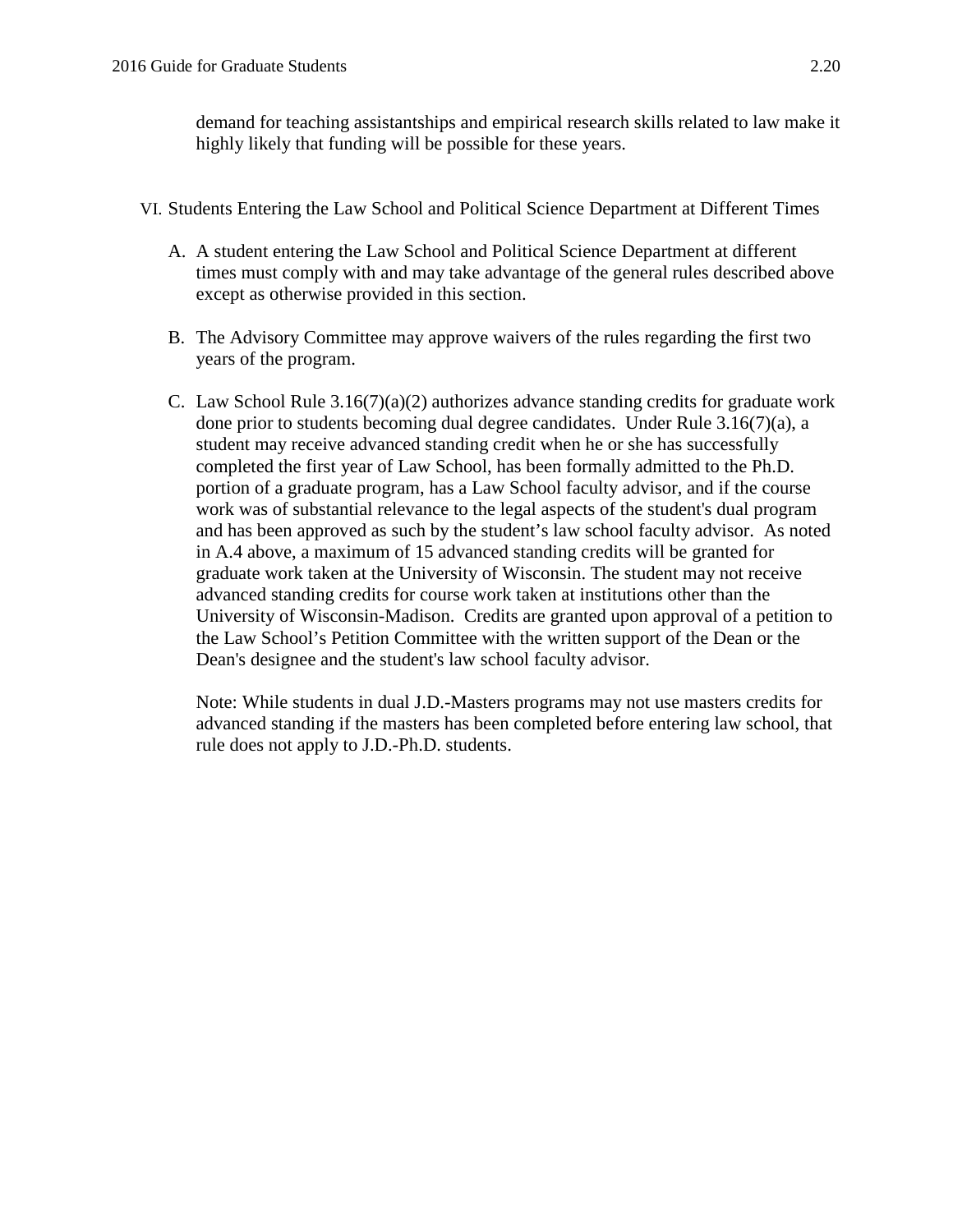## Department of Political Science University of Wisconsin-Madison

## GUIDE FOR GRADUATE STUDENTS

#### Version 4.1– August 2016

#### CHAPTER THREE

This chapter is meant to be an informal aid to students who are considering whether to pursue a particular field. It does not set out the rules for the program, which are found in Chapter Two. In addition to the fields and subfields, many possibilities are open to you in terms of developing your own set of courses that do not fall within a particular field, and you should ask your advisor, the Associate Chair, and other faculty how to pursue it. This self-defined collection of courses might be a good candidate for a Minor.

#### I. American Politics

- A. Students in this field will prepare in virtually any aspect of American politics. The field encompasses the study of the structure and dynamics of mass behavior and opinion and of the major governmental and extragovernmental institutions, their interrelationships, their historical evolution and their role in the policy process. Specifically, the field covers the major national government institutions (presidency, Congress, bureaucracy and courts); subnational governments and the federal system; extragovernmental organizations such as parties, interest groups and social movements; the behavior and opinions of elites and masses who operate within these institutions and organizations who may seek (as in the case of elections and voting) to influence them; the impact of institutions, organizations, and actors on public policy; the determinants of public policy; the legal and constitutional context in which politics occurs; and changes in all of these elements and their relations with each other and with society over time.
- B. Although students cannot rely solely on formal instruction to prepare for the prelim, the following graduate level courses should be useful:
	- PS 814 Social Identities: Definition and Measurement
	- PS 821 Mass Political Behavior
	- PS 823 Political Psychology
	- PS 825 Race and Politics in the United States
	- PS 826 The Legislative Process
	- PS 827 Interest Groups in American Politics
	- PS 828 The Contemporary Presidency: Issues and Approaches
	- PS 829 Political Communication
	- PS 836 Formal Models of Domestic Politics
	- PS 863 The Judicial Process
	- PS 865 The Supreme Court and the Constitution in American Politics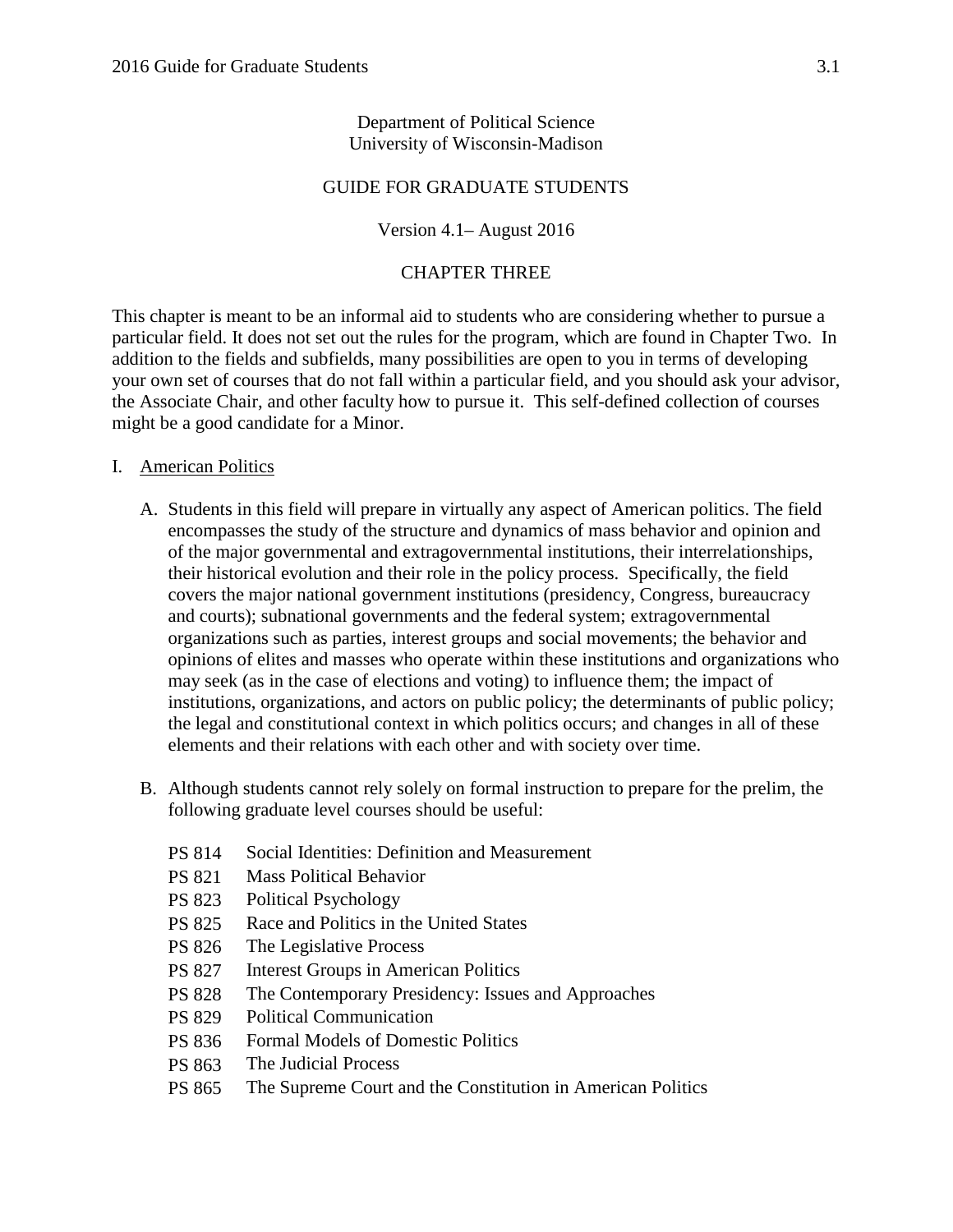- PS 871 Public Program Evaluation
- PS 873 American Political Parties
- PS 874 Policy-Making Process
- PS 875 Public Personnel Administration
- PS 878 Public Management
- PS 881 American Political Development
- PS 885 Advanced Public Management: Craft, Constraints and Accountability
- PS 890 Federal Budget and Tax Policy and Administration
- PS 900 Topics in Political Science PS 904 Seminar: American Politics Topics vary; frequently offered seminars include "Classics in
- American Politics," "Major Themes in American Politics," and "Seminar in American Politics"
- PS 905 Seminar: American Public Policy
- PS 915 Seminar: Urban Politics
- PS 945 Seminar: National Security Affairs
- PS 953 Seminar: American Foreign Policy
- PS 963 Seminar: Law and Politics
- PS 969 Seminar: Trends and Issues in Public Planning
- PS 989 American Politics Workshop

#### C. Subfields in American Politics

Subfields are listed in Chapter Two. Most of the subfields are self-explanatory. Two subfields need further explanation, however.

1. Extragovernmental Organizations

The Extragovernmental Organizations subfield is, as the name suggests, concerned with the study of politically active organizations that are not formally part of the government. It includes, but is not limited to, the study of political parties and interest groups. Students are required in the prelim to display a knowledge of the literatures on parties and interest groups. Other topics that have been included in this subfield have included social movements and the media as an institution.

The parties literature included in this subfield covers the internal organization of political parties as well as party systems. All types of interest groups (business, labor, consumer, civil rights, etc.) are covered as well as topics such as lobbying, political action committees and collective action problems that affect the interest group system as a whole.

2. Policy, Political Economy, and Public Administration

Political economy and public administration are among the oldest of social sciences. As long as there have been governments, individuals have been concerned about how government should act in economy and society. They have studied ways of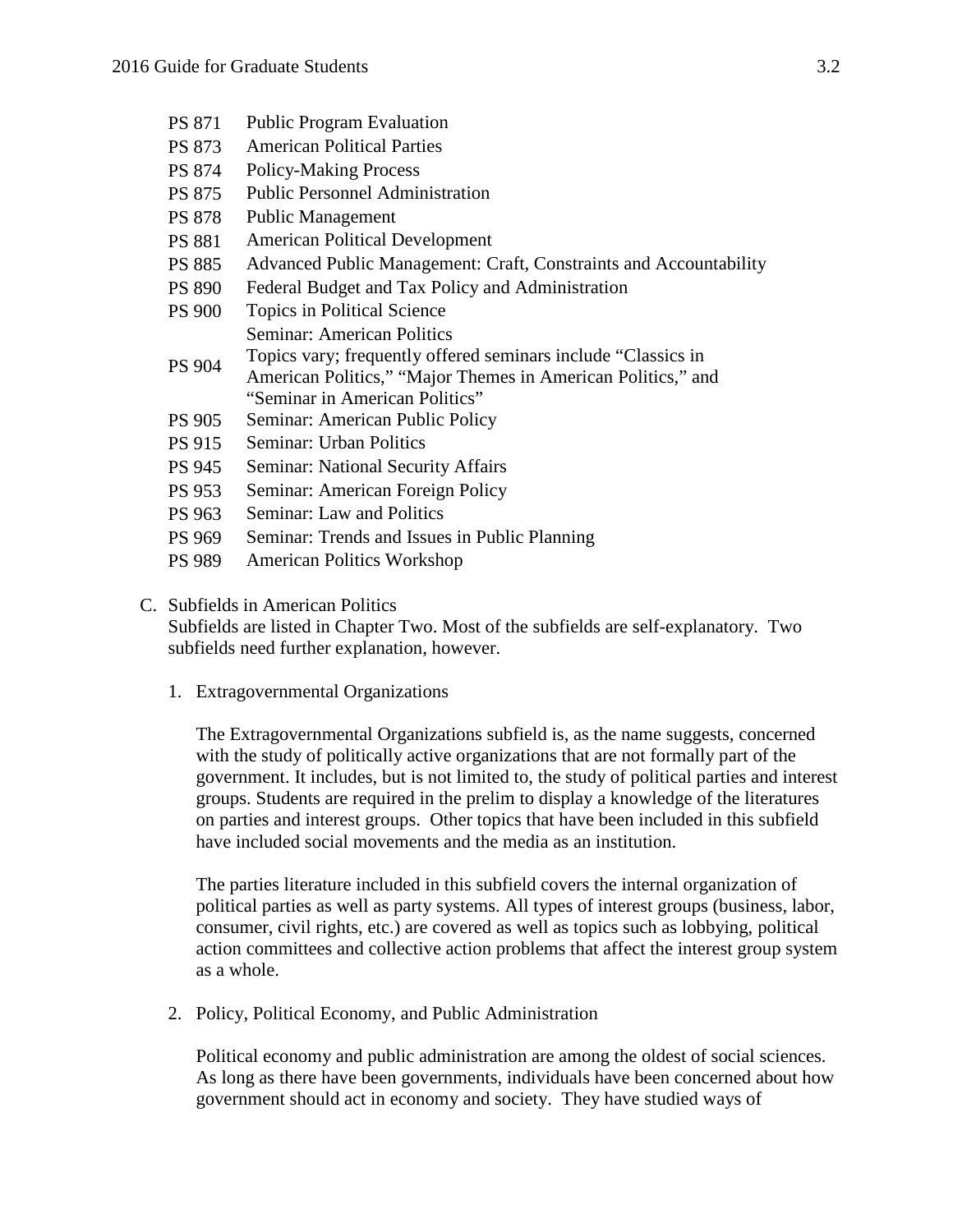improving government's performance. And as long as governments have been administering policy, analysts have examined the effects of those policies on individual citizens as well as on national and international economies. The public policy approach is one of political science's more recent efforts to understand how government institutions work together to fashion decisions, how those decisions are translated into action, and what results those actions produce.

The subfield thus embodies several fascinating and interlocking issues:

- a. *Process.* Unlike other parts of American government, which tend to focus on the behavior of individual levels of government (such as the national, state, or local governments) or of individual institutions (such as executives, legislatures, and courts), the subfield takes a crosscutting approach. It examines how the actions of governments and institutions operate through predictable processes to produce a set of decisions we call "policies."
- b. *Policies***.** The subfield also gives a special vantage point for tracking individual issues, such as housing, economic development, regulation, or budgeting through the political process. Focusing on the issues instead of the institution enhances our understanding of the interconnections among processes and institutions.
- c. *Administration***.** All too often, political officials and analysts alike assume that decisions, once made, lead easily to execution. We know from the newspaper headlines, however that the road to policy implementation is almost always far bumpier than anyone expects. This subfield helps us understand how decisions become translated into results.
- d. *Results***.** To understand results requires the development of sophisticated analytical tools. Economics especially provides a useful apparatus for understanding policy decisions. These decisions frequently produce important distributional consequences: among regions of a country, among different income groups, along racial lines, and even among nations.
- e. *Values*. Simply identifying results, of course, is not enough. Careful analysis also requires the development of techniques for understanding their normative dimensions: what policy results are good or bad for different groups; and what policy changes would be desirable to change this balance.
- f. *Theory***.** Students of public policy use a variety of kinds of political theory. At times, they apply political philosophy to the normative issues of what governments should do and how they should do it. At times, their analyses call for economic, sociological, or psychological theories. They also draw on empirical political theory to design their research into the policy process and its effects.

The study of policy, political economy, and public administration thus has several important dimensions: an understanding of the crosscutting features of the policy process; knowledge of how policy decisions are administered; the ability to identify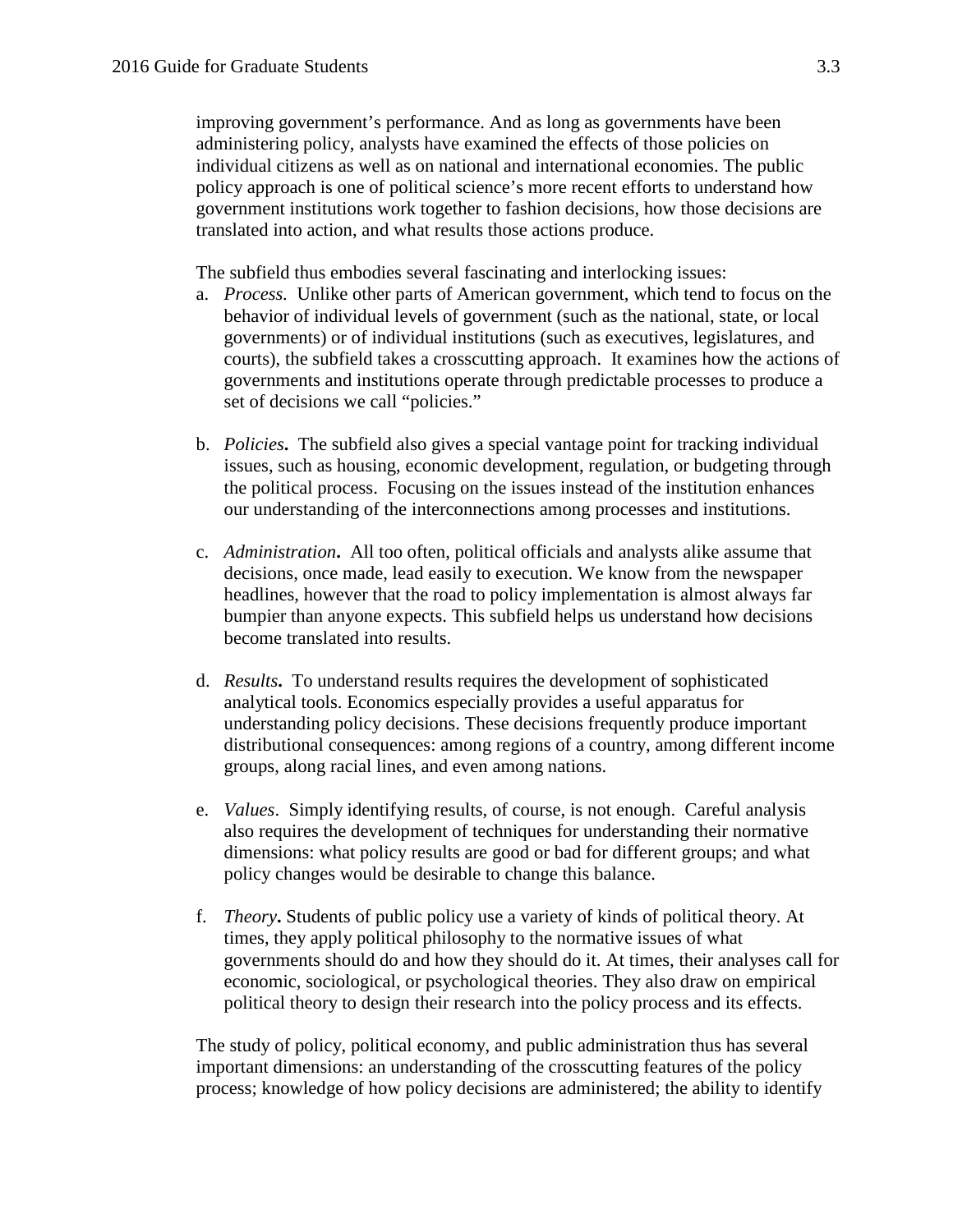and judge policy results; and the perspective to fit these results into the broader political economy and social policy.

The academic job market has developed a high demand for this subfield. Its training is also useful for students interested in research positions in government agencies and in research centers.

The subfields special strength—its remarkable breadth and flexibility— also presents obvious problems. How can the student shape it into a clear and manageable body of work? How can a student tailor it to match his or her special interests?

*Recommended Courses***.** Students will usually find it useful to begin with two courses that probe the subfield's basic issues:

- PS 874 The Policy-Making Process
- PS 878 Public Management

Beyond these two courses, students develop a personalized program of study with the Field Chair, their faculty advisers, and with other faculty members in the field. The subfield's great flexibility makes it especially important that students consult closely with the subfield's faculty members and carefully work out a program of study.

- PS 875 Public Personnel Management
- PS 885 Advanced Public Management: Craft, Constraints and Accountability<br>PS 890 Federal Budget and Tax Policy and Administration
- PS 890 Federal Budget and Tax Policy and Administration<br>PS 905 Seminar: American Public Policy
- Seminar: American Public Policy

Other courses are offered periodically. Students should contact their advisors to work out a program. Course syllabi are an excellent guide for prelim preparation.

#### II. Comparative Politics

A. Comparative Politics is one of the oldest fields of political analysis, forming the basis for much of the writings of political philosophers throughout the ages. It was only in the nineteenth century, however, that the comparative method was first formally proposed as a means for elevating political thought to the level of a "science." But like any field of intellectual endeavor, there is no consensus among those who study comparative politics concerning what the field is about. In particular, comparativists have found themselves pulled between two poles: that of the area-specialist and that of the social scientist. In some ways this tension is paralleled by two equally pervasive tensions: between those who are primarily inductive in their approach and those preferring a more deductive orientation; as well as a tension between those who are primarily oriented toward qualitative rather than quantitative methods. To be sure, some specialized knowledge is necessary to penetrate the politics of any society. That society-specific knowledge is all the more important when examining the politics of a foreign country. If one of the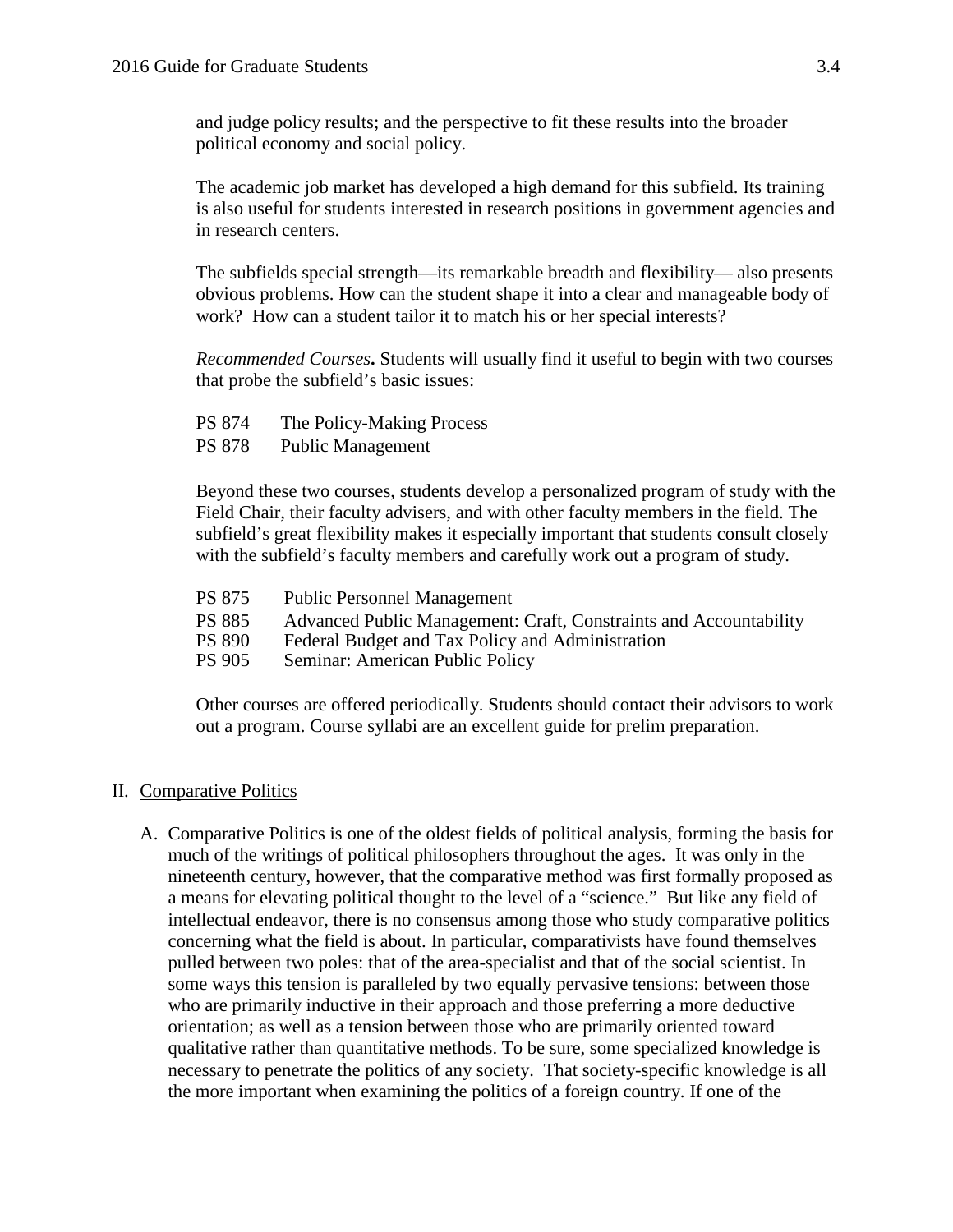purposes of comparing politics is to escape ethnocentrisms, then area-specific knowledge is that body of knowledge that allows one to transcend the boundaries of one's own culture. It is sometimes tempting in an American university setting to define comparative politics as the study of foreign (i.e., non-American) political systems. Indeed, many comparativists (particularly those subscribing wholly to an area-studies understanding of the field) view their roles as interpreters of the politics of foreign cultures. But interesting and significant work has been conducted studying American politics within a comparative perspective, and given the culture-transcending purposes of comparison, it seems proper to include American politics within the boundaries of the field as well. Moreover, the theoretical concerns of comparativists are in no way confined to the boundaries of any one culture, and even those who are inspired primarily by a desire to better understand other places and cultures often find that to do so most effectively they need to orient their primarily inductive empirical work along broadly comparative and deductive theoretical axes.

- B. What, then, distinguishes comparative politics from other fields of political science? After all, political theorists and Americanists also study the causes of political change, the problems inherent in organizing a government or an economy, what motivates people to behave the way they do in politics, and the interactions between states and their societies. Some of the subjects that comparativists study (e.g., political economy, the politics of economic development, civil-military relations) are also studied in international relations.
	- 1. The differences between comparative politics and other fields of political science are cumulative, not exclusive, since all fields of political science to some extent overlap. Essentially, they boil down to the combined effect of three factors: scope, object, and method.
		- a. Like international relations and political theory but unlike the study of American politics, comparative politics is global in scope. It is assumed that what Africanists have to say about ethnic politics within their context may be of relevance for understanding aspects of ethnic politics within the Russian context or within the Malaysian context.
		- b. Unlike international relations, comparative politics takes as its object of explanation some aspect of the domestic politics of states; while the international system may be an explanatory factor in an analysis, it is not the primary object of explanation among comparativists.
		- c. Third, there is the issue of method. The comparative method in the social sciences was originally conceived as a substitute for the experimental method used in the natural sciences. Not all comparativists subscribe to this positivist notion of comparative politics. But both those comparativists who utilize the comparative method and those who reject it view their work as grounded in empirical observation. Comparativists, therefore, whether primarily inductive or deductive in their orientation have a serious commitment to the importance of relevant language training and extended field research as a major methodological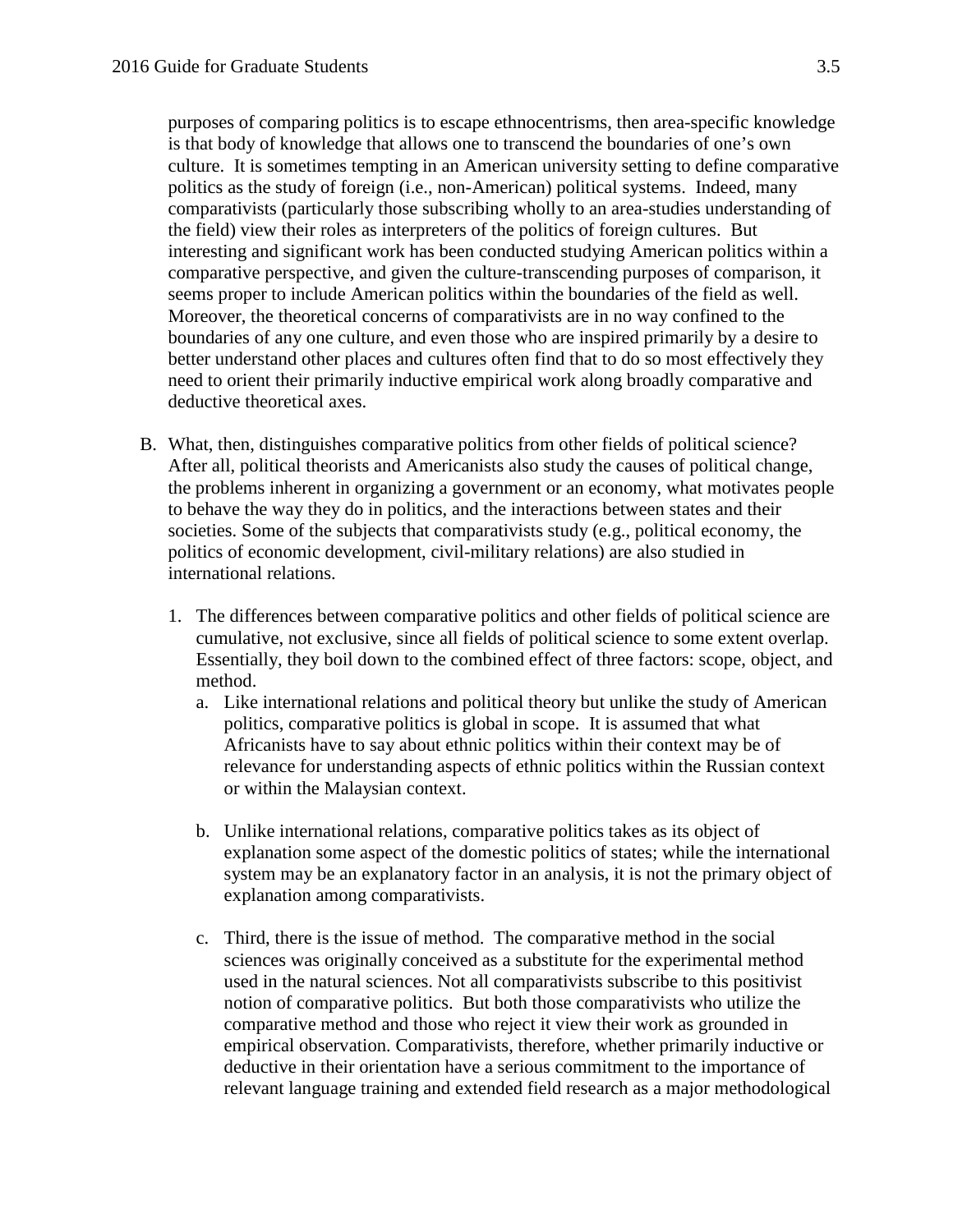tool of their trade. The comparative method, in other words, is primarily an empirical approach to studying politics that may rely heavily on both inductive and deductive reasoning. In its empirical grounding, comparative politics also differs in degree from political theory, which is more oriented heavily towards normative and moral reasoning.

- 2. The division between the area-studies and social science approaches to comparative politics need not polarize the field. It potentially provides for a creative tension and synthesis between fact and paradigm, and to a great extent both area-studies and comparative political theory have been mutually dependent on one another. One may view comparative politics as a combination of theoretical themes and geographical areas.
	- a. Themes:

| <b>Contentious Politics and Violence</b> | Other concentrations such as:         |
|------------------------------------------|---------------------------------------|
| <b>Political Economy</b>                 | Politics and Gender                   |
| <b>Political Institutions</b>            | Law and Comparative Politics          |
| Social Identities and Culture            | <b>Comparative Political Behavior</b> |
| Regime Types and Transitions             | <b>Public Policy</b>                  |
| <b>State and Society</b>                 |                                       |

*Contentious Politics and Violence*: The study of contentious politics and violence brings together two related bodies of research and inquiry in comparative politics that have received a great deal of attention from scholars in recent decades. "Contentious politics" primarily signals the study of social movements, both violent and nonviolent, that seek to create change and usually originate outside the state. The study of "violence" is a slightly broader area and one that incorporates analysis of civil war, ethnic conflict, riots, genocide, terrorism and other forms of politically-inspired physical harm. Analysis of violence focuses equally on state and non-state actors. While studies of conflict in international relations are related to this thematic area of research in comparative politics, scholars working in the tradition of the latter generally study violence within states rather than between or across states.

*Political Economy*: An economy is an ensemble of institutions whereby goods and services are produced, distributed, and consumed. Economies are embedded within political and social contexts, and political economy highlights the interaction between politics and the economy. For the purpose of the comparative politics preliminary exam, the focus is on work that primarily analyzes how political and social variables affect economic outcomes. These outcomes might include economic growth, economic reform (liberalization, privatization), redistribution of economic resources (e.g., the welfare state), the role of the state in markets and economic systems (capitalism vs. socialism as well as varieties of capitalism), and other economic events (e.g. financial crises). We hasten to add that although the focus of political economy for the preliminary exam is on economic outcomes, political economy broadly understood would also include work where economic variables affect political outcomes and where both types of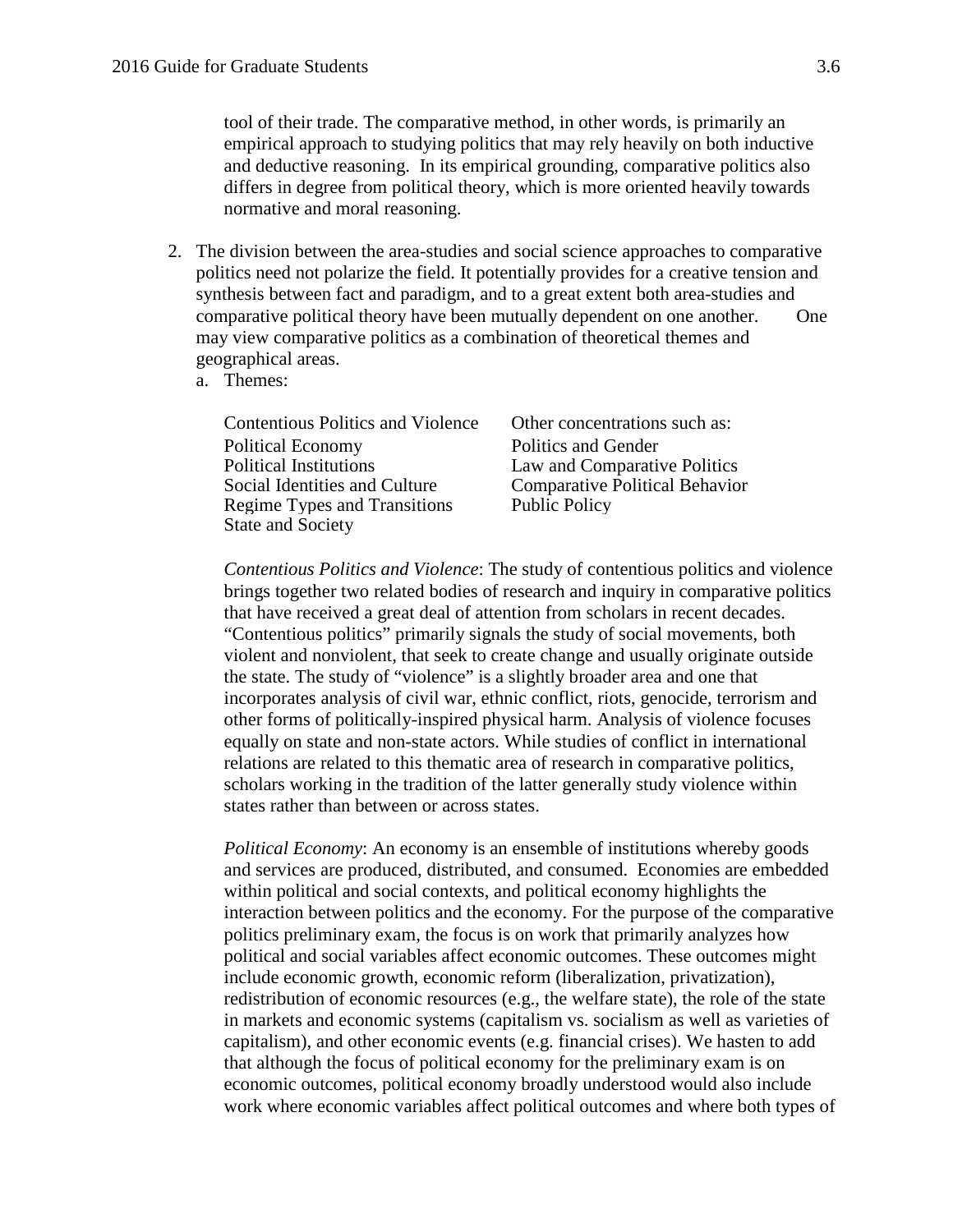variables are at work simultaneously. In addition, for comparative political economy (CPE) the focus is on economic outcomes at the state level and below. International political economy (IPE) addresses economic interactions beyond country boundaries, including the politics of the world economy, the political economy of particular world regions, and the political dimensions of non-state and multistate actors such as transnational corporations and international financial institutions. While IPE is, of course, related to comparative political economy, the political economy field in the comparative politics preliminary exam will be confined to CPE.

*Political Institutions:* This theme deals with the comparative study of state and non-state, formal and informal political institutions, in both theoretical and empirical terms. It considers different definitions of political institutions, as well as their creation, function, evolution, and effects.

Examples of political institutions include: executive and political leadership (e.g., the presidency or cabinet); legislative organization and behavior; executivelegislative relations; political parties, and party systems; electoral systems and elections; interest groups; public bureaucracy; political group organization; comparative law; courts and legal enforcement; civil-military relations; and federalism and subnational government.

*Social Identities and Culture***:** National identity, ethnicity, and other social identities such as race, religious identity, class, and gender are of paramount importance in contemporary politics. Groups and individuals continuously construct, maintain, and reconstruct these and other social identities in ways that are significant politically, sometimes creating new interests and constituencies and sometimes giving rise to political conflict. The very diversity associated with multiple identities gives rise to the politics of cultural pluralism in its many guises. Culture — or the values, attitudes, belief systems, and largely unquestioned understandings of political life — forms the dense field of symbolic meanings on which individuals and groups fashion and understand both political perceptions and political behavior.

*Regime Types and Transitions:* The nature of the political system, i.e., the type of political regime, has a large impact on political processes and outcomes. Authoritarian regimes come in a variety of quite diverse forms (monarchical, Leninist, sultanist, personal, military, clientelist, fascist, right populist, etc.). Democracies run the gamut from robust to shallow.

Transitions can occur in any direction: from authoritarian to democratic regimes, from one kind of authoritarianism to another, and democracies can break down and become authoritarian regimes. Within a democratic regime, a transition can occur which makes the system far more democratic or democratic robustness can greatly ebb. Finally, political systems can fail in diverse ways, producing secession, failed states and/or civil war. Beyond the study of transitions and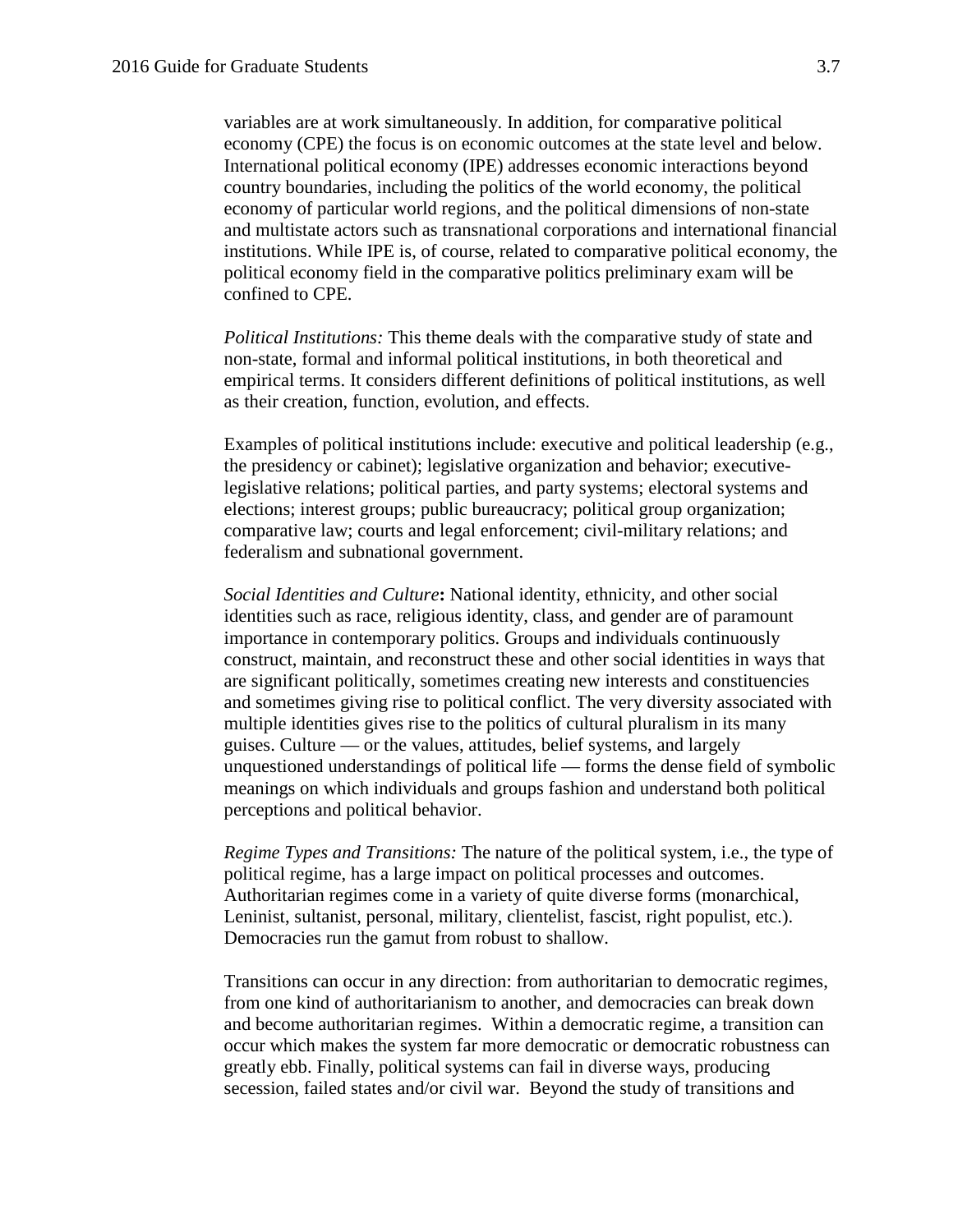regime types, important questions are posed about the relation of regime type to growth, equity, communalist relations, gender, stability, war, peace, etc.

*State and Society:* This theme is broadly concerned with the character and interconnection of states and societies. The literature under this theme includes state centered analyses that explore the impact of the state on society; scholarship on forms of state-society synergies, complementarities, and mutual engagement; as well as studies in which the state's authority and legitimacy are contested by social actors. Issues of importance under this theme include the autonomy of the state from society, dominant classes, or transnational political and economic interests and actors; the strength of the state and its capacity to regulate social relations and extract resources; how states are formed or collapse; relationships between the state and social movements; the adequacy of the concept of the state; and the growth or decline of civil society in relation to the state. The state as it relates to society in the context of regime type, modernity, development, questions of identity (ethnic, racial, gender, etc.) and other such themes are also of concern.

- b. Regions: Africa, East Asia, Eurasia, Europe, Latin America, Middle East, South Asia, and Southeast Asia.
- C. Graduate Courses Offered:
	- 1. Political Science
		- PS 804 Interdisciplinary Western European Area Studies Seminar
		- PS 814 Social Identities: Definition and Measurement<br>PS 836 Formal Models of Domestic Politics
		- PS 836 Formal Models of Domestic Politics<br>PS 840 Comparative Political Economy
		- PS 840 Comparative Political Economy<br>PS 841 Seminar in International Busines
		- PS 841 Seminar in International Business and Government<br>PS 853 Comparative Political Institutions
		- **Comparative Political Institutions**
		- PS 854 Nationalism and Ethnic Conflict<br>PS 855 Politics and Culture in Comparat
		- Politics and Culture in Comparative Perspective
		- PS 856 Field Seminar in Comparative Politics
		- PS 860 Authoritarianism and Its Aftermath<br>PS 861 Challenges of Democratization
		- PS 861 Challenges of Democratization<br>PS 862 State and Society in Comparative
		- **State and Society in Comparative Perspective**
		- PS 836 Formal Models of Domestic Politics
		- PS 948 Seminar: Topics in Comparative Politics
		- PS 949 Seminar: Post-Communist Politics<br>PS 961 Seminar: African Politics
		- PS 961 Seminar: African Politics<br>PS 962 Seminar: Latin-American
		- PS 962 Seminar: Latin-American Politics<br>PS 967 Seminar: Asian Politics
		- PS 967 Seminar: Asian Politics<br>PS 982 Interdepartmental Semin
		- Interdepartmental Seminar: Latin America Area
		- PS 983 Interdepartmental Seminar: African Studies
		- PS 987 Comparative Politics Colloquium
	- 2. Methods courses from outside the department: In addition, because the scope, objects, and methods of comparative politics are so broad, students may find it useful to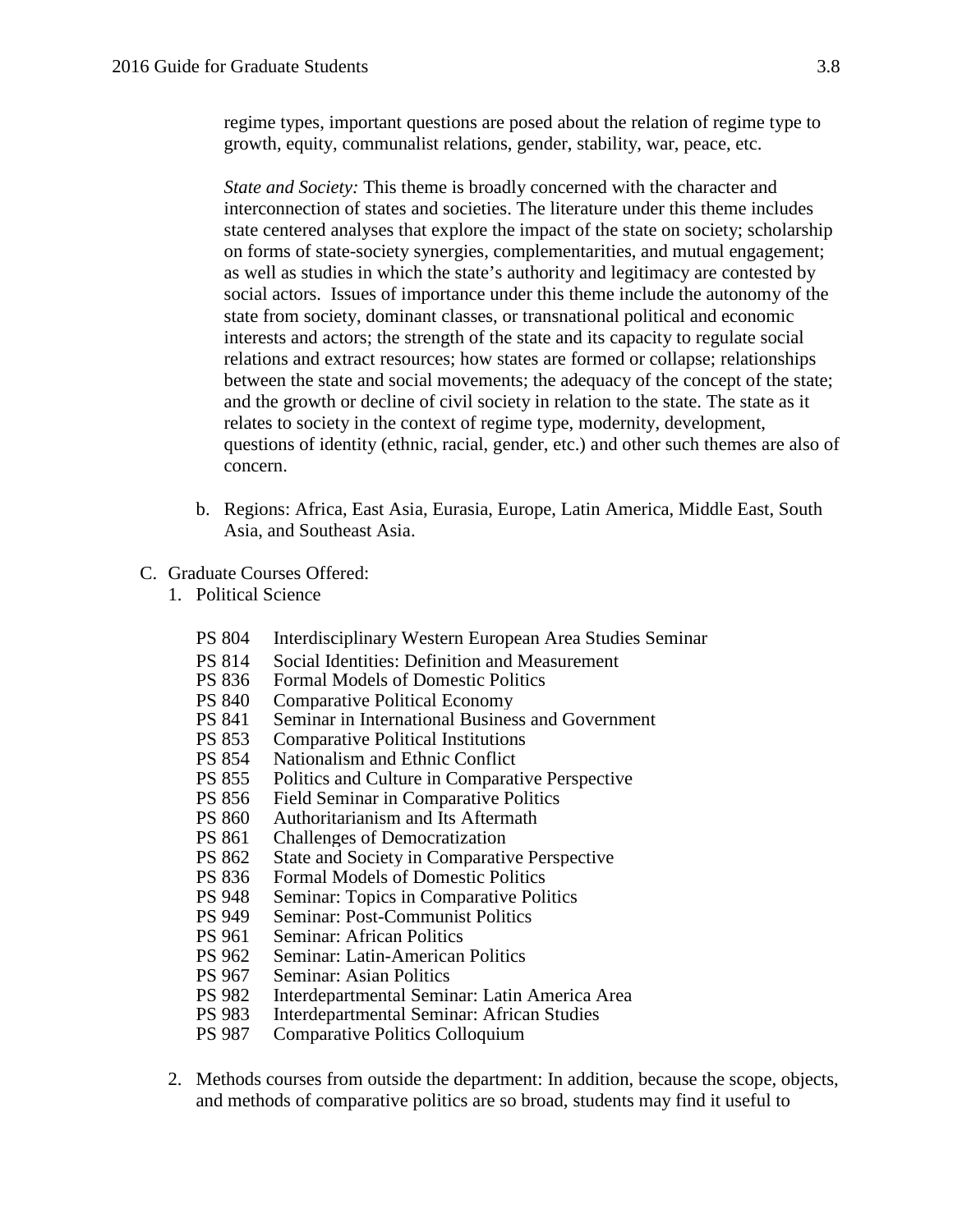consider some of the following courses as possible supplements to the department's courses in fulfilling their methodology requirements.

| Anthropology 909                          | Research Methods and Research Design in Cultural Anthropology |  |
|-------------------------------------------|---------------------------------------------------------------|--|
| History 774                               | Methods for Historical Research in Non-Literate Societies     |  |
| History 795                               | Quantitative Methods for Historical Research                  |  |
| History 875                               | Applications of Quantitative Methods to Historical Research.  |  |
| Sociology 357*                            | Methods of Sociological Inquiry                               |  |
| Sociology 358*                            | Design and Analysis of Social Research                        |  |
| Sociology 359*                            | <b>Statistical Analysis of Social Research</b>                |  |
| Sociology 360*                            | <b>Statistics for Sociologists I</b>                          |  |
| Sociology 361                             | <b>Statistics for Sociologists II</b>                         |  |
| Sociology 365*                            | Computing in Sociological Research                            |  |
| Sociology 375*                            | <b>Introduction to Mathematical Sociology</b>                 |  |
| Sociology 544*                            | <b>Introduction to Survey Research</b>                        |  |
| Sociology 545*                            | Ethnomethodology                                              |  |
| Sociology 674                             | <b>Elementary Demographic Techniques</b>                      |  |
| Sociology 676*                            | <b>Applied Demography: American Demographics</b>              |  |
| Sociology 693*                            | Practicum in Analysis and Research                            |  |
| Sociology 750                             | <b>Research Methods in Sociology</b>                          |  |
| Sociology 751                             | <b>Survey Methods for Social Research</b>                     |  |
| Sociology 752                             | Measurement and Questionnaires for Survey Research            |  |
| Sociology 753                             | Comparative and Historical Methods in Sociology               |  |
| Sociology 754                             | Qualitative Research Methods in Sociology                     |  |
| Sociology 755                             | Methods of Qualitative Research                               |  |
| Sociology 759                             | <b>Mathematical Sociology</b>                                 |  |
| Sociology 964                             | Seminar--Design and Process of Survey Research                |  |
| Sociology 974                             | Seminar--Demographic Methodology                              |  |
|                                           | Gender and Women's Approaches to Research in Women's Studies  |  |
| Studies 900                               |                                                               |  |
| * Does not count towards graduate credits |                                                               |  |

#### III. International Relations

A. The field of international relations has a long history. In fact, it was for many decades a separate discipline that even antedated political science at some colleges and universities. By the second half of the twentieth century, however, international relations had evolved away from its preoccupations with diplomatic history and international law and was rapidly adopting the disciplinary foci that were simultaneously changing political science, foci on processes and policies undertaken in a more or less formally institutional context. The two fields merged. Today, international relations is routinely understood to be a subfield of political science.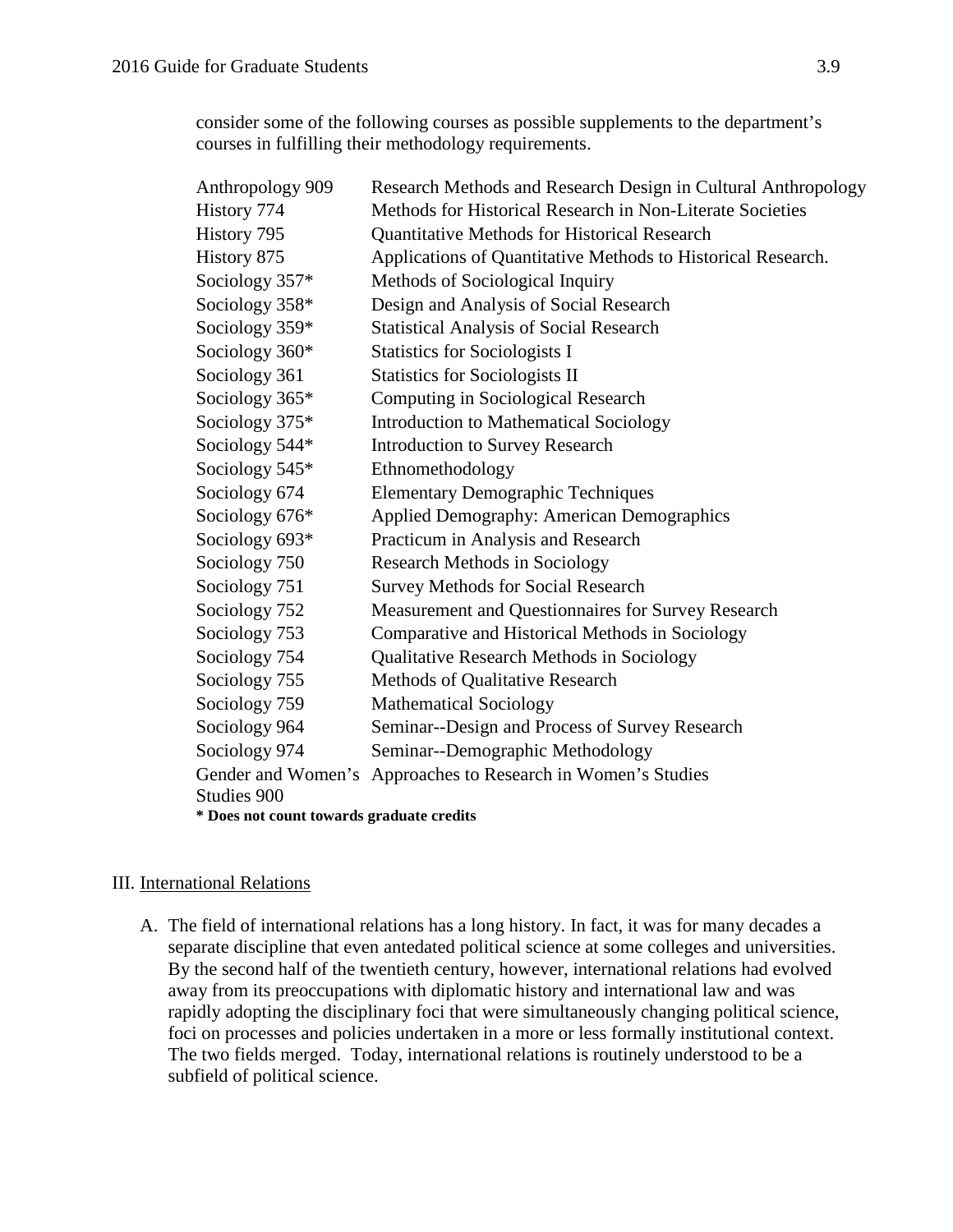International relations attempts to explain the interactions of states in the global interstate system, and it also attempts to explain the interactions of others whose behavior originates within one country and is targeted toward members of other countries. In short, the study of international relations is an attempt to explain behavior that occurs across the boundaries of states, the broader relationships of which such behavior is a part, and the institutions (private, state, nongovernmental, and intergovernmental) that oversee those interactions. Explanations of that behavior may be sought at any level of human aggregation. Some look to psychological and social-psychological understandings of why foreign policymakers act as they do. Others investigate institutional processes and politics as factors contributing to the externally directed goals and behavior of states.

Alternatively, explanations may be found in the relationships between and among the participants (for example, balance of power), in the intergovernmental arrangements among states (for example, collective security), in the activities of multinational corporations (for example, the distribution of wealth), or in the distribution of power and control in the world as a single system.

- B. To improve our understanding of international relations we need both to develop and refine theories of international politics and to carefully evaluate those theories against the data presented by the international system. Elegant theories created without much understanding of the realities of international affairs will fail to shed much light on them. Similarly, diligent data collection without a clear theoretical framework to guide decisions about what to measure, why, and how will not help us understand the causal mechanisms behind key events in international relations. Therefore, we expect students to develop a grounding in both the theories we use to explain international relations and one and more specific substantive/issue areas that they are interested in understanding better. Political Science 857 will provide students with a first exposure to the theoretical side and an overview of major bodies of empirical research on key topics in IR. This can be supplemented by further specialized coursework on various dimensions of IR theory, as well as courses in different dimension of theory in the other political science subfields. On the empirical side, the department offers several courses related to the subfields listed in Chapter Two.
	- *1. Theories of International Relations*
		- PS 837 Formal Models of International Relations
		- PS 857 International Relations Theories
		- PS 940 Domestic Politics of International Relations
		- PS 960 Seminar International Relations Psychology and World Politics

#### *2. International Security*

- PS 854 Nationalism and Ethnic Conflict
- PS 945 Seminar-National Security Affairs
- PS 960 Seminar International Relations Laws of War

#### *3. International Political Economy*

PS 864 International Political Economy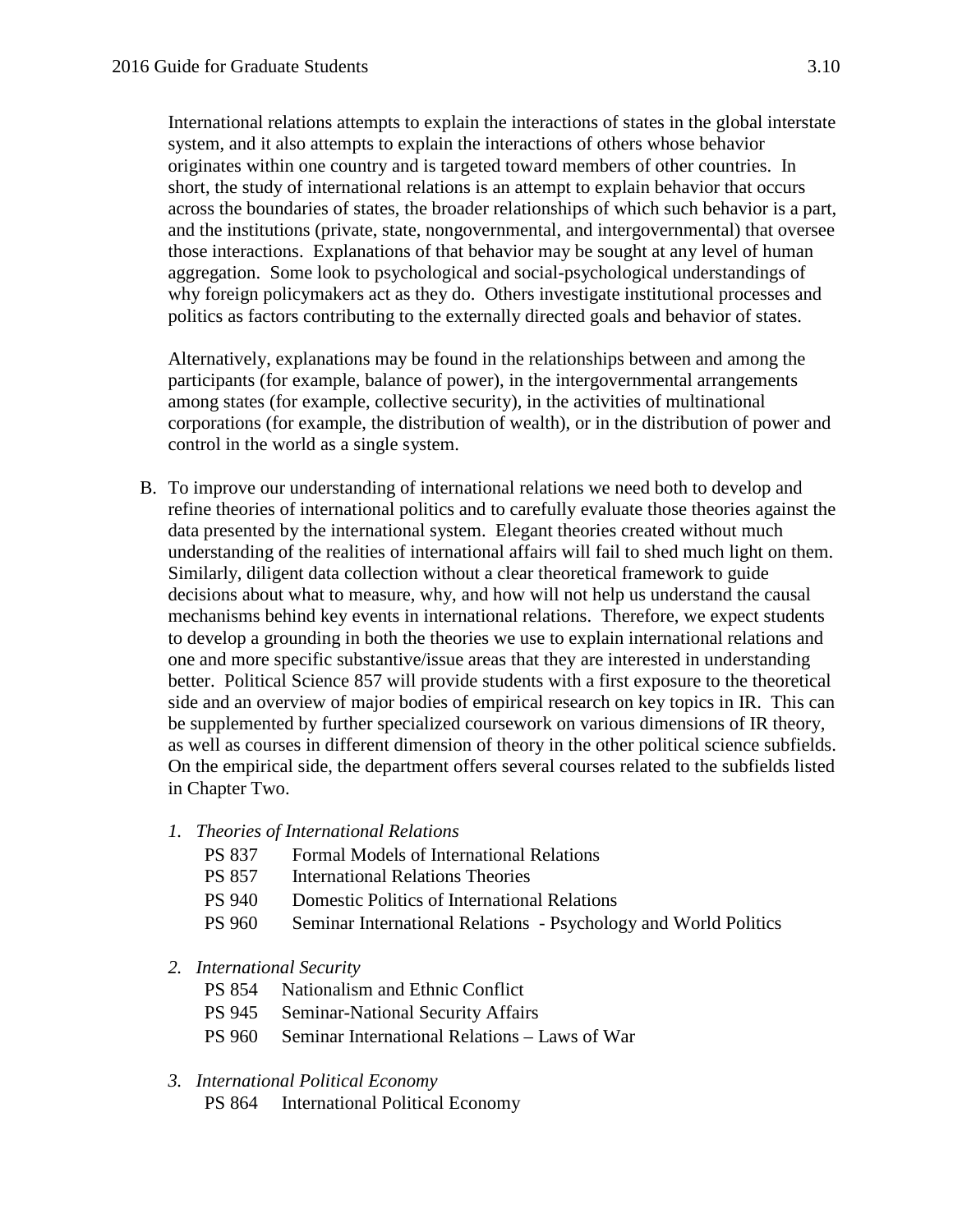- *4. Global Social Issues*
	- PS 814 Social Identities: Definition and Measurement
	- PS 866 Global Environmental Governance
- *5. International Institutions*
	- PS 931 International Law and Politics Post World War II
	- PS 959 Seminar-International Organization
- *6. Other courses include* 
	- PS 960 Seminar International Relations Various topics
	- PS 988 International Relations Workshop

## IV. Political Methodology

- A. The Political Methodology field at Wisconsin is broadly defined. It includes training in qualitative and quantitative design, data collection, statistical methods, and formal theory. As a consequence, Wisconsin students are unusually well trained in the entire field and are prepared to both teach and apply methodologies in all empirical fields of the discipline. The study of, and testing in, methods is not isolated from work in substantive fields, and the exam requires students to be able to apply the methodological questions (theory and technique) to the student's substantive area in an intelligent way.
- B. Courses.

Most of the relevant course work should normally be expected to be within the Political Science Department. However, a limited number of courses in other departments may be appropriate, especially when these extend a student's range beyond that offered within the department. For example, an advanced statistics course in Economics or a course in qualitative methods in Anthropology could be used to advantage by students wishing to concentrate in either of these subfields. In general however, students are cautioned that this is a subfield of political science, and wholesale substitution of courses outside the department will seldom be appropriate and should be done only after consultation with the field chair.

In addition to the course work taken, students should understand that mastery of this (or any other) field requires more than merely taking classes. Directed readings courses with faculty in the field also may be helpful in filling gaps in our usual course offerings.

- C. Methods subfields: Applications are central to sophisticated methodology, so an ability to relate the various methodological issues of design and analysis to published work in substantive fields should be a deliberate part of your preparation for the methodology examination.
	- 1. *Research Design and Data Collection*. This subfield concentrates on how social scientists make inferences from observation through the design, conduct, and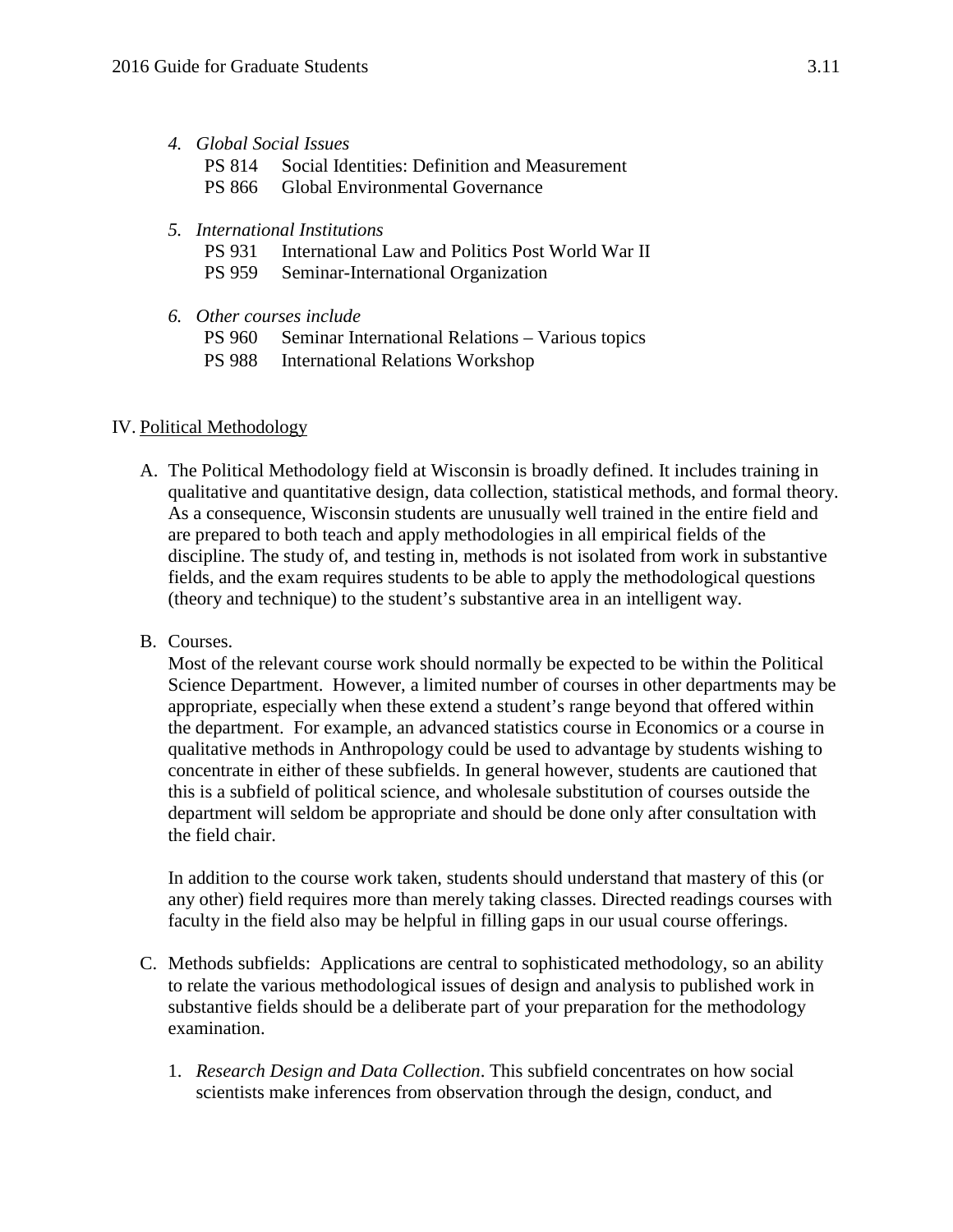interpretation of empirical analyses. Methods of observation and data collection are central considerations. Topics include concept formation, measurement, research design, historical, observational, experimental, and survey data collection.

Relevant Courses: PS 817, PS 919. See also related courses in Anthropology, Educational Psychology, History, Psychology, and Sociology.

2. *Statistical Methods and Computation*. This subfield includes statistical models such as regression, maximum likelihood, Bayesian models, time series and dimensional analysis. Statistical models allow estimation and inference from a coherent theoretical base (classical or Bayesian). Students should master both basic and advanced elements within this subfield, with at least one course beyond multiple regression and preferably two such courses.

Relevant Courses: PS 812, PS 813, PS 553, PS 818, PS 917, PS 919. See also related courses in Sociology, Economics, Psychology, Educational Psychology, and Statistics if this will be an area of particular emphasis.

3. *Formal Theory*. This subfield includes game theory, social choice, and considers the behavior of rational actors in political settings of all kinds. Students doing work in this subfield should include technical classes such as PS 835 (Game Theory and Political Analysis) and PS 836 (Formal Models in Political Science) and the application of these methods to substantive problems such as those covered in 840 (Political Economy) and others.

Relevant Courses: PS 835, PS 836, PS 837, PS 840. See also related courses in Economics and other fields.

# V. Political Theory

- A. Political Theory at Wisconsin is a wide-ranging activity that covers all aspects of the history, philosophy, and application of political ideas. It includes both historical and thematic approaches to political theory. While we hope you will explore broadly and become familiar with the many fascinating dimensions of this field, on the preliminary examinations we will ask you to answer questions on only three of the subfields.
- B. Subfields: The following very brief descriptions of the subfields are intended for information only. They do not define what will be expected on the Second Field preliminary examinations. The specific emphasis within the subfields will vary from year to year, depending on the courses offered and new developments within the fields. Please consult with participating faculty for reading lists and other information well before the examination. Students are also required to take PS 839: Methods of Political Theory.
	- 1. *Ancient and Medieval Political Philosophy***.** The study of the great Western tradition of political theory begins with the earliest written texts of the Western canon and runs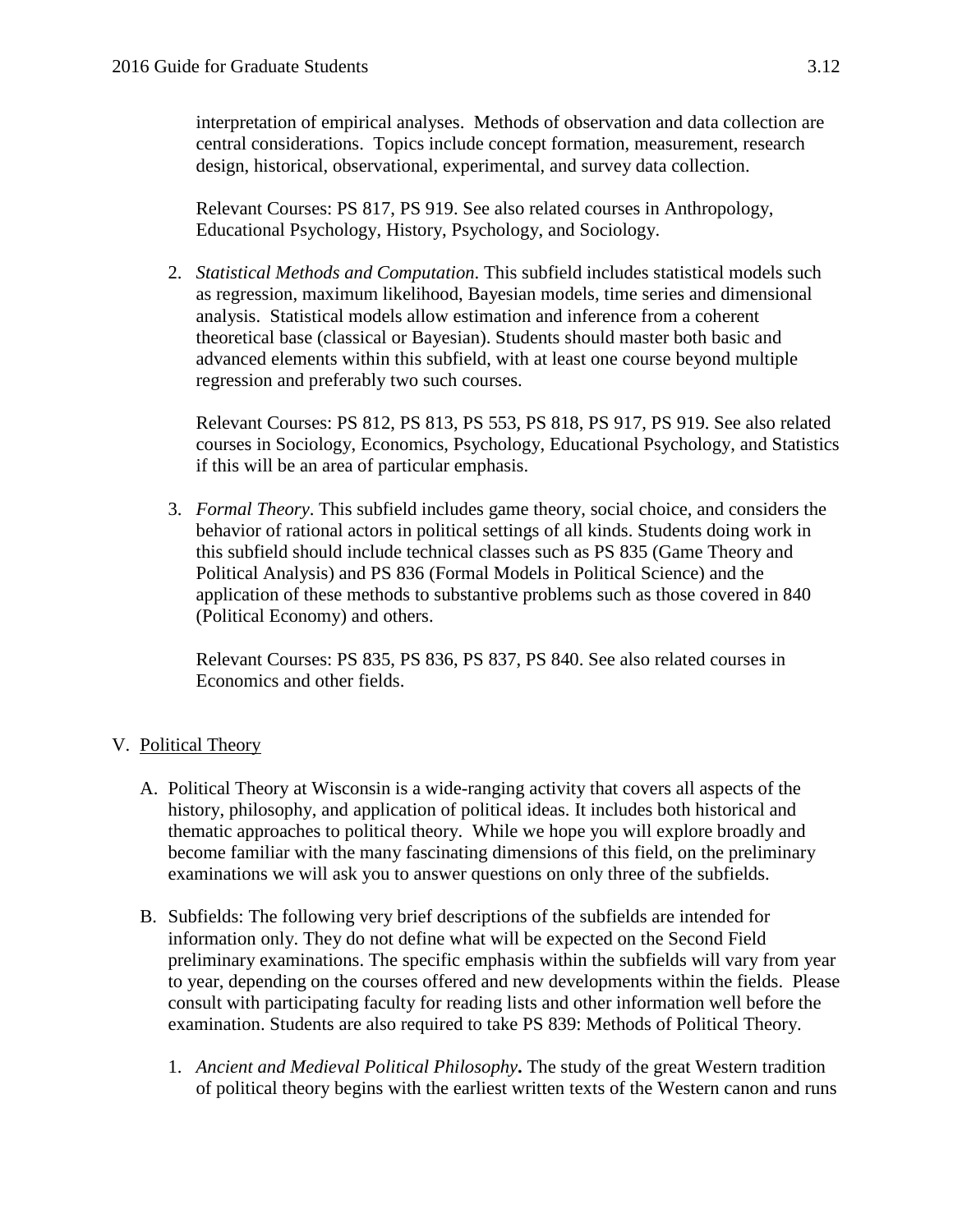through Machiavelli. You will read the classic works of Greek, Roman, early Christian, and Medieval, political theory, along with major interpretations of these works and important studies of the history of ideas in that period. The study of non-Western ancient and medieval thought may also be offered.

Relevant courses: PS 833: Topics in Ancient Political Thought, and, depending on the topic, PS 831: Concepts in Political Theory or PS 931: Political Theory Seminar.

2. *Early Modern Political Philosophy***.** We study the continuing history of political ideas from the Renaissance to the Enlightenment. We take up the emergence and development of scientism, humanism, the Reformation, liberal and conservative thought, the age of discovery, and other intellectual currents of the fifteenth sixteenth, and seventeenth centuries. You will become familiar with the great works, the major interpretations and historical studies of the thought of this period and consider how this heritage shapes and informs the major currents and arguments of modern and contemporary political thought.

Relevant courses: Depending on the topic, PS 831: Concepts in Political Theory or PS 931: Political Theory Seminar.

3. *Modern Political Philosophy.* Modern political philosophy ranges from the Enlightenment to WWI. In this subfield we take up the emergence and development of liberal and democratic theory, conservative thought, Marxism and related theories, idealism, romanticism, pragmatism, imperialism, nationalism, and other intellectual currents of the eighteenth, nineteenth and early twentieth centuries, both in the West generally and in America.

Relevant courses: Depending on the topic, PS 831: Concepts in Political Theory or PS 931: Political Theory Seminar.

4. *Contemporary Political Theory.* Contemporary political theory begins in the aftermath of WWI and continues to the present. It encompasses the central issues and debates that animate the discipline of political theory today, including democratic theory, liberalism and its critics, neo-republicanism, feminism, psychoanalytical theory, nationalism, conservative theory, post-colonialism, multi-culturalism, and other current schools of thought.

Relevant courses: PS 933: Feminist Political Theory, the topics courses of PS 831: Concepts in Political Theory or PS 931: Political Theory Seminar when the topics focus on Democratic Theory, Sex and Sexualities, Critical Theory in International Politics.

5. *Continental Political Theory.* Continental political theory is the tradition of Kantian and post-Kantian philosophy and its reception in France and elsewhere. This includes schools such as Idealism, Romanticism, Historical Materialism, existentialism, Critical Theory, hermeneutics, phenomenology, poststructuralism, deconstruction and